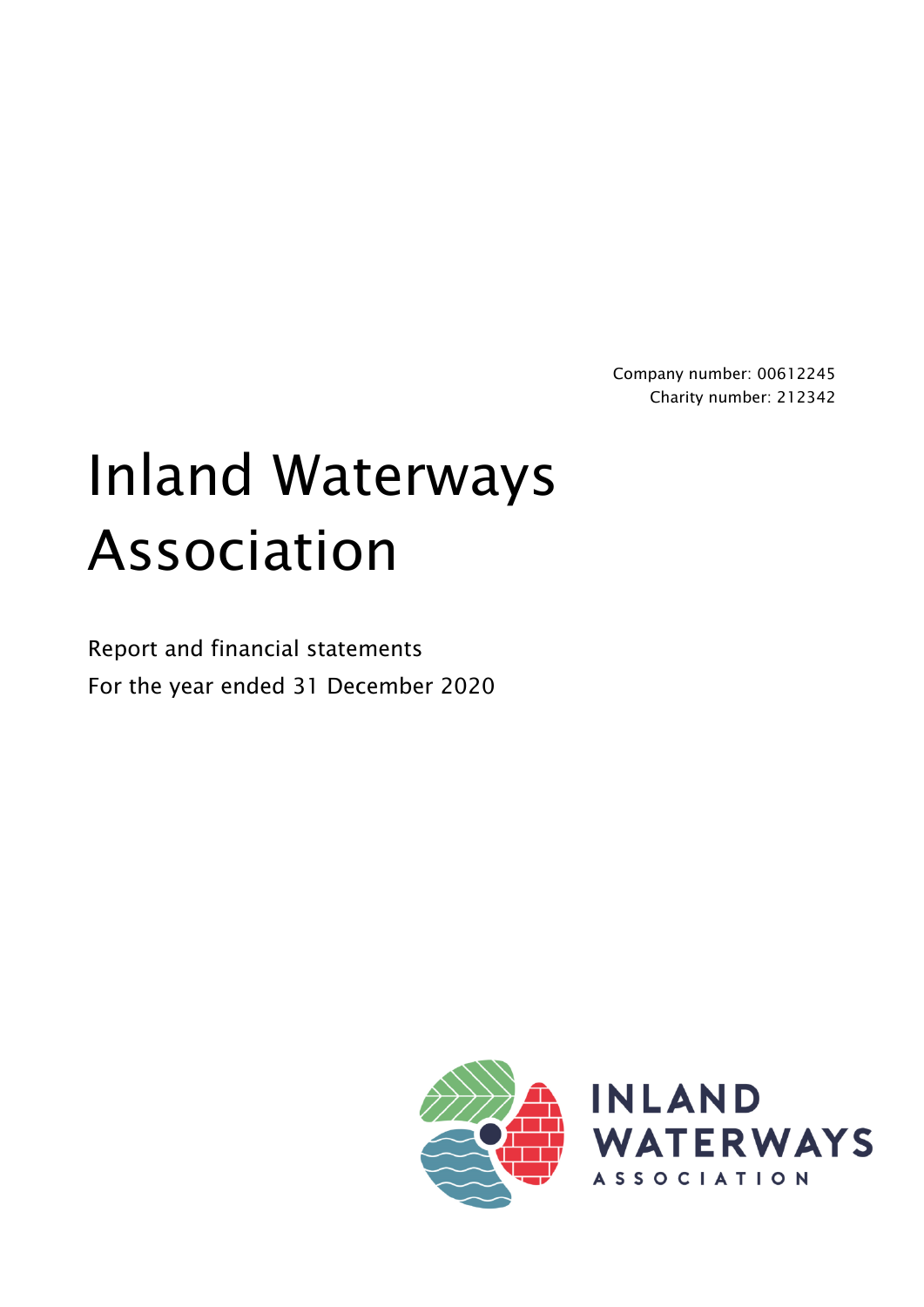#### **Contents**

### For the year ended 31 December 2020

| Statement of financial activities (incorporating an income and expenditure account)  44 |  |
|-----------------------------------------------------------------------------------------|--|
|                                                                                         |  |
|                                                                                         |  |
|                                                                                         |  |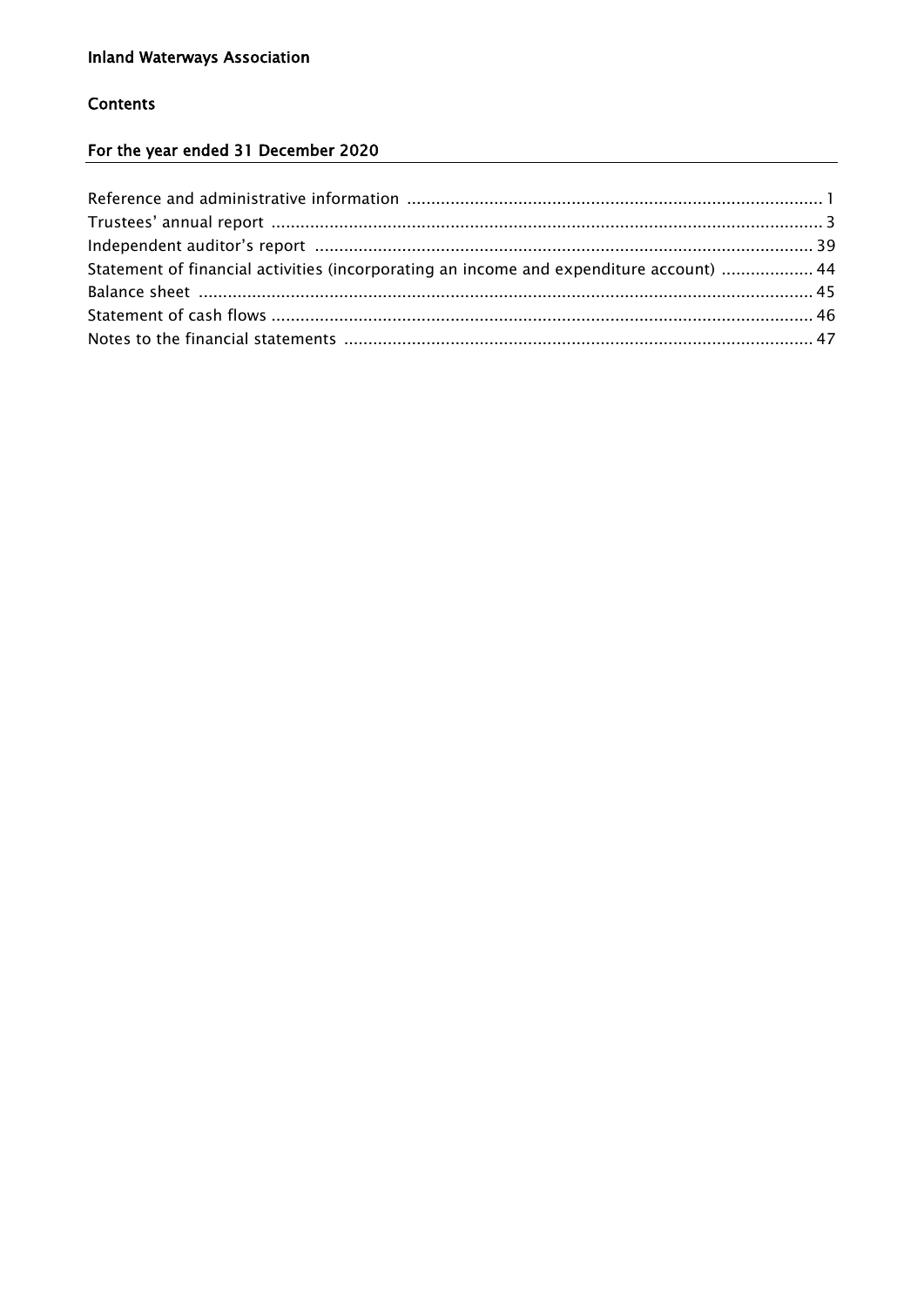#### Inland Waterways Association

#### Reference and administrative information

#### For the year ended 31 December 2020

| Company number           | 00612245        |
|--------------------------|-----------------|
| Country of incorporation | United Kingdom  |
| Charity number           | 212342          |
| Country of registration  | England & Wales |

#### Registered office and operational address

Inland Waterways Association Island House Moor Road Chesham Buckinghamshire HP5 1WA

Trustees Trustees, who are also directors under company law, who served during the year and up to the date of this report were as follows:

|                          | Paul Rodgers                    | Chair                                   |
|--------------------------|---------------------------------|-----------------------------------------|
|                          | Raymond Carter                  | Treasurer (until October 2020)          |
|                          | John Butler                     | Treasurer (from October 2020)           |
|                          | <b>Rt Hon Sir Robert Atkins</b> |                                         |
|                          | <b>Richard Barnes</b>           |                                         |
|                          | Philippa Bursey                 | (from October 2020 until November 2020) |
|                          | Ivor Caplan                     | (until November 2020)                   |
|                          | David Chapman                   |                                         |
|                          | Nicholas Dybeck                 | (from October 2020)                     |
|                          | <b>Christopher Howes</b>        | (until July 2020)                       |
|                          | Susan O'Hare                    | (from October 2020)                     |
|                          | Michael Palmer                  | (until October 2020)                    |
|                          | Nicola Schiessel Harvey         |                                         |
|                          | lan Sesnan                      | (from October 2020)                     |
|                          | Verna Smith                     | (until October 2020)                    |
|                          | Roger Stocker                   |                                         |
|                          | Paul Strudwick                  | (until October 2020)                    |
|                          | Helen Whitehouse                |                                         |
|                          | Alison Woodhams                 | (from October 2020)                     |
| <b>Company Secretary</b> | Neil Edwards                    | (until October 2020)                    |
|                          | Genevieve Wilson                | (from October 2020)                     |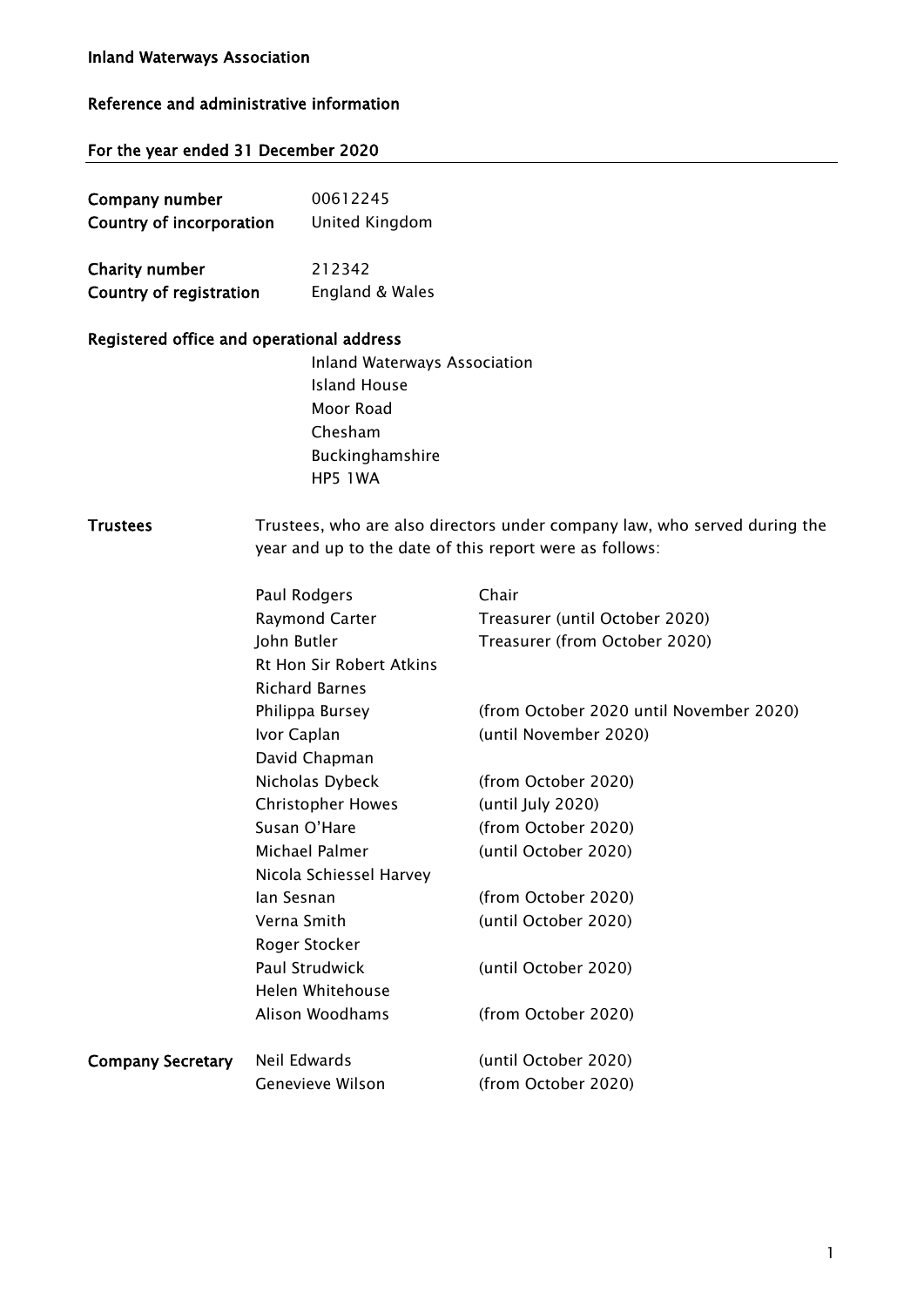### Reference and administrative information

### For the year ended 31 December 2020

| Key management<br>personnel | Neil Edwards<br>Sarah O'Grady<br>Phil Hornsey<br><b>Tracy Higgin</b><br>Alison Smedley<br>Eileen Holland<br>Genevieve Wilson<br>Alicen Stenner<br>Gemma Bolton<br>Jenny Morris<br>Anthony Comber<br>David Hewitt<br><b>Steve Cottis</b> | Chief Executive (until July 2020)<br>Interim Chief Executive (from July 2020 until<br>December 2020)<br>Chief Executive (from February 2021)<br><b>Administration Manager</b><br>Campaigns & Public Affairs Manager<br>Finance Manager - job share<br>Finance Manager - job share<br>Marketing Manager (until January 2021)<br>Acting up Marketing Manager (from February<br>2021)<br><b>Volunteer &amp; Restoration Hub Coordinator</b><br>General Manager Essex Waterways Ltd (from<br>March 2021)<br>Navigation Manager Essex Waterways Ltd (until<br>March 2020)<br>Navigation Manager Essex Waterways Ltd (from<br>April 2020 until February 2021) |
|-----------------------------|-----------------------------------------------------------------------------------------------------------------------------------------------------------------------------------------------------------------------------------------|---------------------------------------------------------------------------------------------------------------------------------------------------------------------------------------------------------------------------------------------------------------------------------------------------------------------------------------------------------------------------------------------------------------------------------------------------------------------------------------------------------------------------------------------------------------------------------------------------------------------------------------------------------|
| <b>Bankers</b>              | Barclays Bank PLC<br>8 Market Place<br>Kettering<br>NN16 OAX                                                                                                                                                                            |                                                                                                                                                                                                                                                                                                                                                                                                                                                                                                                                                                                                                                                         |
| Investment<br>advisers      | Quilter Cheviot<br>Senator House<br>85 Queen Victoria Street<br>London<br>EC4V 4AB                                                                                                                                                      |                                                                                                                                                                                                                                                                                                                                                                                                                                                                                                                                                                                                                                                         |
| <b>Auditor</b>              | Sayer Vincent LLP<br><b>Chartered Accountants and Statutory Auditor</b><br>Invicta House<br>108-114 Golden Lane<br>London<br>EC1Y OTL                                                                                                   |                                                                                                                                                                                                                                                                                                                                                                                                                                                                                                                                                                                                                                                         |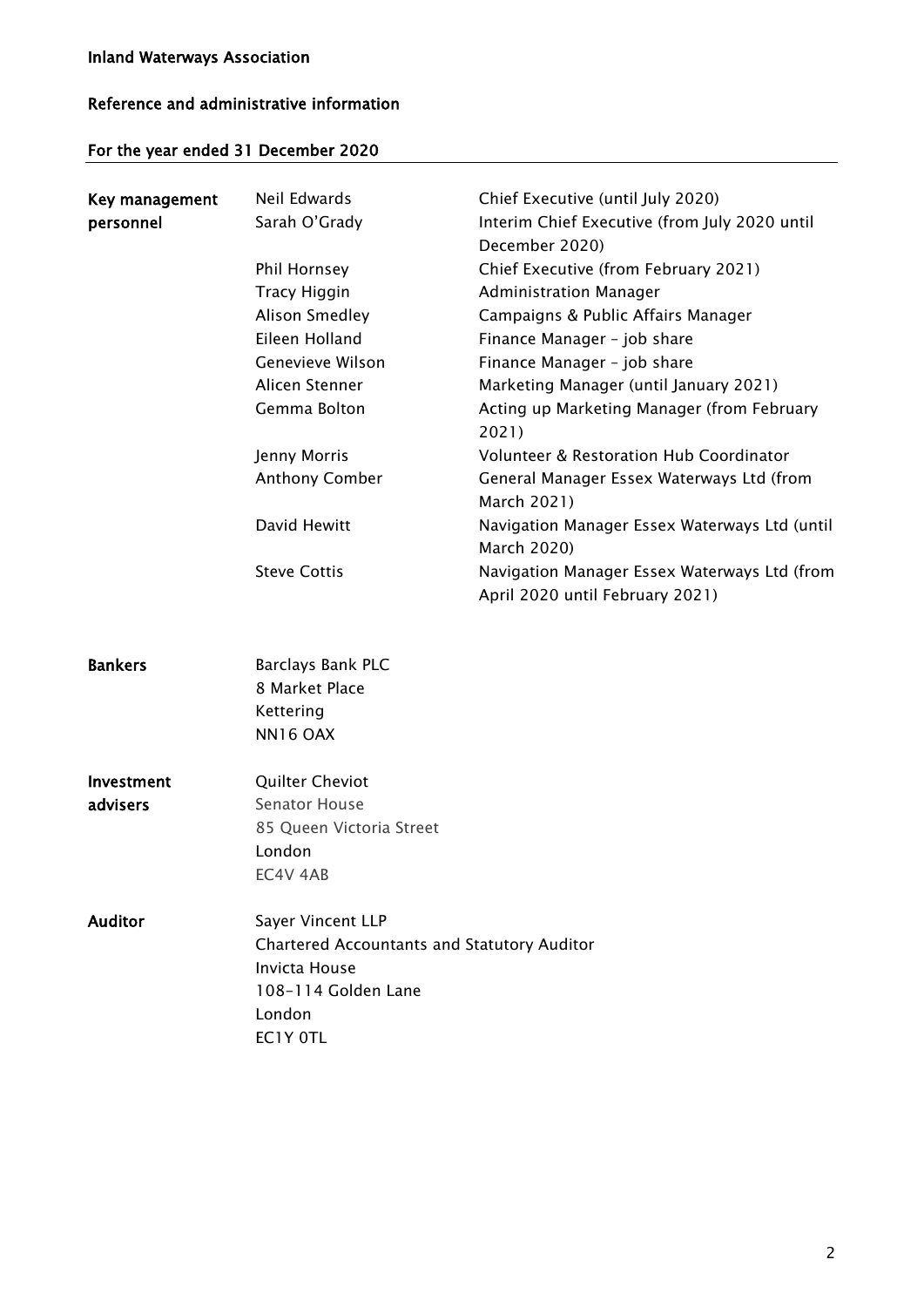#### For the year ended 31 December 2020

The trustees present their report and the audited financial statements for the year ended 31 December 2020.

Reference and administrative information set out on pages 1 and 2 form part of this report. The financial statements comply with current statutory requirements, the memorandum and articles of association, the requirements of a directors' report as required under company law, and the Statement of Recommended Practice - Accounting and Reporting by Charities: SORP applicable to charities preparing their accounts in accordance with FRS 102.

### Who we are

IWA is a charity governed and run by volunteers and supported by a small team of employees. We campaign to protect and restore the country's miles of canals and rivers.

Founded in 1946, IWA is a membership organisation that comprises individual and corporate members. Many of the corporate members are waterways-related businesses, charitable societies and groups interested in waterway restoration. Our membership represents all of the diverse interests of individuals and organisations with ambitions to regenerate our waterways and make them better for generations to come.

#### Protecting our inland waterways

The Association was founded on campaigning principles and since our inception over 500 miles of derelict waterway have been restored. The canals and rivers of England, Wales and Scotland are managed and maintained by a variety of navigation authorities. We work closely with them all to influence policy and decision making whilst challenging these bodies to act in the best interests of the waterways and their users. We also work with other waterway groups, plus a wide range of national and local authorities, voluntary, private and public sector organisations. The Association's subsidiary company Essex Waterways Ltd became a navigation authority itself when it took over management of the Chelmer & Blackwater Navigation in 2005; the waterway is now run on a notfor-profit basis for the benefit of the local community.

#### 500 miles left to restore

IWA actively encourages waterway restoration by providing advice, guidance and hands-on, practical support to local restoration groups. Our Restoration Hub champions waterways restoration and provides access for restoration groups to the collective knowledge and skills of our active volunteer base, including professional experts, as well as of staff. This includes our Waterway Recovery Group, which has a long-established reputation in practical waterway regeneration, organising a substantial yearly programme of week-long waterway restoration holidays, training for volunteers around the country and carrying out work parties on most weekends through regional groups.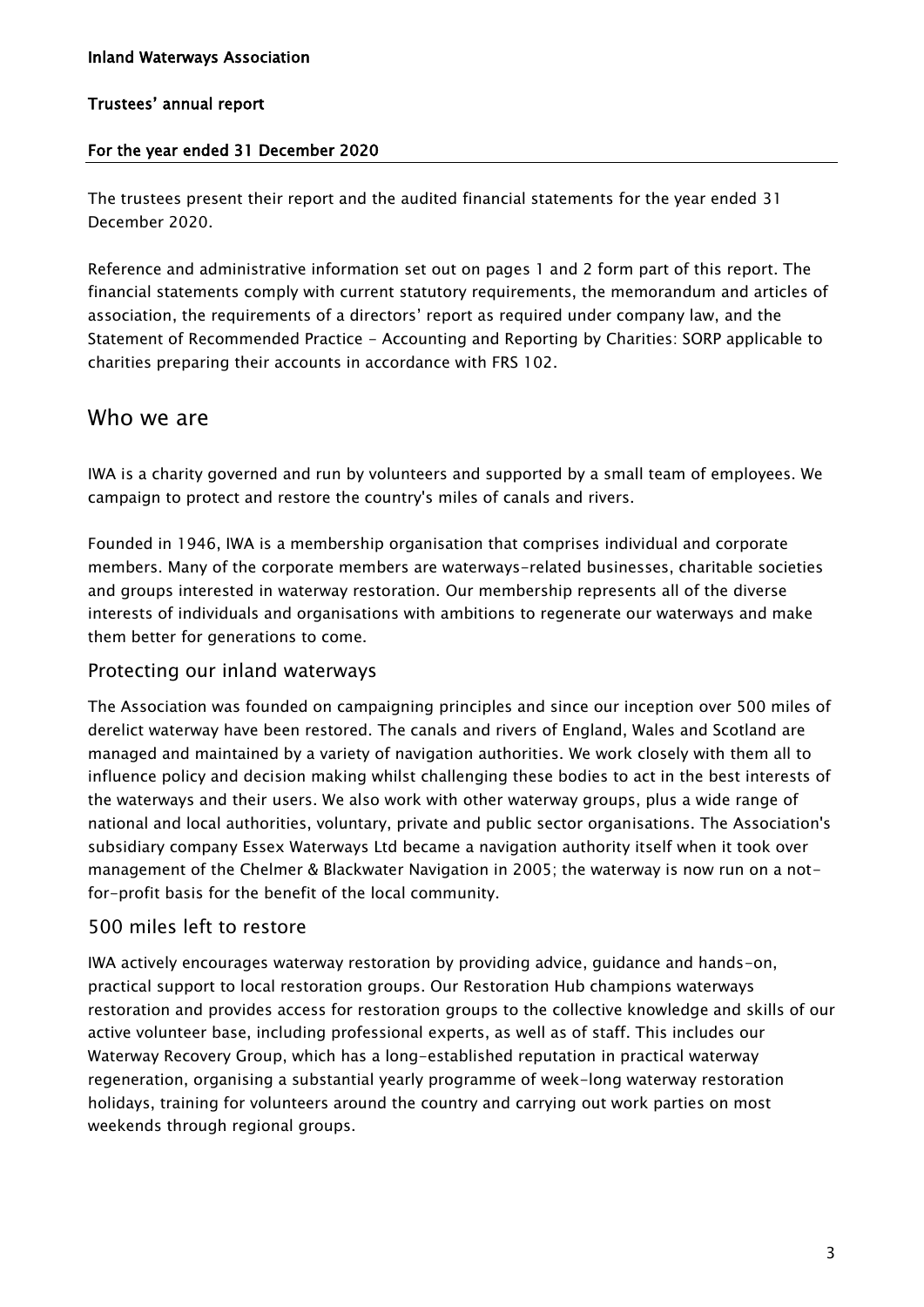#### For the year ended 31 December 2020

#### Supported by a vibrant network of volunteers

IWA has a vibrant and active national branch network. Branch volunteers organise work parties, hold events, monitor and challenge planning applications that might be detrimental to the waterways heritage or usage, organise waterside walks and liaise with many local groups and societies with waterway interests. Our branches also work with IWA's national committees to implement and support our strategic objectives.

IWA relies on the support of our members, donors and volunteers, as well as income from grantmaking bodies and commercial activities, such as our IWA shop, to make our waterways better. Membership income covers just 37% of IWA's charitable expenditure, with a further 18% being covered by unrestricted gifts in wills in 2020. The association uses a diverse range of other income streams to fund the remainder.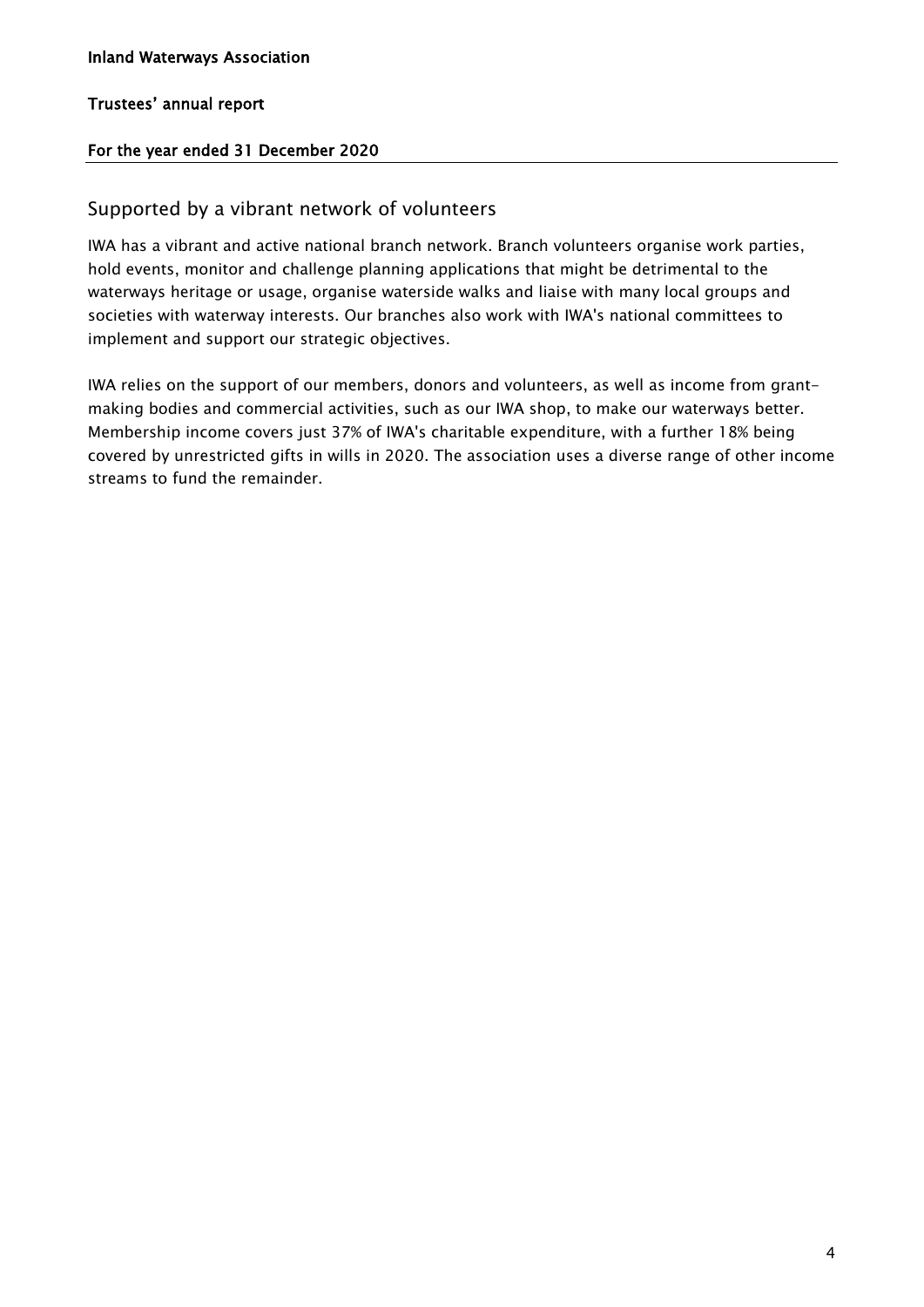#### For the year ended 31 December 2020

### Welcome – Paul Rodgers

The start of 2020 was a new year, a new decade and I had recently taken on a new role as National Chair of the Inland Waterways Association.

During the year we saw the 'new normal' redefined on an almost daily basis. Covid-19 has impacted on the Inland Waterways Association's work and activities throughout 2020. We saw the cancellation of our major events and festivals, as well as work parties and meetings, but the charity embraced digital and enabled more people to access our activities and events in a way we couldn't have anticipated. I have been delighted at how the Association has responded. Our staff and volunteers continued campaigning and raising the profile of the waterways in new and innovative ways, that have been truly inspiring.

The pandemic has demonstrated just how important our waterways are to the communities they serve, bringing record numbers of people to their local canals and rivers, enjoying all the activities that the water has to offer.

75 years ago, the waterways revival was born. August 2020 saw the anniversary of the meeting of our co-founders in 1945, and the beginning of a year of celebrations. Our Waterway Recovery Group also celebrated 50 years of bringing derelict waterways back to life.

Our tireless volunteers monitor issues, scrutinise planning applications, campaign locally and nationally for the waterways, and organise events for our members and the wider public. I would like to applaud our teams of experts in planning, heritage and restoration for their tireless work in responding to the continuing threats to the waterways.

Outstanding successes in the last year include the launch of our vision for sustainable boating and report on waterways heritage; the launch of our Legacy Leaders Programme to train the restoration leaders of the future; IWA TV; and the culmination of a ten-year campaign to protect the use of red diesel for boaters whilst we lobby for better access to alternatives.

During the year our chief executive, Neil Edwards, retired after 20 years in the role. Under Neil's leadership, IWA has developed an established reputation as a champion and advocate of the waterways restoration movement and 'voice of the waterways'. I would like to thank Neil for leaving the charity in an excellent position to further support the regeneration of the waterways and meet the challenges of the future. We are also thankful to our interim chief executive, Sarah O'Grady, who took the reins whilst a permanent replacement was sought.

And finally, I would like to welcome our new chief executive, Phil Hornsey, who joined us earlier this year.

Thank you to our superb staff team, my fellow trustees and our volunteers and members for your continued dedication and support for our cause throughout this challenging year.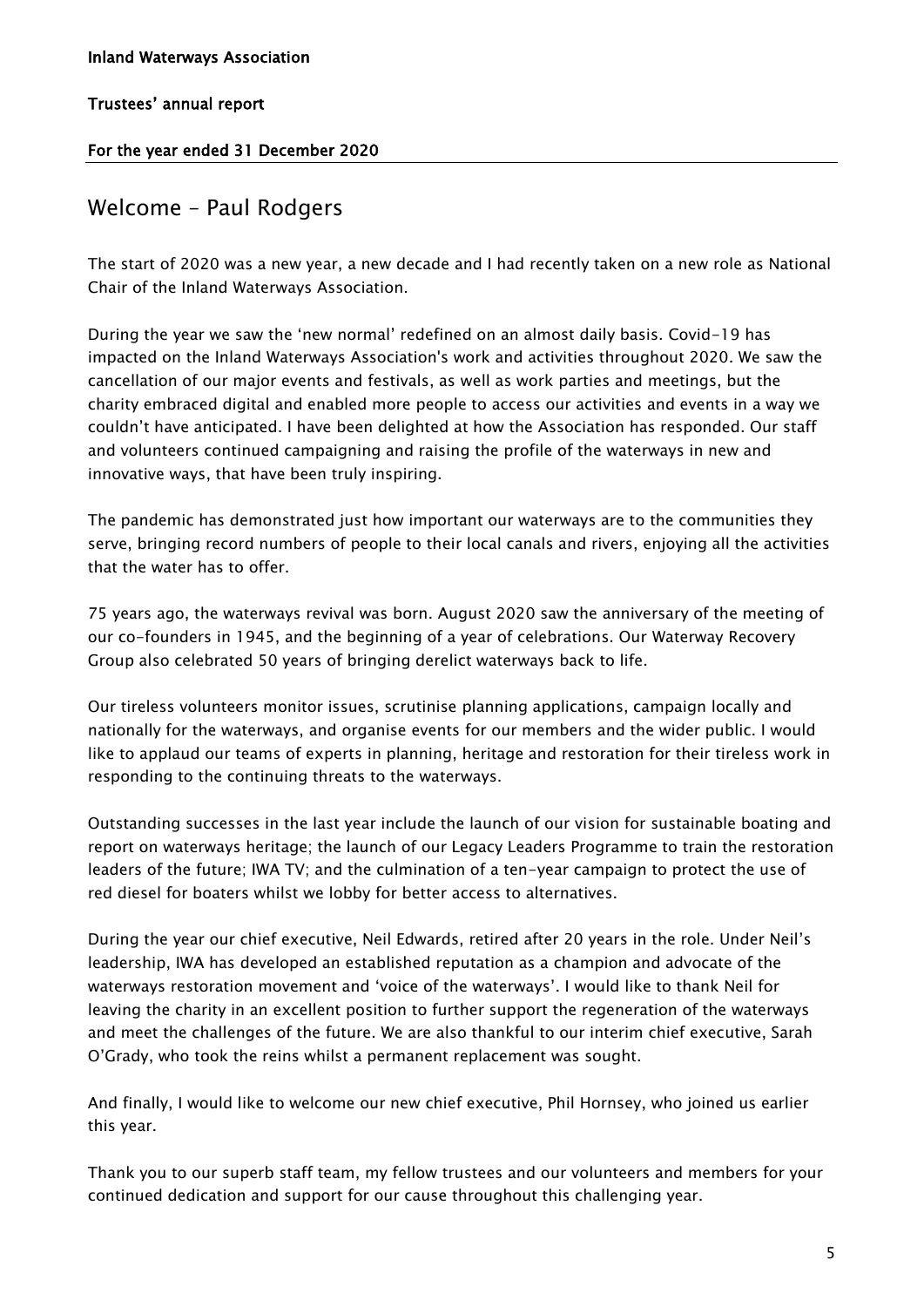#### For the year ended 31 December 2020

### Welcome – Phil Hornsey

My first few months with the Inland Waterways Association have been both challenging and rewarding. Despite not being able to meet colleagues face to face, it has been a pleasure to talk to so many people that are passionate about our charity's cause, and I have enjoyed hearing from the volunteers and staff who work so hard to campaign for our fantastic network of inland waterways. I would like to thank my predecessor, Neil Edwards, who has left an incredible legacy and strong foundation for the charity's next phase, and also Sarah O'Grady, who supported the staff team as interim CEO in a challenging year and contributed to modernising the charity's governance structures.

Our National Chair's foreword gives an excellent overview of some of the important and very visible initiatives that IWA was able to focus on during 2020. But our work behind the scenes was equally important, especially our collaboration with other waterways bodies to understand how Covid-19 was impacting on our members and the wider sector.

Early on, IWA put in place a number of actions to help support waterway businesses and communities, and we will continue working with and influencing government to advocate for the necessary measures to support the waterways sector and help it to thrive in a post-Covid economy.

The organisation adapted brilliantly to the operational challenges encountered during the pandemic, moving swiftly to remote working practices. With access to new software and extensive training and support for volunteers, every level of IWA has been able to benefit from the new world of virtual meetings and webinars, and we will look to continue with many of these contemporary ways of working into 2021.

Continuing on the digital front, the launch of a new IWA website in 2020, and an integrated database due to launch this year, will provide opportunities to engage with new and existing supporters, improve the experience of our members and volunteers, and generate much needed income for the charity. With a recent report on global giving finding that nearly three-quarters of charity donors are inspired to do so through digital channels, the continued development of IWA's presence online and across social media will be absolutely vital to our future.

There's no doubt that IWA achieved a great deal in the period covered in this annual review, despite the limitations created by the pandemic. Our work to focus on greener boating, protection of heritage and restoration initiatives will have a positive impact on the waterways, now and for years to come.

Above all, as we work to reposition IWA for the next generation and the next 75 years, I want to thank colleagues, members and supporters for their ongoing professionalism, tenacity and support for the charity during this difficult year. We couldn't do this without you.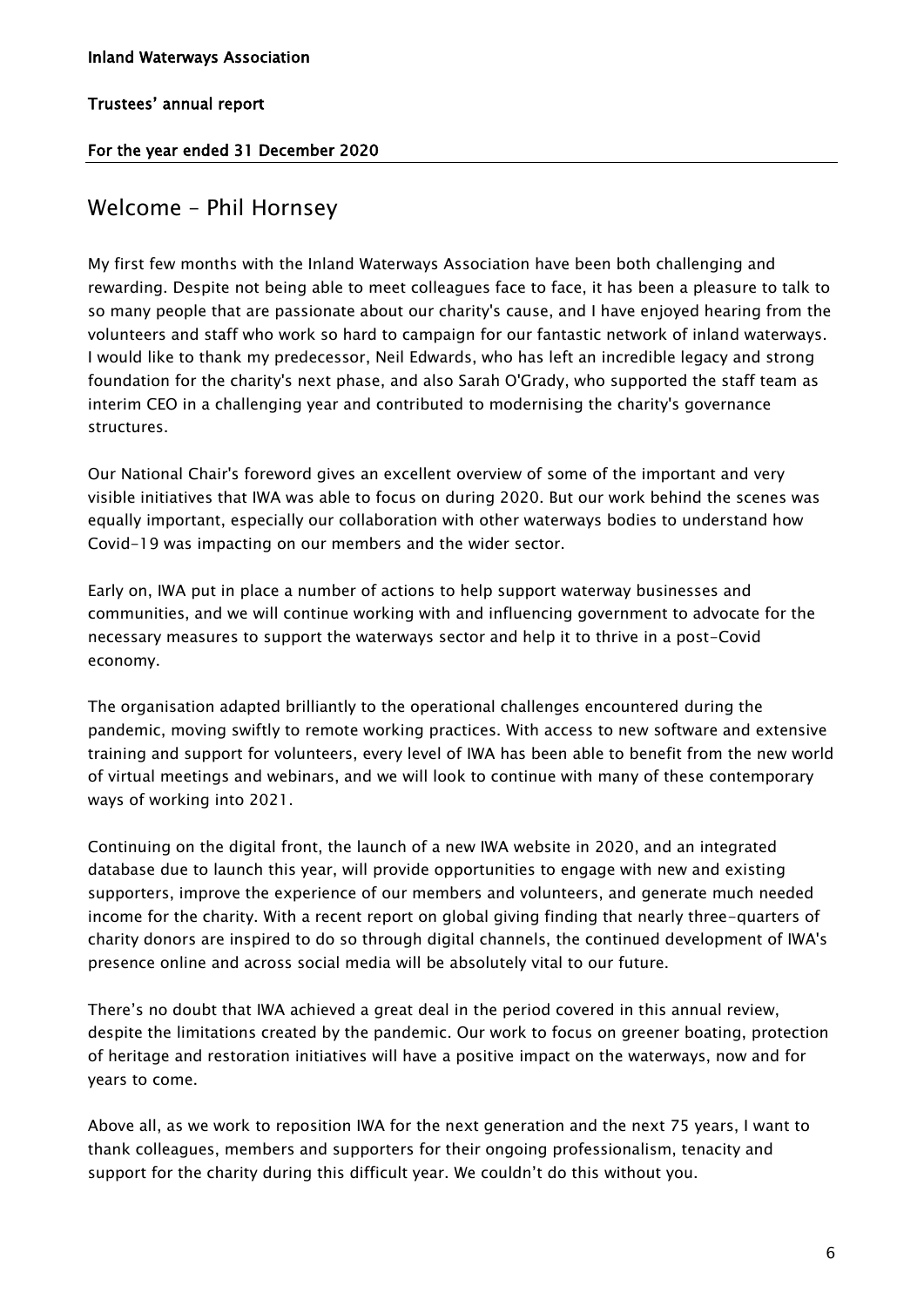#### For the year ended 31 December 2020

### Our Year in Numbers

### Who we are **Our work**



### 11,387

Members supporting our work through a regular subscription

### 283

Volunteers on local or national committees who work on our campaigns and supporting activities

### 33

Local branches across the country who scrutinise planning applications; carry out local campaigns; improve canals and rivers in the area; and organise events and activities for members

### 19

Members of staff who lead on national campaigns and provide support to the charity and volunteers to facilitate work which contributes to the charity's stated objectives. Many of these staff are part time – the FTE is 15.5.



£91,960 Waterways in Progress Grants awarded to canal restoration groups

### 95

Technical enquiries responded to from volunteers across the waterway restoration sector

### 6

Future restoration leaders recruited to our Legacy Leaders Training Programme in 2020 with 6 more joining the Programme in 2021

60

Campaigners and parliamentarians attended our Reception at the Palace of Westminster in January

### 31

Webinars on waterway related topics hosted during 2020

### Growing our charity



### 15

Volunteer Champions trained to support our webinar series

### 12,000

Video views on YouTube

## 522,000

Visitors came to our website in 2020 to find out information about waterways, activities and campaigns

15k

Email subscribers

### £161k

Legacy income to support our campaigns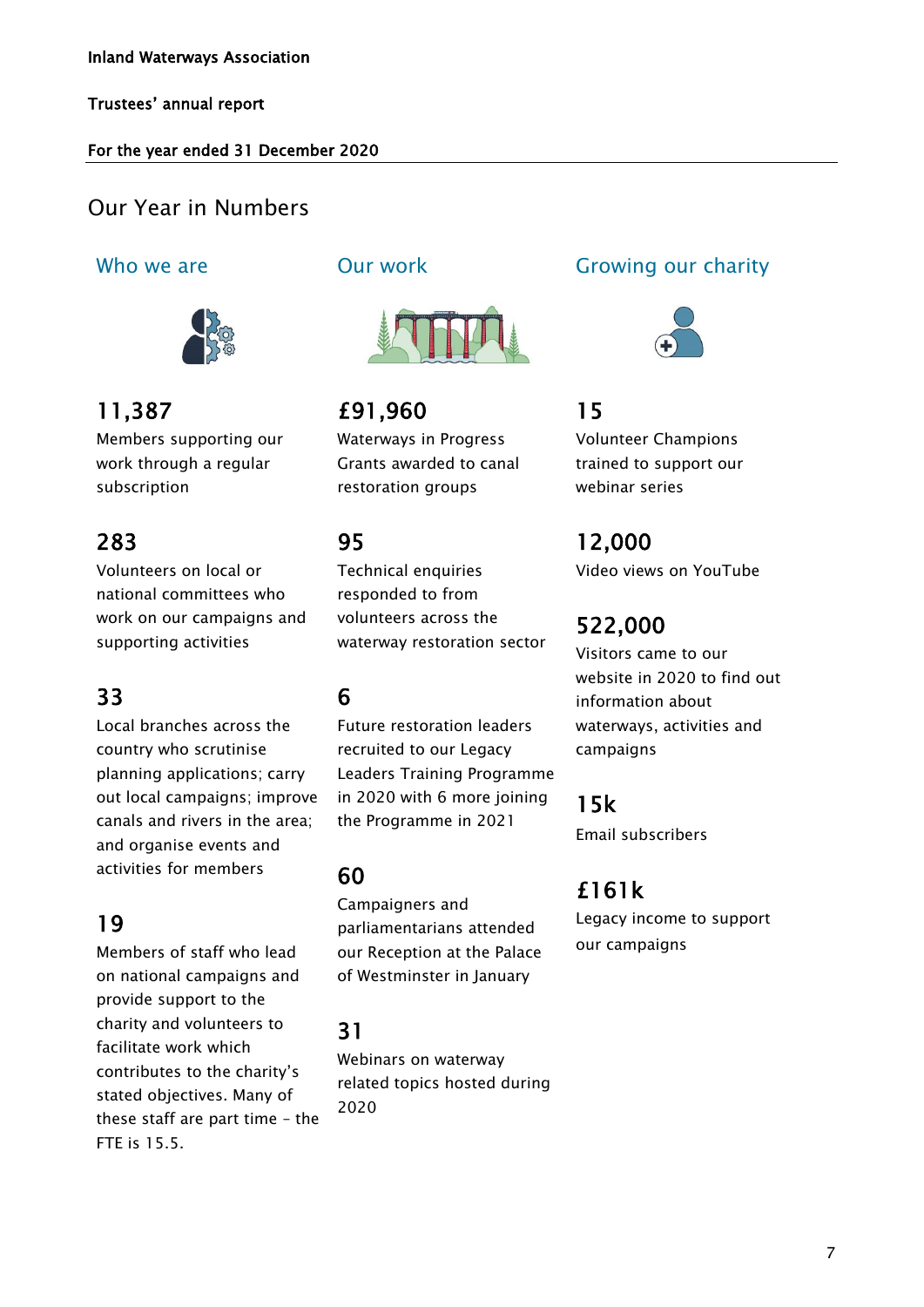#### For the year ended 31 December 2020

### 20

### 9

Members of staff employed by our subsidiary Company, Essex Waterways, which looks after the Chelmer & Blackwater Navigation – FTE 9.8.

Expert volunteers recruited to create a vision for sustainable propulsion

#### 1

Additional member of staff recruited to support our heritage campaign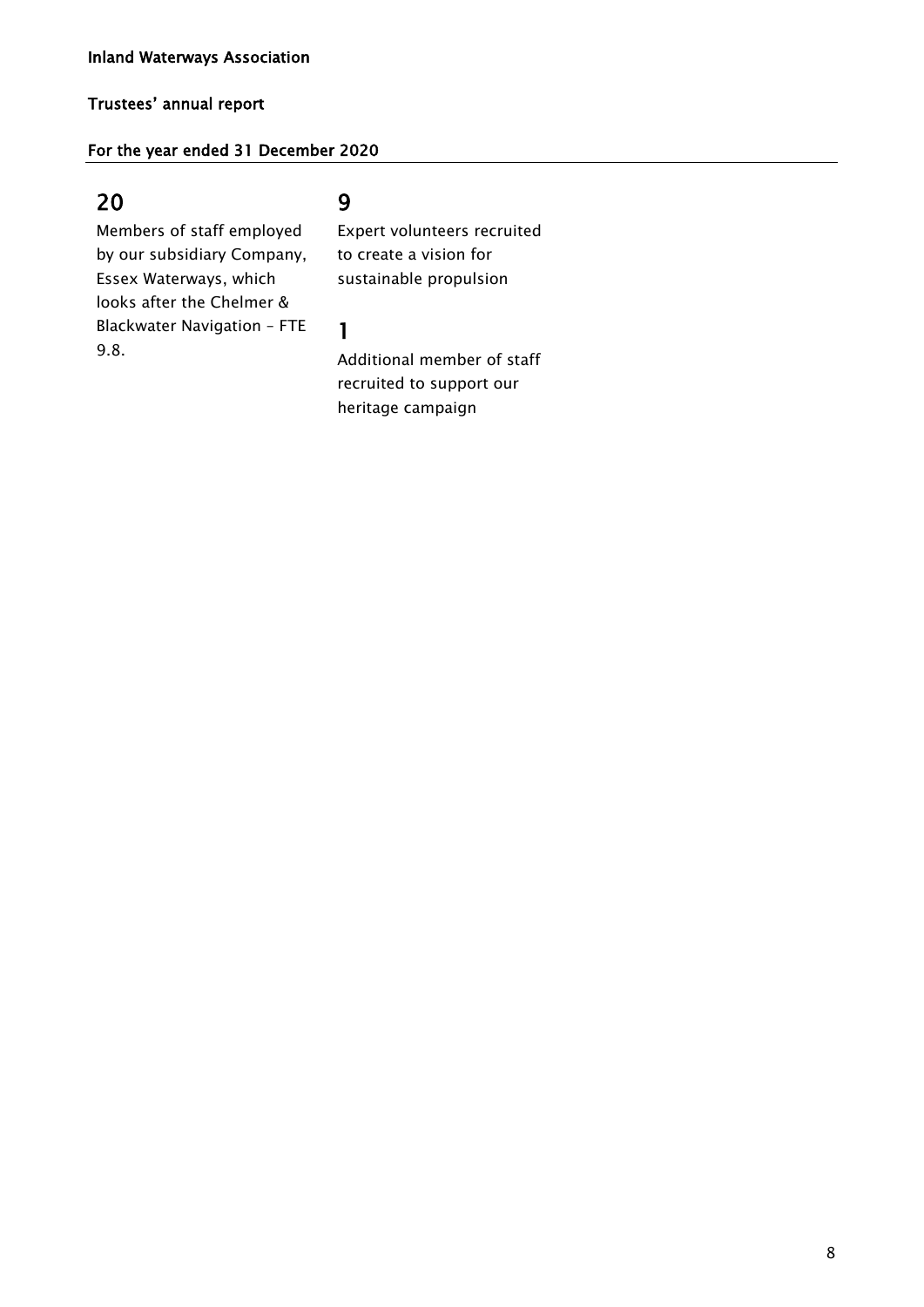#### For the year ended 31 December 2020

### Objectives and activities

### Purposes and aims

### VISION

A thriving, growing network of sustainable inland waterways for everyone.

### MISSION

To be a powerful champion of inland waterway causes, to protect and expand our waterways for the millions of people who enjoy and benefit from using them.

### VALUES

Our six core brand values underpin all that we do. They are what drive the decisions we make and the outlook that we take.

**Visionary** – Our vision is a thriving, growing network of sustainable inland waterways for everyone.

Dedicated - Our volunteers devote their time, energy and effort to benefit the waterways.

**Professional** – At IWA we listen, we collaborate, and we share our ideas and expertise with respect and understanding.

**Passionate** - Our spirit and enthusiasm inspires others to help make our waterways the best they can be.

Determined - We set out on our path knowing that it will not be easy, and we do not let this deter us.

**Trustworthy** - Our motives are always focussed on what is best for the waterways.

### Strategic direction

In 2017, we set out our five-year plan, focussing on four key areas to help achieve our vision for a thriving, growing network of sustainable inland waterways for everyone.

#### Key Areas of our Work

These four key areas help us fulfil our purpose and make our vision a reality:

Aim 1: Protect our waterways and ensure their long-term sustainability.

Aim 2: Create a healthy, vibrant waterway restoration sector which will return derelict waterways back to navigation as well as encouraging the support of new waterways.

Aim 3: See more people be inspired to get out and use our waterways, whether on water or beside it.

Aim 4: Ensure that the important role our inland waterways play in the UK's infrastructure and economy is better understood and appreciated.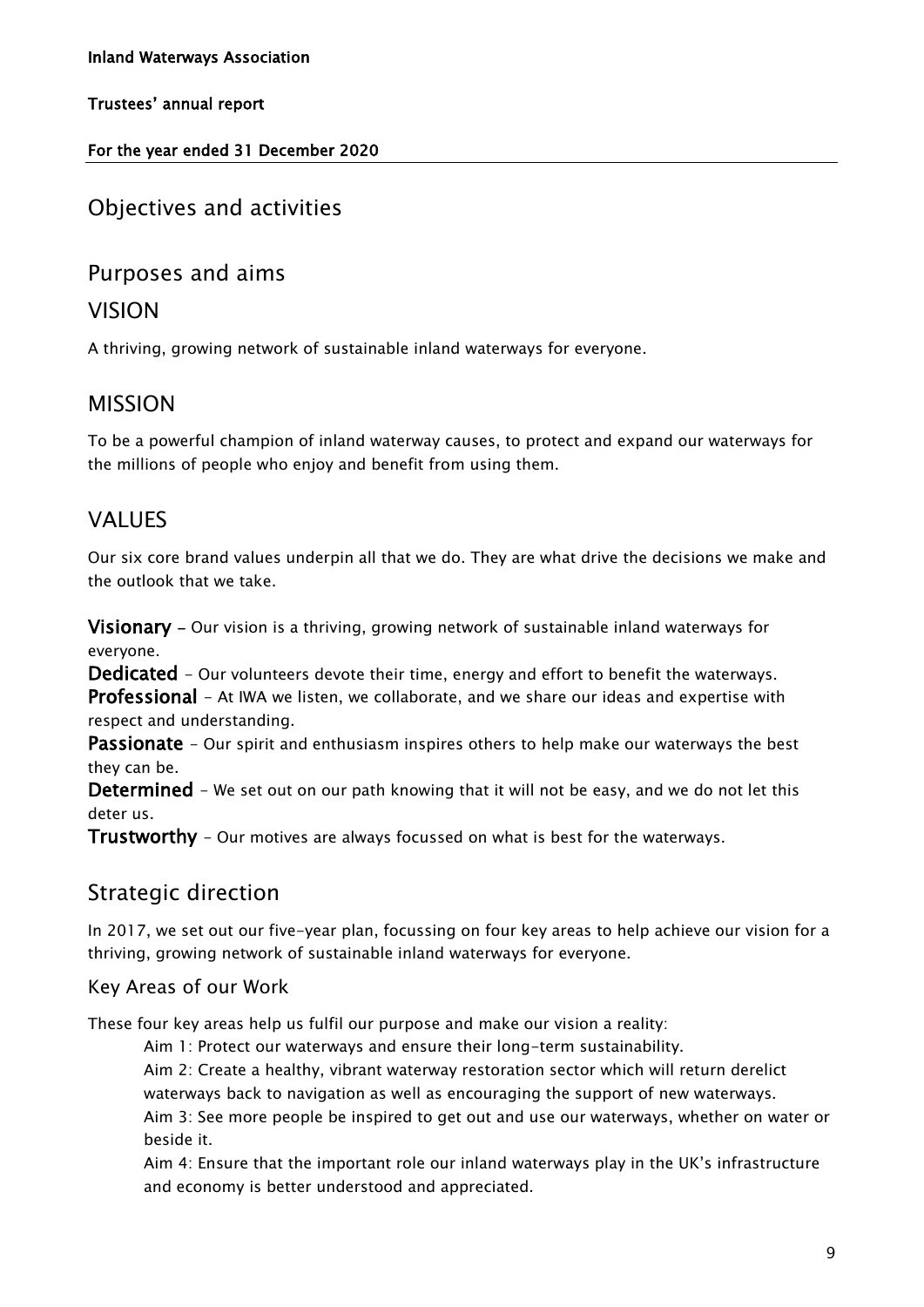#### For the year ended 31 December 2020

Alongside this, we have been looking to the next chapter for the charity, aligning the organisation's wide-ranging activities with the refocussing of our long-term objectives around the four strategic themes of Regeneration, Influence, Sustainability and Engagement.

The themes set the scene for clear governance, allowing our operational structures to converge around one management model based on common goals and objectives. As staff and volunteer functions unite under the themes, we will be able to create a more supportive structure with greater organisational learning and shared resources. In establishing an ongoing culture of change, we are looking to create the opportunity for open communications throughout the Association where staff, volunteers, supporters and partners can all contribute to the strategic direction, objectives, and activities.

These themes are already beginning to have an influence on the activities, processes and structures within IWA. Labelled RISE, the themes will be adopted by trustees, staff and volunteers as we set objectives for the future.

### Statement of Public Benefit

The trustees review the aims, objectives and activities of the charity each year. This report looks at what the charity has achieved and the outcomes of its work in the reporting period. The trustees report the success of each key activity and the benefits the charity has brought to those groups of people that it is set up to help. The review also helps the trustees ensure the charity's aims, objectives and activities remained focused on its stated purposes.

The trustees have referred to the guidance contained in the Charity Commission's general guidance on public benefit when reviewing the charity's aims and objectives and in planning its future activities. In particular, the trustees consider how planned activities will contribute to the aims and objectives that have been set.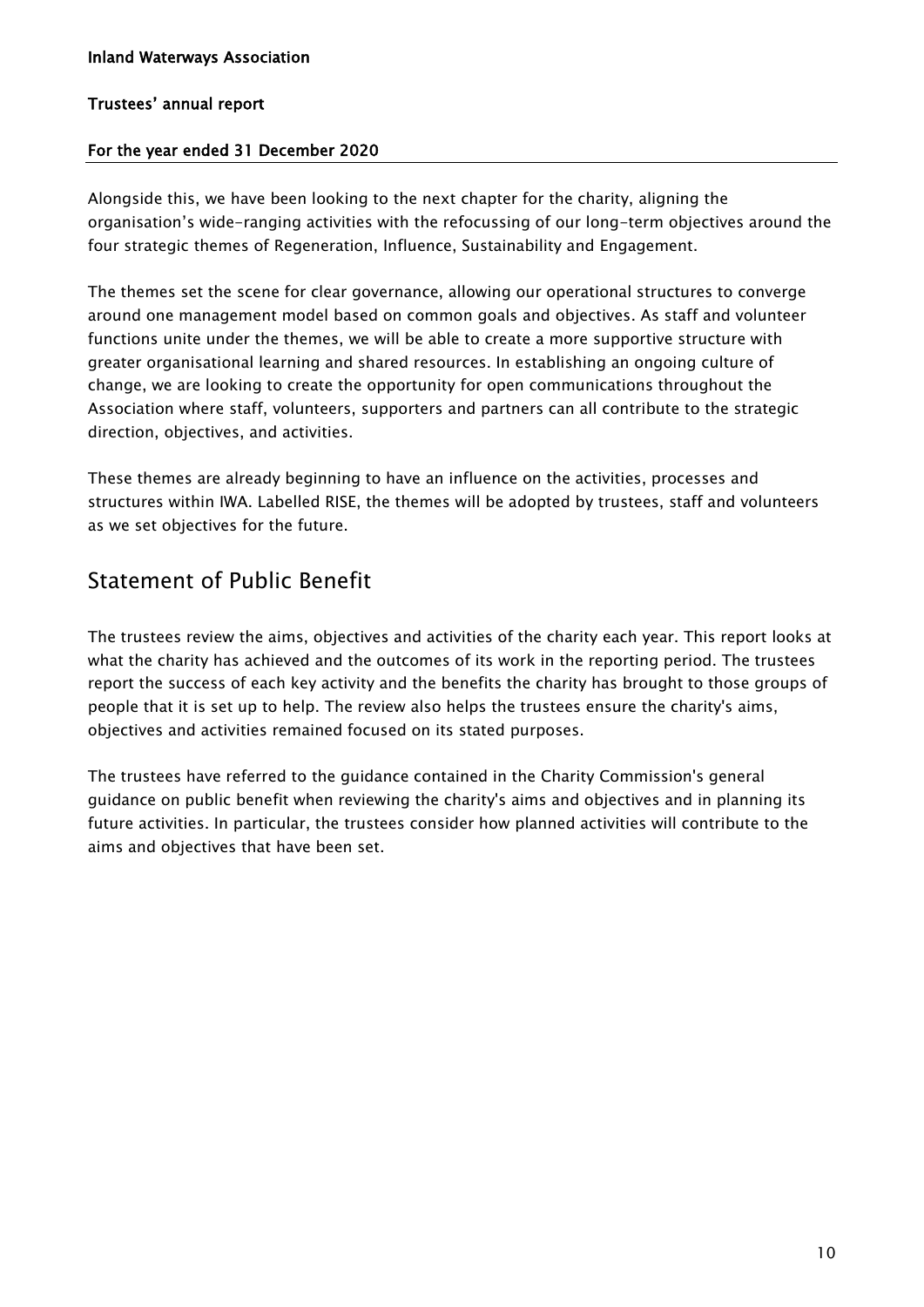#### For the year ended 31 December 2020

### Achievements and performance

### 2020 in Summary

IWA's charitable activities in 2020 have centred around the regeneration of the country's canals and rivers for all waterway users. In a year marked by a global pandemic, the charity demonstrated resilience and agility, continuing much of its campaigning through online channels. Cancelling our major events has meant lost opportunities for profile raising and associated new memberships and donations. There has been a loss of thousands of volunteer working hours that help maintain, improve and restore the inland waterways each year. Canal Camp working holidays normally attract around 400 volunteers. The most significant impacts on our income have been around the decrease in availability of grant funding as many volunteering activities such as work parties and Canal Camps were cancelled. Many funders suspended grant giving or diverted funds into the health and wellbeing of those directly affected by Covid-19. Where IWA had existing grant-funding in place, the funders have been supportive and allowed activities to be postponed.

Despite this, we have continued to achieve against our five-year plan and key areas of our work in 2020, which include:

- The launch of our Vision for Sustainable Boating, which is already informing our work to help the waterways meet the government's target of net zero emissions by 2050.
- The launch of part one of our Heritage Report to help define waterways heritage, so that we can better protect this aspect of what makes our waterways so special.
- Delivery of training and new resources for the waterway restoration sector, including 20 webinar sessions. Helping to bring derelict waterways back to life brings economic, health and leisure benefits to the communities they serve.
- £91,960 Waterways in Progress grant funding was awarded across four restoration projects that will start to deliver benefits from day one.
- Launch of a new programme of online talks on waterways topics, to educate and inspire new and existing supporters to protect and restore them.
- Development of our influencing strategy to raise awareness of our work among local and national bodies to ensure waterways are included in policy, planning and fundraising decision making.
- The launch of a new website in October to engage the waterways community to support our campaigns and help grow the charity. This saw an increase in membership sign-ups up 47% in the first six months compared to the previous year, £4,000 in one-off donations, and more than 2,000 orders were taken through our new online shop in the lead-up to Christmas.
- Development of a new database, which will provide a better support experience and streamline our administrative operations when it launches in 2021.

The following pages bring together highlights under each of our aims, as well as areas we are working to improve. As COVID-19 has had an impact on our work, we have included details of this where relevant and known.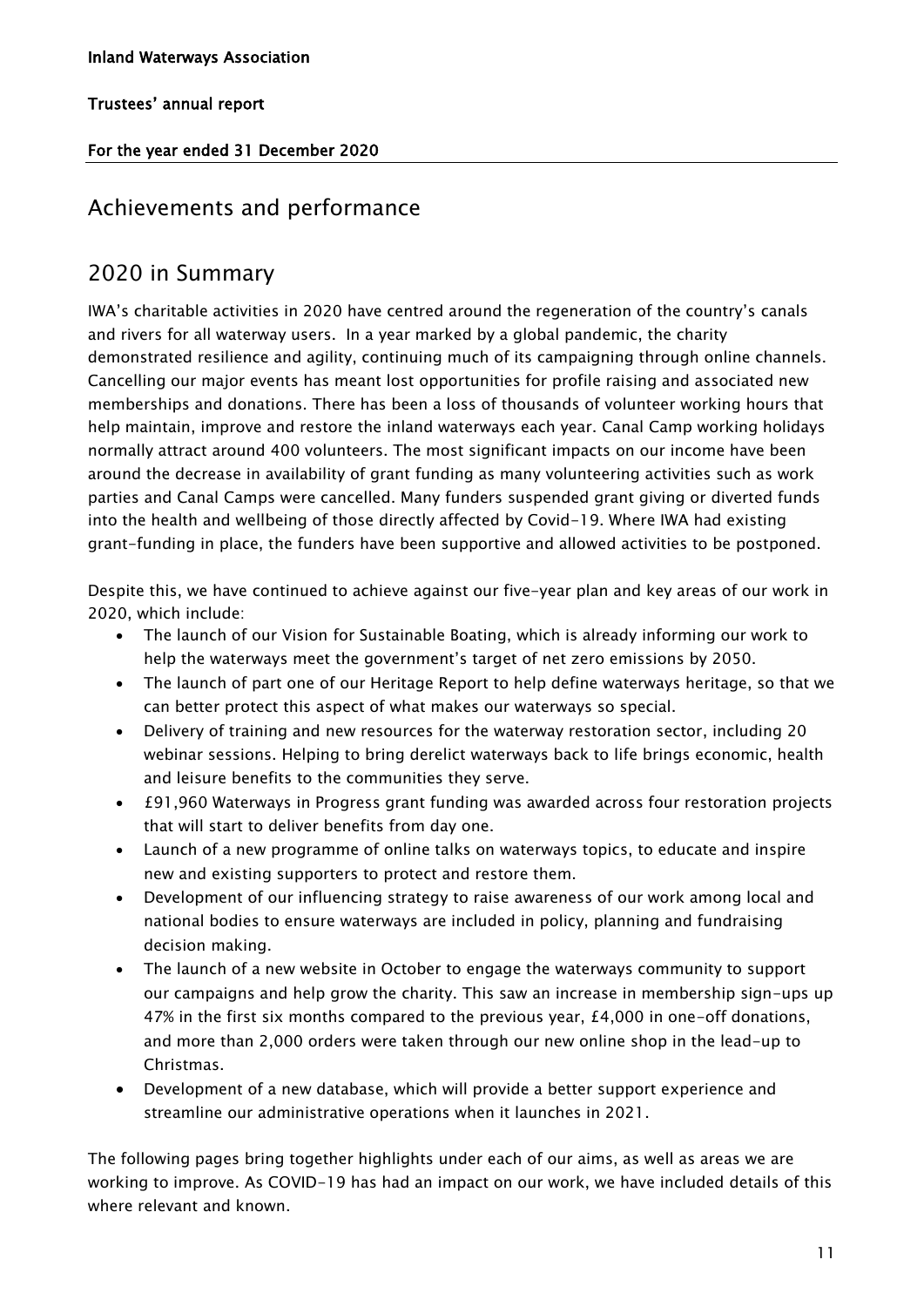#### For the year ended 31 December 2020

### Responding to Covid-19

The 2020 global pandemic turned normal life on its head and decimated the operations of whole areas of the economy and charity sector. For IWA, this became an area for our campaigning, but it also impacted our charity operations, the way the Association works.

### Developing the capability for colleagues to work from home

Our staff team was largely able to work from home when it became necessary, using existing cloud arrangements. New remote working practices were implemented, and equipment was provided where it was needed. For most of the year there has been a skeleton team of staff at the office. All activities have been fully risk assessed with mitigation measures in place. No permanent members of staff were furloughed and where possible, staff activities have continued.

### Our programme of events

Our major events were either cancelled or postponed, including Canalway Cavalcade, two trailboat festivals and our Festival of Water. Our very busy programme of work parties, walks, Canal Camps, talks, meetings and socials were curtailed as a result of the pandemic that took hold in March.

We moved many of our events online, including our restoration hub workshops, all trustee meetings, committee meetings and even our 2020 AGM. We trained 15 webinar champions to support a new IWA TV initiative, with 31 live webinars on waterway topics hosted for our supporters in 2020. We also organised a further 20 webinars to provide guidance and support to waterway restoration groups. In addition, IWA groups hosted online quiz nights, bingo and challenges at home.

For those events that couldn't take place online, we provided support for them to proceed in a Covid-safe way in line with government regulations, where possible. We also established a Canal Camps Covid Working Group, which has spent the past six months developing different models that would allow WRG to return to a programme of working holidays in 2021.

### Guidance & support for sector volunteers

Covid-19 updates, guidance and risk assessment templates were shared with volunteers and restoration groups throughout the year to help activities to resume safely, where possible.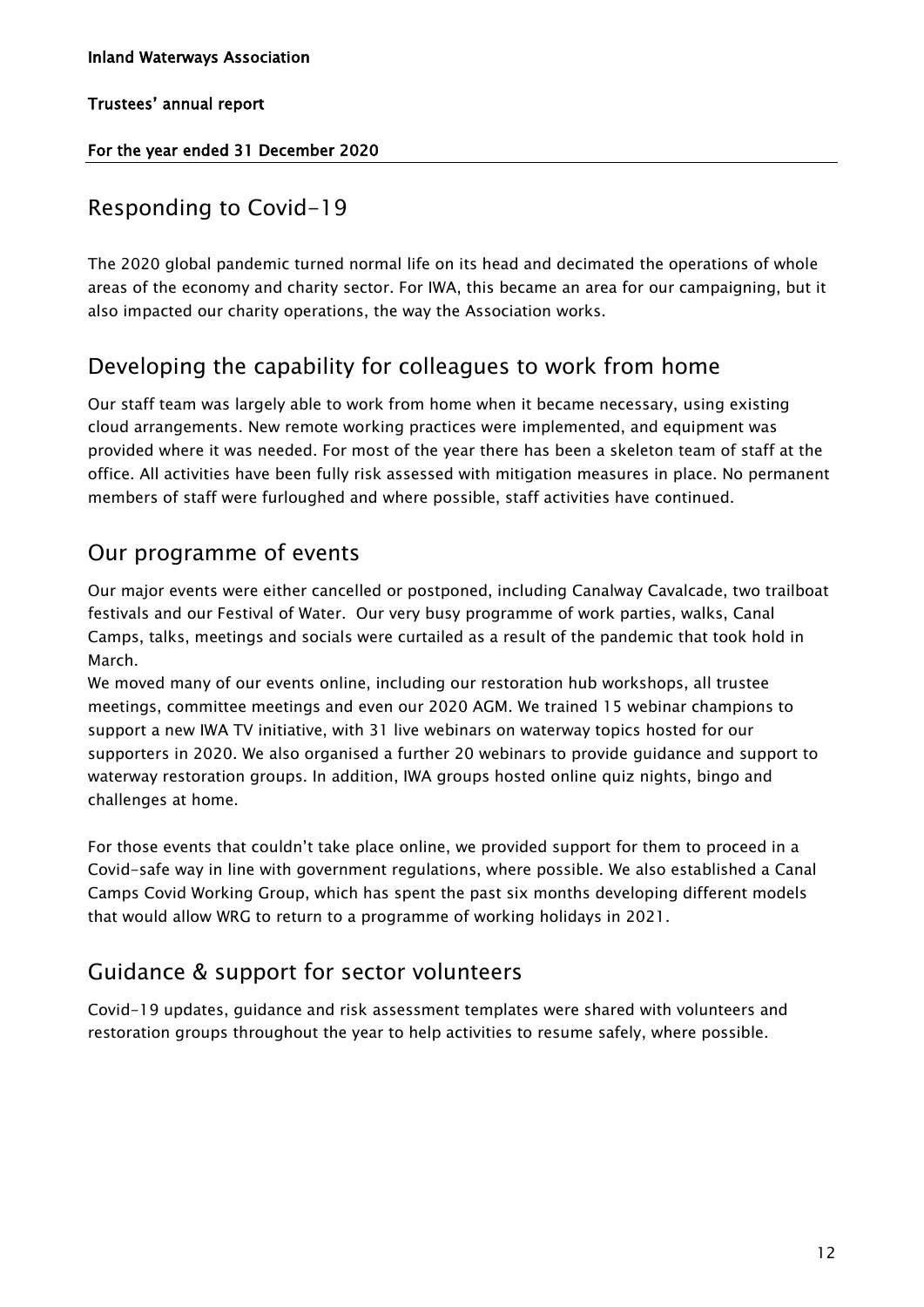#### For the year ended 31 December 2020

### Aim: Protect our waterways and ensure their long-term sustainability.

IWA is passionate about preserving the environment and heritage of the country's 6,500 miles of canals and navigable rivers for the future, and we know that to do so, boating needs to be more sustainable and affordable; and waterways need to be well funded and managed.

### What we achieved in 2020:

### Sustainable Waterways

While diesel and petrol engine boats contribute a tiny amount of overall emissions in the UK, as other areas move to alternative methods it will become an increasingly greater proportion of total emissions. Our new advisory sub-group to our national Navigation Committee established in 2019 is leading the way on new technologies. IWA published its Vision for Sustainable Boating in 2020, outlining initiatives to ensure boats on the inland waterways don't get left behind in the country's progress towards net zero emissions by 2050. Proposals include:

- Installation of 300 shore power mains connection charging sites
- National dredging programme to help make propulsion more efficient
- Widespread distribution and use of biofuels
- Research into alternative propulsion methods

We will continue to campaign for progress in these areas and we have already seen some promising developments with a second-generation biofuel – HVO, which could be a drop-in replacement for mineral diesel if it can be made available affordably.

Sustainability of the waterways was also at the forefront of our minds when we responded to the government's Environment Bill, with comments on heritage, air quality, water resources and biodiversity net gain.

### Protecting Waterways Heritage

Formed in 2019, one of the first tasks for our Heritage Advisory Panel was to define waterways heritage. Part one of our Heritage Report launched in 2020 described the importance of the buildings, engineering structures, working mechanisms, artefacts, boats, people, skills and culture that make our waterways so special. The report focused on the need for better protection of waterways heritage assets and calls on navigation authorities, councils, planning authorities, developers and builders to consider heritage in any future development plans. Due to launch in 2021 is part two, which will draw out case study examples of heritage at risk, heritage saved, and heritage lost. The reports are funded by Historic England National Capacity Building grant monies. The case studies will demonstrate to key players in property development, planning authority roles and waterway management positions just how special our waterways heritage is, how easily it could be lost and how essential it is to protect.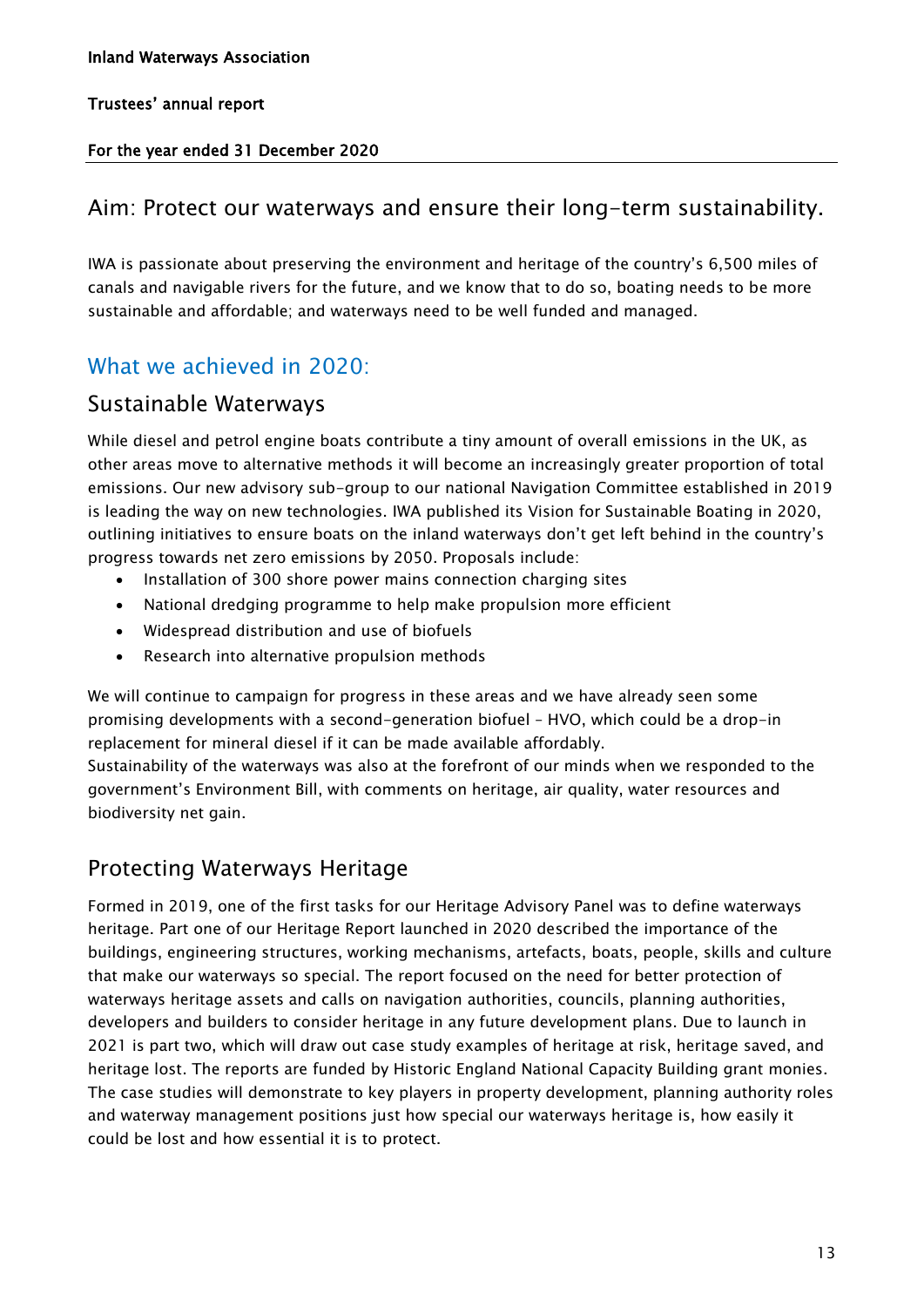#### For the year ended 31 December 2020

### Protecting the waterways environment

During the last year we have continued to lobby government about the need for funding for navigation authorities, through our regular meetings with DEFRA, and by highlighting the importance of the waterways to the overall health, economy and wellbeing of the nation. Representatives from four of the smaller navigation authorities took part in a panel discussion as part of our webinar series. They emphasised the need for additional funding to maintain the ageing waterway infrastructure and to invest in new projects, particularly in the light of the huge increase in waterway users during the 2020 pandemic.

To help us to build a better picture of problems happening locally and wider issues we launched a Waterways Watch initiative in 2020. Evidence is needed to understand issues along the waterways so that we can lobby navigation authorities if necessary and campaign for more funding from government. Covid-19 stay at home and stay local restrictions have impacted the ability for our supporters to gather data, but we will continue to promote this initiative as restrictions ease.

The first phase of HS2 high speed rail scheme is now going ahead following a government decision, and we will continue our decade-long campaign to protect the waterways from the worst effects of its construction and operation. We have achieved several changes to the project since 2010 but continue to be concerned about noise and other impacts on many waterways and its ramifications for some canal restoration schemes. The future of Phase 3b proposals in the North and Midlands was among the many consultations we have responded to, and we will continue to campaign for the best outcome for the waterways.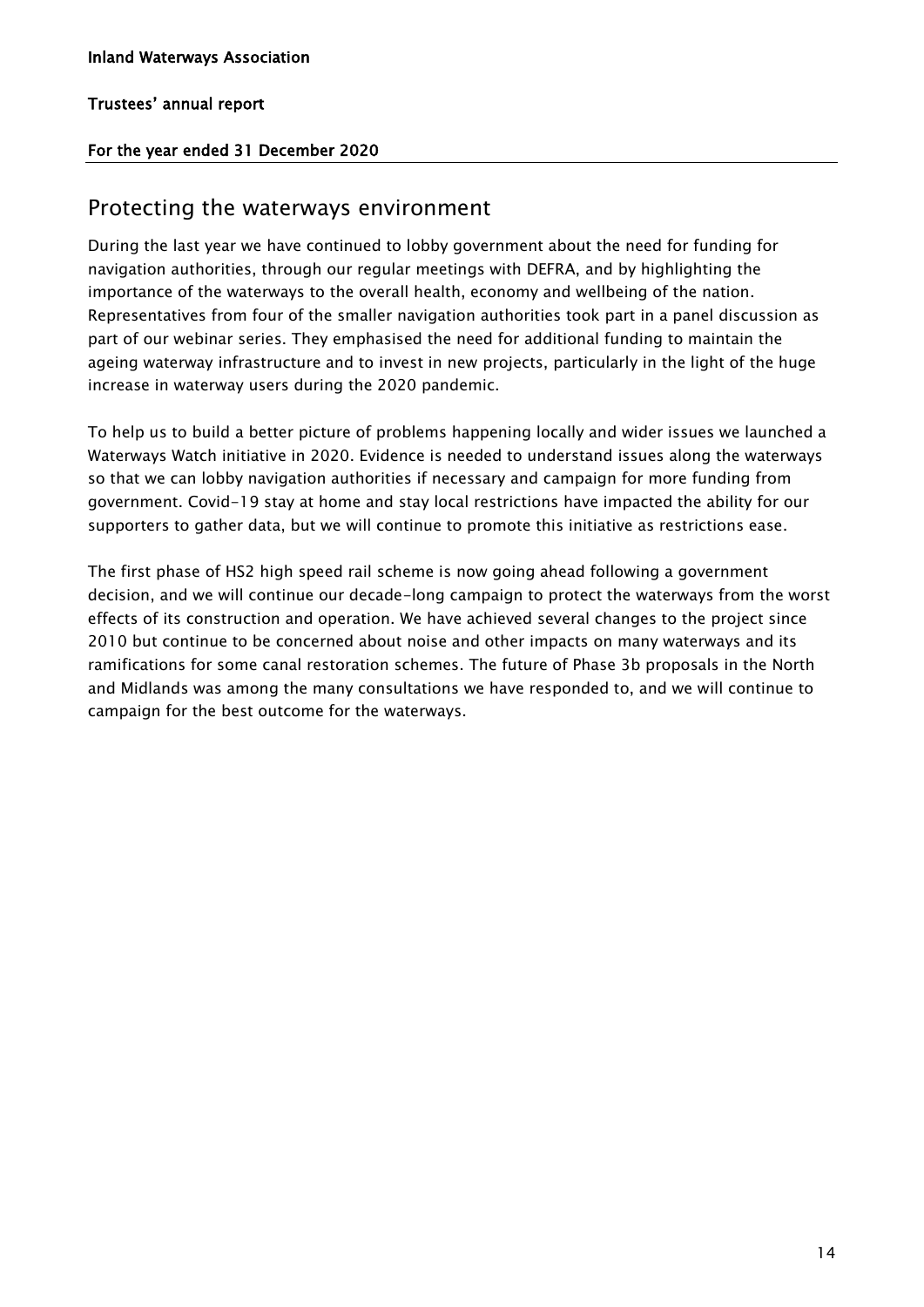#### For the year ended 31 December 2020

Aim: Create a healthy, vibrant waterway restoration sector which will return derelict waterways back to navigation as well as encouraging the support of new waterways.

There are more than 40 active waterway restoration groups across the country who between them are bringing over 500 miles of waterway back to life. We support and champion their work, sharing resources, materials and expert advice to these groups, as well as providing practical hands-on support. We are also exploring the feasibility of building a new waterway in the East of England, the Boston to Peterborough Wetland Corridor.

### What we achieved in 2020:

### Guidance & training for restoration projects

IWA's Restoration Hub champions restoration and provides support for restoration groups across the country. The team fielded 95 technical enquiries from restoration groups in 2020 and hosted 20 webinars to support the sector.

Our Legacy Leadership Programme launched in 2020 to train volunteers who wish to take the lead on canal restoration projects. We recruited six volunteers to the Programme last year with six more joining in 2021. They will receive over  $£1,000$  worth of training and development across 2021 and 2022. The aim is to meet the needs of the restoration sector, by ensuring that volunteer-led waterways restoration projects thrive and can deliver the benefits of restored waterways to communities across the country.

The annual restoration conference was hosted online in October, jointly with Canal & River Trust and brought a focus on good governance and volunteer recruitment.

A new Restoration Hub area of the website has been under development and is due to launch in 2021. It will be rich with the latest news, training updates, case studies and reports for restoration groups.

### Waterway Regeneration

IWA's 2019 Waterways in Progress report and a £100,000 grant pot, funded through unrestricted legacies left to the Association, sought to demonstrate how well-thought-out, partial restoration initiatives can start to deliver benefits right from day one. Four projects were awarded funding in 2020 to:

- Install a new trail on the Ashby Canal near Measham
- Rewater a section of the Chesterfield Canal at Renishaw
- Install a new slipway on the Swansea Canal at Gwilym Park
- Establish a small park along the Wilts & Berks Canal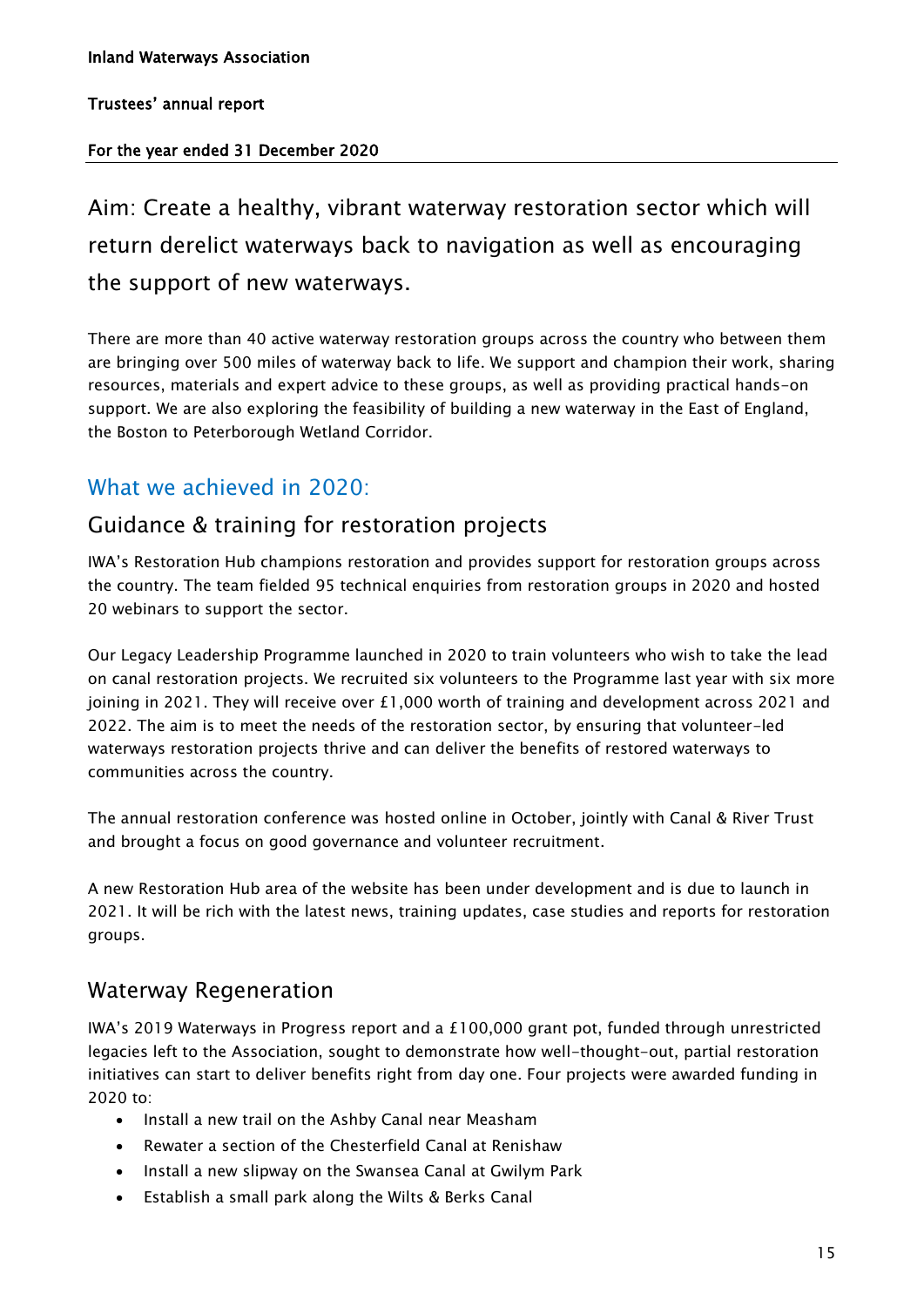#### For the year ended 31 December 2020

These projects will help to reinvigorate restoration schemes, motivate volunteers and enthuse the local community.

Enhancements to the non-tidal River Parrett opened up the river frontage in October, and allowed trail boaters, canoeists, paddleboarders and kayakers to explore 7.6 miles of waterway across the Somerset levels. Our IWA West Country Branch team was behind this project right from the very start. They spotted the potential for the river front regeneration, got the community behind the initiative and persuaded partner organisations and Langport Town Council to get on board. We also drafted and supported funding applications; and provided hands-on practical support and engineering expertise.

Our Waterway Recovery Group organises in the region of 25 Canal Camp working holidays each year to help provide a practical boost to restoration projects. This might be restoring a lock chamber or a section of derelict canal. Unfortunately, these Camps were cancelled in 2020 due to the pandemic, however the team is pursuing options for 'Covid-safe' Camps in 2021.

### A new waterway

Previously known as the Fenland Waterways Link project, the Boston to Peterborough Wetland Corridor is a partnership project led by IWA that aims to open up a brand new, direct route between Boston in Lincolnshire and Peterborough in Cambridgeshire. The new 12-mile route will breathe new life into the waterways that travel through the market towns of Spalding and Market Deeping as well as all the smaller villages along the way. In 2020, a new business case was published which estimates that the new waterway will deliver £1.51 of benefit for every £1 spent.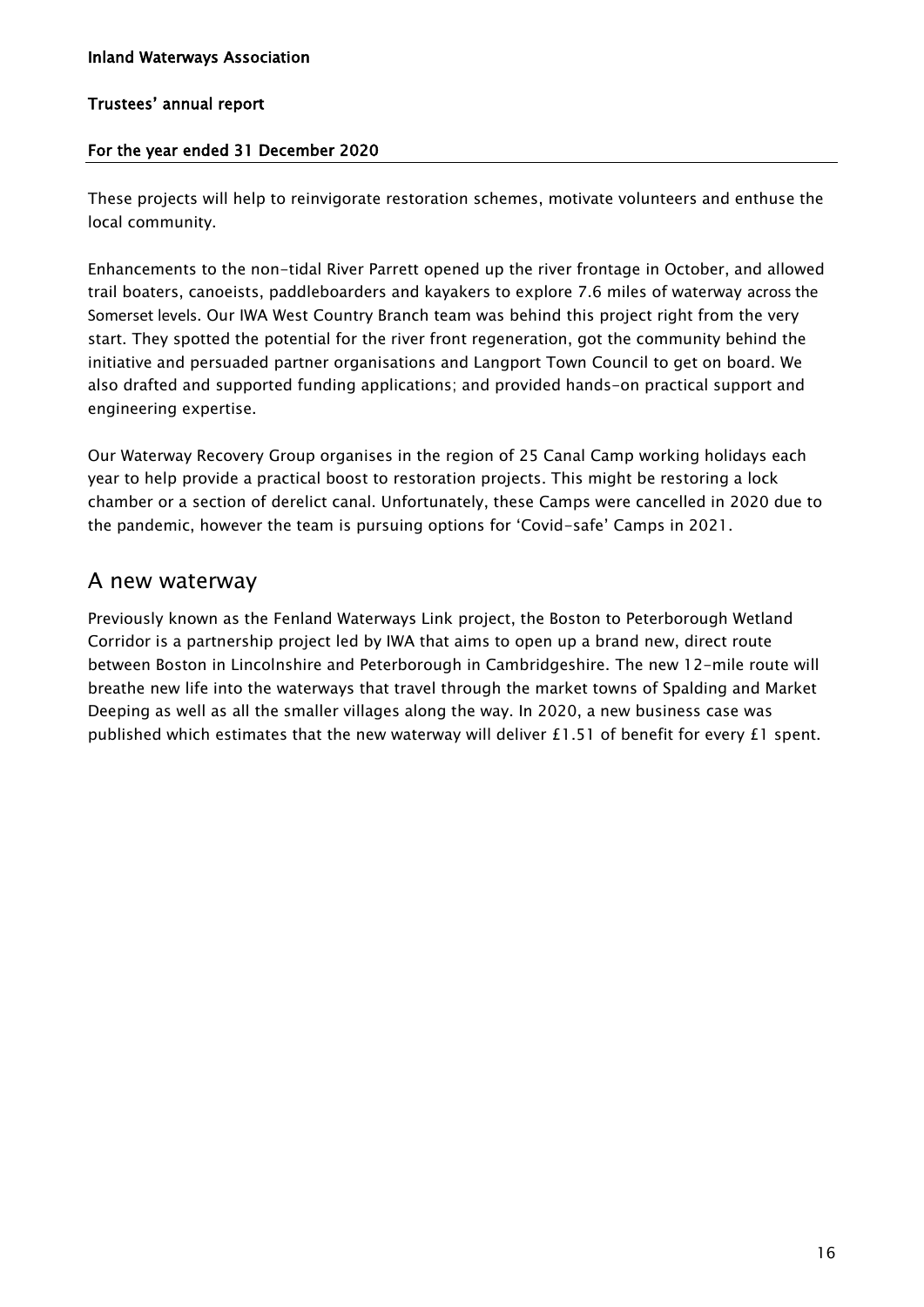#### For the year ended 31 December 2020

### Aim: See more people be inspired to get out and use our waterways, whether on water or beside it

Our work is centred around having the best possible waterways, accessible and available to all users. We know that if we want to ensure the future of the waterways, then they need public support. We want to inspire more people to enjoy the waterways and appreciate their value, whether on foot or by boat or the many ways they can be used. We also want to promote understanding and cooperation between different users so that the space can be shared and enjoyed by all. We can do this by bringing these groups together, sharing advice and guidance and by encouraging all users to support the waterways by actively volunteering to support and improve them.

### What we achieved in 2020:

### Covid-19 & using the waterways

During the pandemic, we have met regularly with DEFRA to ensure any restrictions on using the waterways were fair and consistent with other measures, whilst ensuring a safe environment for all users. We have worked to minimise the risk and detrimental effects on businesses, people and the waterways themselves. We know that record numbers of visitors have used their local canals and rivers during the pandemic, on the water and beside it, and many will have a newfound appreciation for the value of the waterways.

### Increasing visitors to lesser travelled waterways

Two new locations were added to the list of locations in our Silver Propeller Challenge at the beginning of 2020, to encourage people to visit underused stretches of the waterway network. An isolated section of the Northern Reaches of the Lancaster Canal was added to the list to help to promote the restoration of the canal up to Kendal. The River Foss in York is a harder to reach destination, as Castle Mills Lock, which gives access to the navigation, requires support to operate. IWA volunteers help boaters through the lock as a free service, however the pandemic meant that access to the Foss was restricted in 2020.

Our first Silver Propeller Challenge completers, Michael and Jo Morehouse, delivered a webinar about the Challenge, which has been viewed by over 2,600 people on YouTube.

### Engaging new audiences through new digital platforms

Our face-to-face events were necessarily curtailed during the pandemic. This included regular talks hosted by our branches on waterway-related topics. Quite quickly, we were able to invest in the software and training needed to host many of these events online and launch 'IWA TV'. Volunteers and presenters from across the waterways sector were invited to discuss issues affecting the waterways today, as well as the rich history and heritage that make them so special.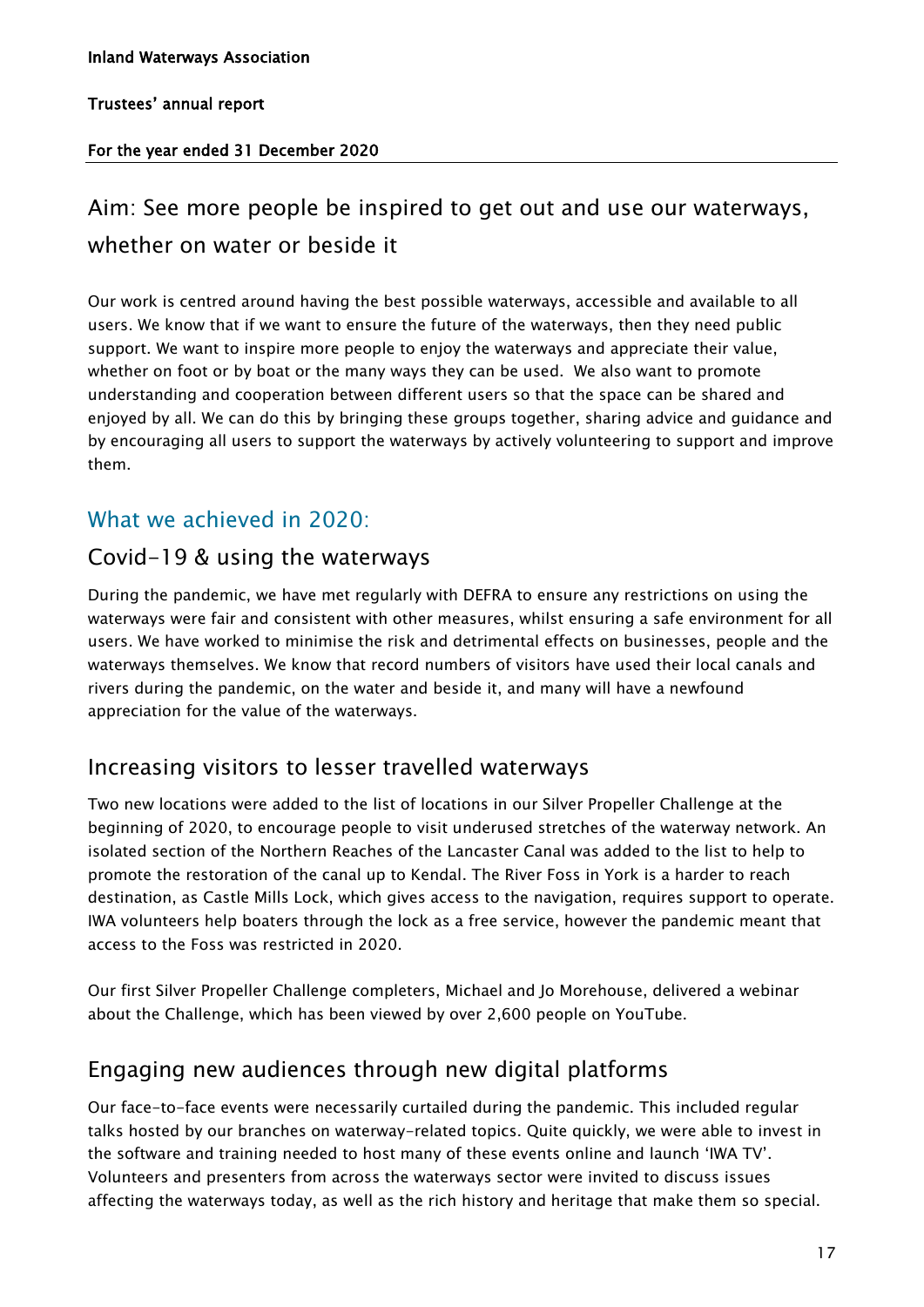#### For the year ended 31 December 2020

Throughout the year, we hosted 31 online events on waterway topics, with more than 1,000 unique participants including members and non-members. We also trained 15 volunteers to act as webinar champions who have helped to deliver these sessions. Through these webinars we were able to reach more people, including those who wouldn't normally be able to attend physical meetings.

2020 saw the launch of a brand-new website in October, which focuses on engaging and educating new audiences about the importance of the waterways. This includes an interactive, searchable map and new content areas such as self-guided walks to encourage people to explore their local waterways in new ways. The aim of the updated design was to increase the number of people supporting our work. Nearly six months on, we're pleased to report that membership signups are up 47% compared to the previous year, £4,000 in one-off donations has been generated through the site, and more than 2,000 orders were taken through our new online shop in the lead-up to Christmas.

We have also been working on the development of a new database which brings together our Waterway Recovery Group restoration volunteers, our Essex Waterways customers and our IWA members, volunteers and supporters. The database is due to launch during 2021.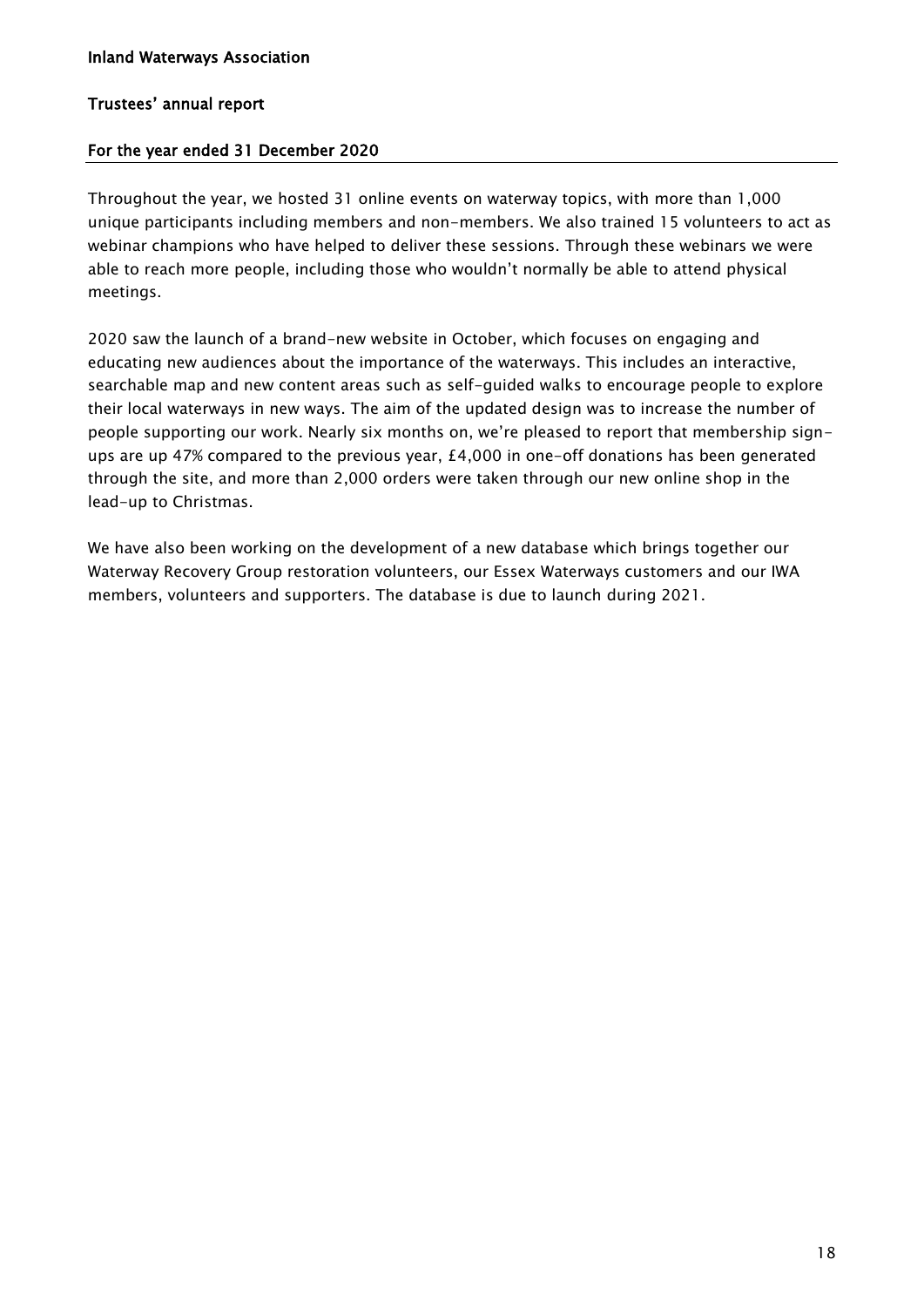#### For the year ended 31 December 2020

### Aim: Ensure that the important role our inland waterways play in the UK's infrastructure and economy is better understood and appreciated

With waterways winning hearts and minds of the country's local and national decision makers, we can hope for a more vibrant future for our canals and rivers. We promote the benefits that waterways bring to local communities through our environmental, heritage and restoration campaigns to ensure they are protected for years to come.

### What we achieved in 2020:

### Lobbying government on key issues

Many waterway businesses closed or operated a much-reduced service in 2020 because of the coronavirus crisis. These businesses add to the vibrancy of the waterways and contribute to their upkeep. IWA launched a joint initiative with Waterways World to assess the impact on the sector, and worked with British Marine, Canal & River Trust and the Broads Authority to make the case to government for support for the industry. When restrictions eased over the summer, we encouraged support for waterway businesses and promoted the benefits of hire boating. Despite ongoing dialogue with the policy team at DEFRA, presentations to the All Party Parliamentary Group for the Waterways, parliamentary questions submitted, and hundreds of letters written by IWA members, government failed to recognise the unique nature of waterways businesses and their contribution to our waterways infrastructure and its long-term survival with additional funding, so there is more work to be done.

### Advocacy in government

Following the December 2019 general election, Michael Fabricant MP took on the role of Chair to the reconstituted Waterways APPG. In January 2020 we hosted a reception at the Houses of Parliament that was attended by 60 people. The event launched our 'value of the inland waterways' document, and briefed MPs about key issues. MPs were also encouraged to join the All Party Parliamentary Group for the Waterways.

Topics highlighted at the reception and subsequent Waterways APPG meetings included the importance of heritage, waterway restoration, navigation authority funding and potential solutions for making the waterways more environmentally sustainable. MPs also heard from navigation authorities and waterway businesses about the importance of government support to save the waterways sector from the impacts of Covid-19. At the end of 2020, we brought the secretariat for the APPG in-house.

Craig Williams MP for Montgomeryshire, who attended our Parliamentary Reception in January secured an adjournment debate in June on the subject of waterways restoration. He talked about the success and benefits of waterway regeneration across the country. He also supported our campaign for a package of support for navigation authorities and waterways businesses affected by Covid-19 restrictions.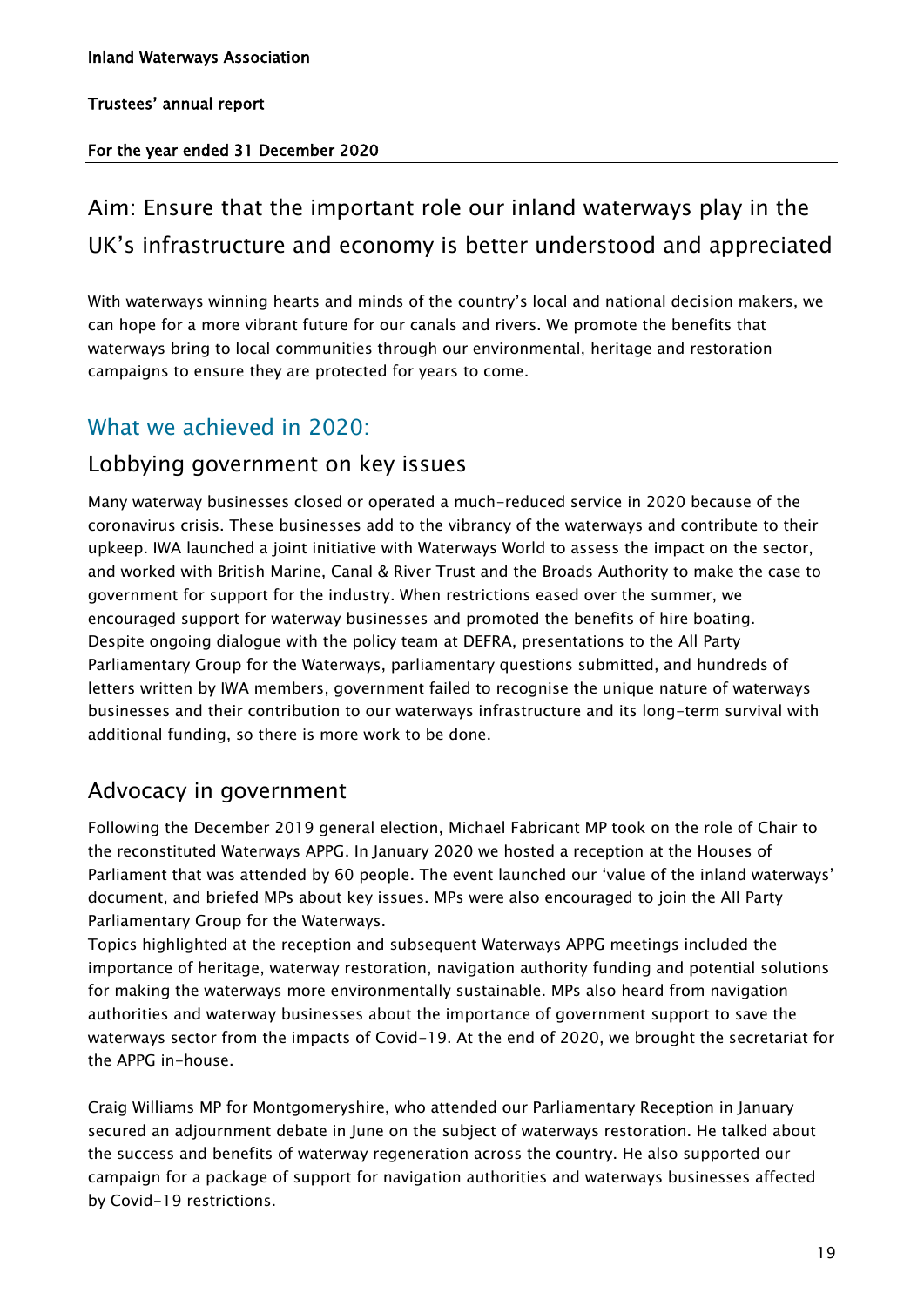#### For the year ended 31 December 2020

### Government announcement is a win for the waterways sector

The government recently confirmed that red diesel will continue to be used for both private and commercial boats, overturning an announcement from HMRC in July 2020. We have lobbied government about this issue for many years and the decision will be very much welcomed by boat owners, freight operators, boatyards and waterway-based fuel suppliers. The only disappointment was that, in the Budget statement, the Chancellor did not recognise the significance of alternative fuels with any form of tax break. Hydrotreated Vegetable Oil (HVO) is over 90% carbon neutral, and its use can reposition inland boating close to the target carbon neutral goal.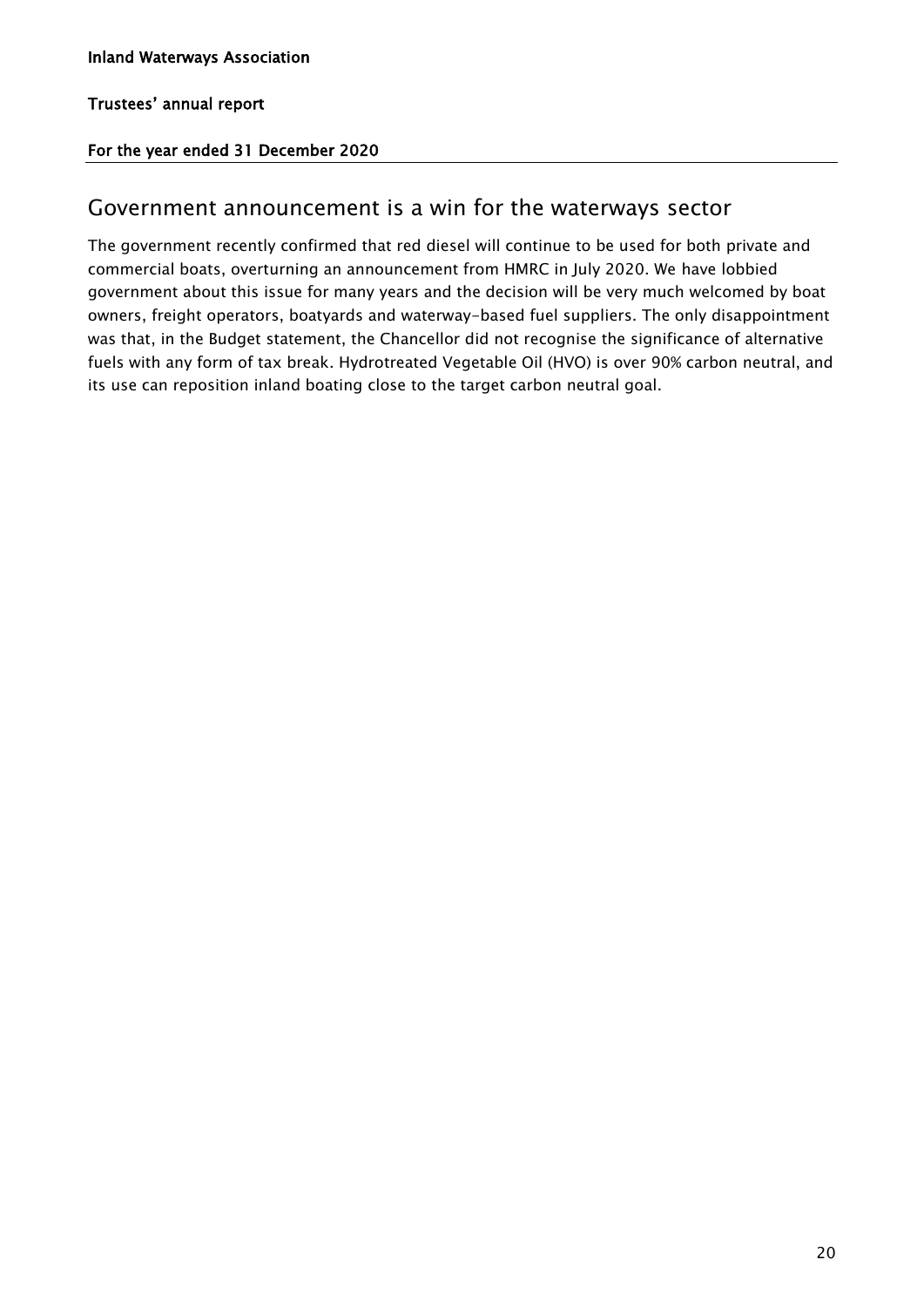#### Inland Waterways Association

#### Trustees' annual report

#### For the year ended 31 December 2020

### Year of the Volunteer

Our volunteers are the lifeblood of our charity.

We are a national network of local IWA branches, and throughout 2020 we started work to see that our local volunteers and campaigns are enriched and re-energised. Our local campaigns are amongst our most vibrant and we started the process of investing more in the recruitment, training and support of our volunteers to deliver improved collaboration at every level of the Association.

We launched a Year of the Volunteer initiative through our member magazine to celebrate volunteering and inspire supporters to get more involved with us. We featured roles that reflect the diversity of activities our volunteers get involved with – from planning and heritage officers to work party leaders; trustees to publicity, fundraising and event organisers. A volunteer directory has been created on the newly launched website, with roles that can be tagged by interest and location. These opportunities will appear across the site to increase their visibility.

The new website and database will allow us to further improve our training, resources and guidance for current volunteers across the whole organisation. Our new Volunteer Hub is a new space where volunteers can read the latest news, updates and information related to their role, and find links to events and training, helping to keep this vital part of the IWA community as up to date as possible.

We know there is real strength in partnerships, and we will look to forge new relationships at a national level which can be then deepened at a local level to reinforce IWA's role as lynchpin in the local waterways communities our branches serve.

### A thank you to all IWA supporters

We could not exist without the generosity of all our supporters who contribute to our progress in a huge variety of ways. While many people support us through membership subscriptions or donations, others contribute their time through volunteering giving their energy, passion and skills, working to champion, protect and restore our waterways. Activities range from detailed committee work to organising festivals and major events, and from physical restoration work on derelict canals to fundraising activities. We want to record our heartfelt thanks for the unfailing support of waterway groups, corporate members and other bodies as well as members and other individuals who have substantially supported the work of the Association and our subsidiary company, Essex Waterways Ltd.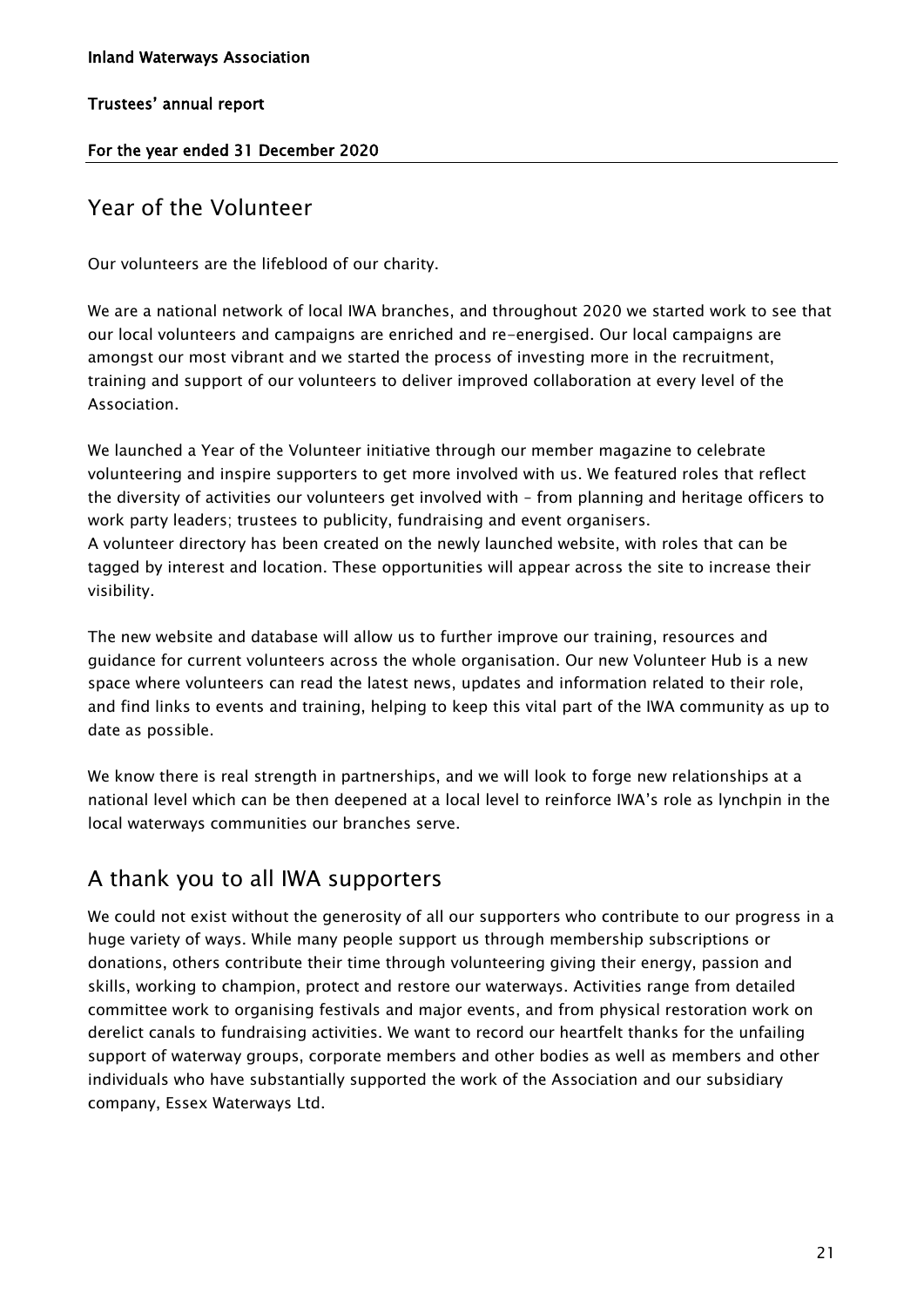#### For the year ended 31 December 2020

### Volunteer awards

IWA's annual Volunteer Awards were announced at the virtual AGM on Saturday 26th September 2020 and introduced by Audrey Smith OBE, Chair of the Association's Volunteer Awards panel. The Award winners were:

### Cyril Styring Trophy

IWA's premier award is given to an individual IWA member who has, in the opinion of the trustees, made an outstanding contribution to furthering the Association's campaigns, and was awarded to John Pomfret in 2020 for his volunteering work since he became a member over 50 years ago. John has led IWA's Freight Group and served on Navigation Committee, providing expertise on environmental and inland shipping issues almost continuously for over thirty years. John has also served as a trustee, regional chair, on IWA Northampton Branch's committee and the Board of Essex Waterways Ltd. John is the author of IWA's Waterways Directory and a number of influential IWAC publications.

#### John Heap Salver

The Salver is awarded to an IWA member who, in the opinion of the trustees, has made an outstanding contribution to raising funds for the Association. John Brice of IWA Chiltern Branch was this year's deserving recipient, having been involved with his branch for at least 25 years and raised over £50,000 during this time.

#### Richard Bird Medals

Received by volunteers nominated by their colleagues for the significant benefits they have brought to IWA over a sustained period. This year they were awarded to David Venn, Robin Bishop, Adrian Sturgess, Jack Wootton and Colin Bird.

#### IWA's Branch Achievement Award

Given annually to the Branch that has made the greatest progress in promoting the Association's aims and objectives during the past year. This year's worthy recipient was IWA West Country Branch, which was given the award for its unique combination of campaigning and practical hands-on waterside volunteer work. They bring the theme of one IWA to reality by assembling expertise from across the Association – engineers, planners and heritage advisors, WRG Forestry and WRG BITM volunteers – to advance the branch campaigning objectives.

#### Christopher Power Prize

This prize is awarded to a person, society or trust who has made the most significant contribution to the restoration of an inland waterway. The winner, Athina Beckett, was nominated for her dedicated and enthusiastic contribution to the ongoing restoration of the Grand Union Canal's Buckingham Arm. Athina receives the Christopher Power Prize and Buckingham Canal Society receives a cheque in the sum of £1,000.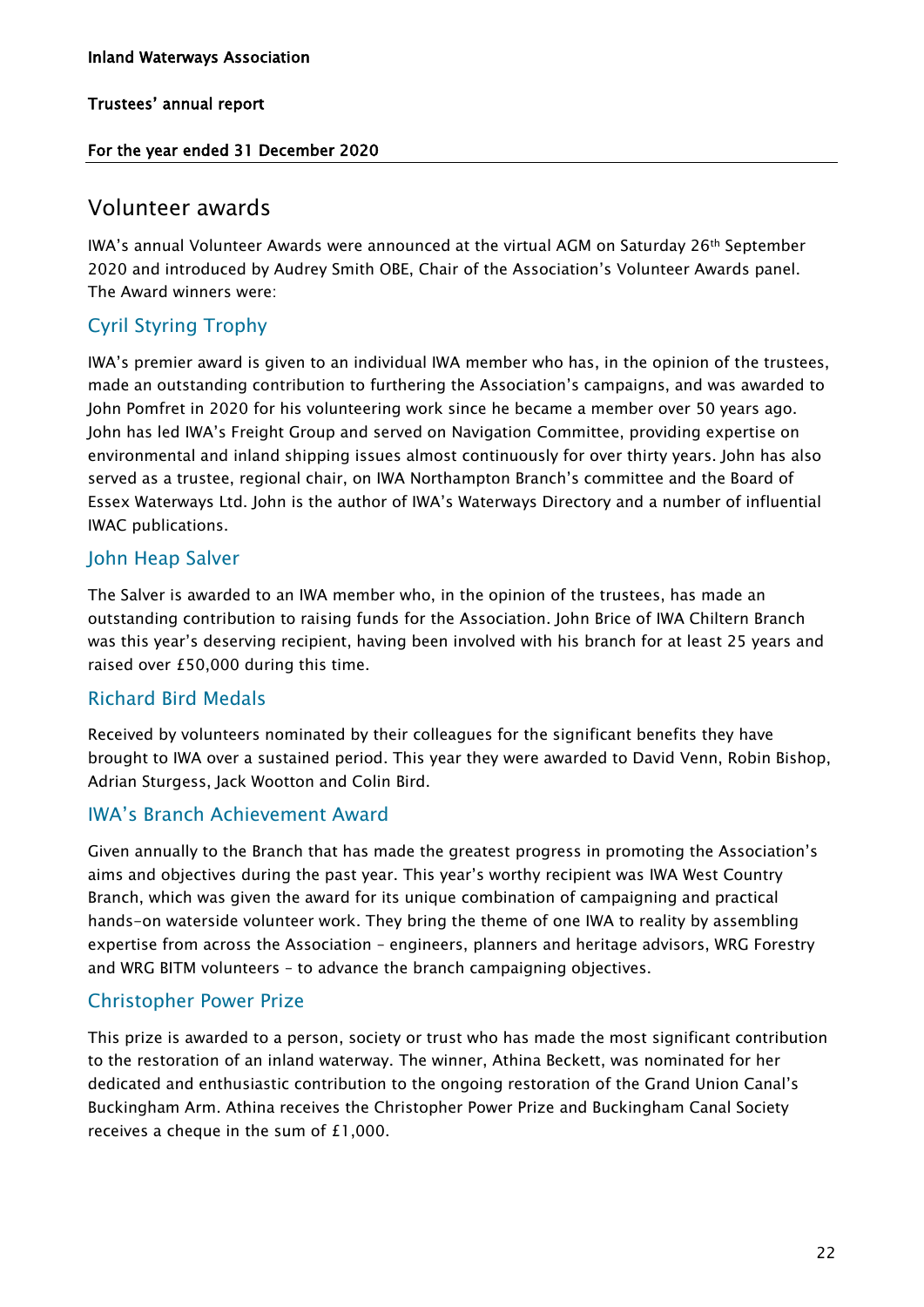#### For the year ended 31 December 2020

### Plans for 2021

This year has brought new challenges and changes in the way we work, and this looks set to carry on in 2021 and beyond. We continue to manage the risks associated with Covid-19, working to maximise our impact in the new normal and act on any opportunities.

As we plan, we are keen to ensure that the lessons we have learned from our activity over the last few months are carried forward and built upon. We intend to develop areas where the charity has demonstrated resilience and continue to progress 'One IWA' whilst refocusing our work under the new strategic themes.

Our vision and mission remain unchanged, with an enduring focus on being a powerful champion of inland waterway causes, to protect and expand our waterways for the millions of people who enjoy and benefit from using them. We will act to ensure this remains at the centre of everything we do, whilst we respond to what is going on around us.

This means we will:

- Continue to build 'one IWA' ensuring the sum of the parts of IWA add together to deliver a robust and exciting future of regeneration for our waterways to ensure they remain relevant to future generations.
- Work to embed the key themes of Regeneration, Influencing, Sustainability, and Engagement so that they define our work at every level of the Association and lead to the delivery of meaningful outcomes for the waterways.
- Continue to enrich and energise our volunteers, investing more in the recruitment, training and support of our volunteers to deliver improved collaboration at every level of the Association.
- Continue to strengthen our digital resources to communicate better with members, supporters and waterway users.
- Transform our ability to recruit new supporters through online channels and manage new engagement and fundraising activities in a more efficient way.
- Develop our website as the voice of the waterways, to educate and engage supporters with our campaigns.
- Launch the new database which brings together our Waterway Recovery Group restoration volunteers, our Essex Waterways customers and our IWA members, volunteers and supporters.
- Continue to develop our resources and services for the waterway restoration sector to inspire a renewed momentum in as Covid-19 restrictions ease.
- Continue to explore how our waterways can be more sustainable for the future, and to lobby for alternative propulsion to be more accessible and affordable to support net carbon emissions by 2050.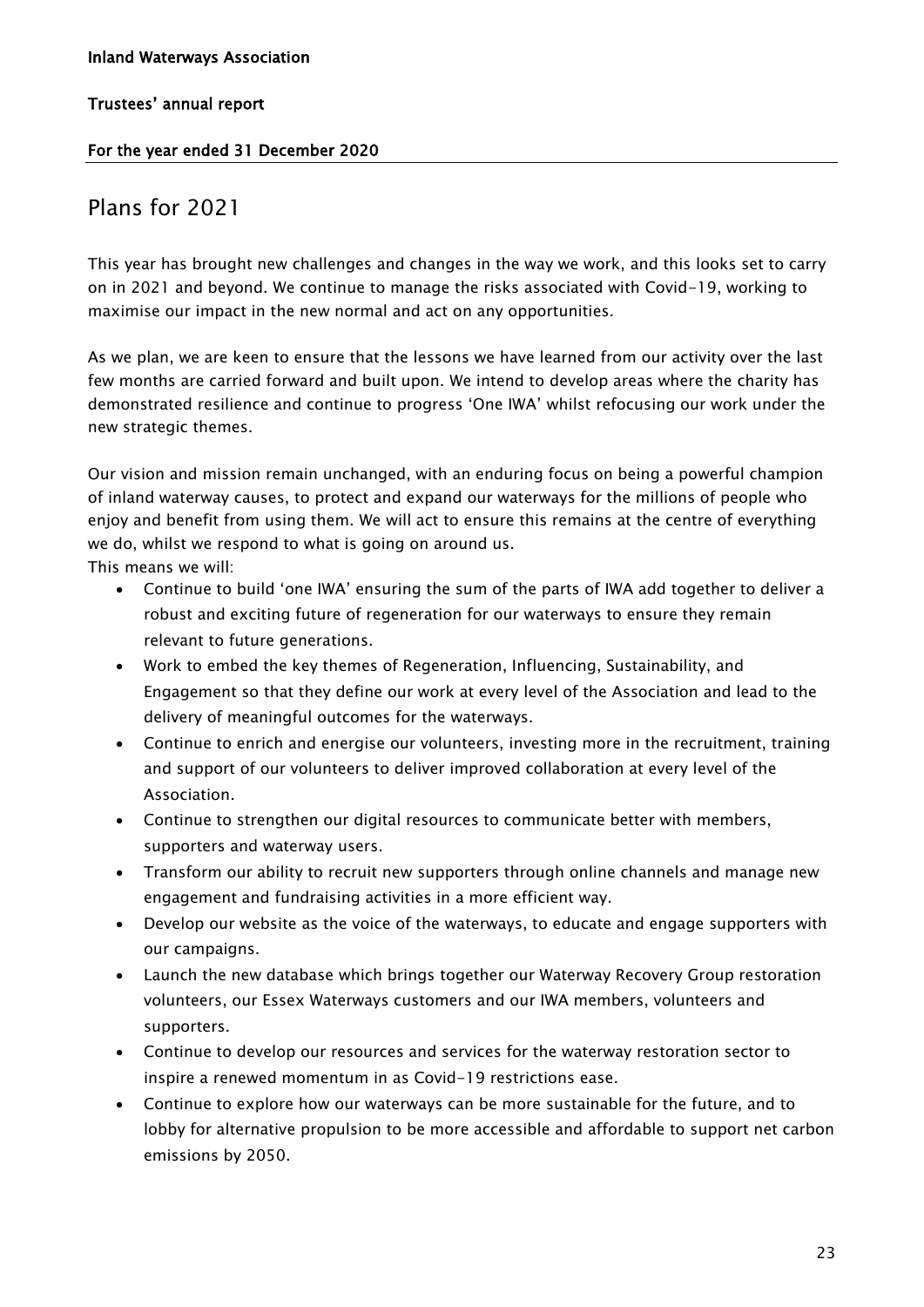#### Inland Waterways Association

#### Trustees' annual report

#### For the year ended 31 December 2020

• Develop our relationships with national and local decision makers, creating targeted communications to emphasise the importance of supporting waterways through funding, policy and planning.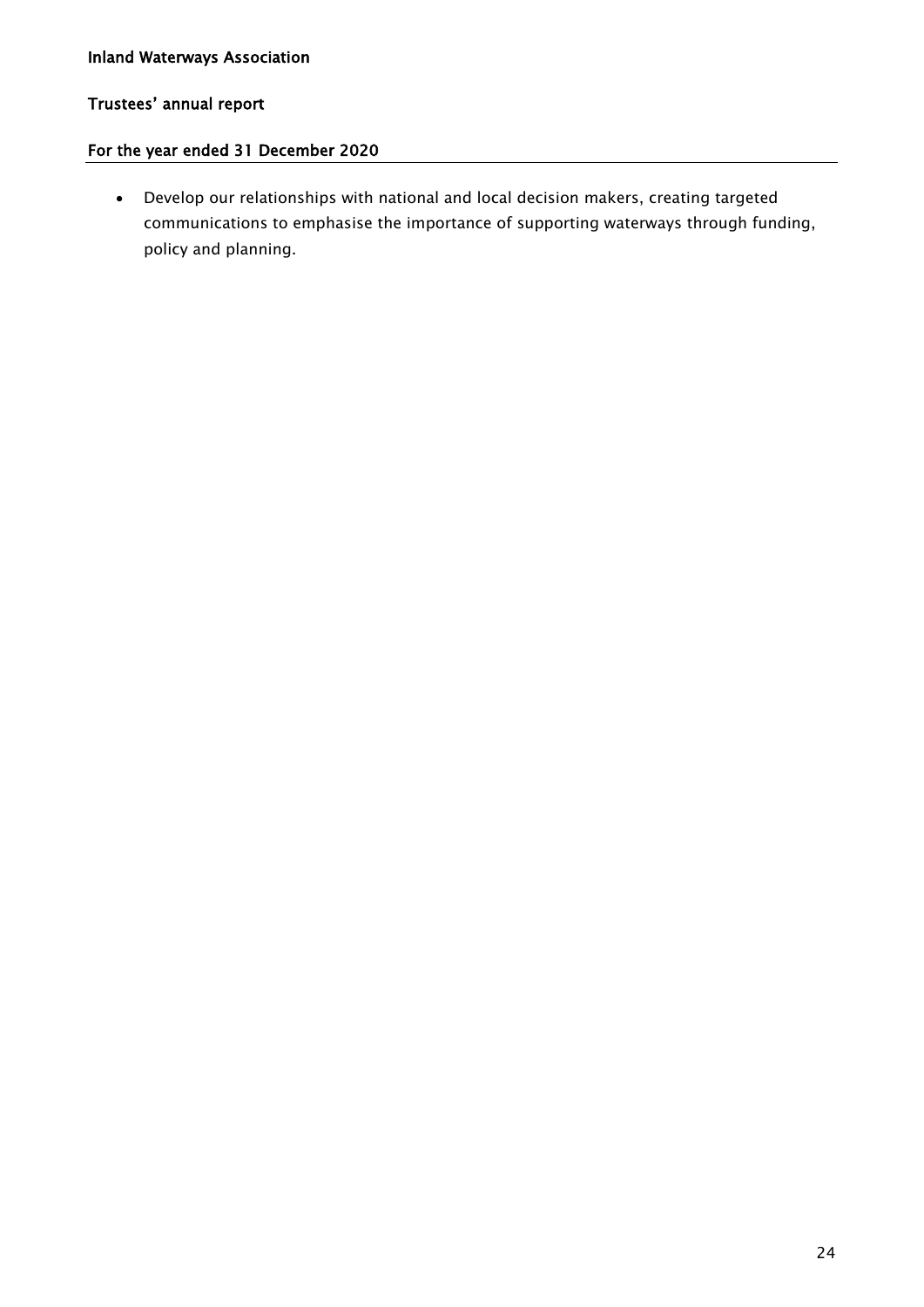#### For the year ended 31 December 2020

### Financial review

The main sources of income are subscriptions, investments, legacies and donations. Our subsidiary Essex Waterways Limited runs the Chelmer and Blackwater Navigation on a standalone basis. Its income comes mainly from mooring fees, sales of willows and grants. Both IWA and Essex Waterways Ltd have the benefit of very significant voluntary commitment.

Covid-19 restrictions during 2020 prevented many of IWA's regular activities, such as practical restoration work, festivals and in-person branch events from going ahead. However, many such activities would normally run on a near breakeven basis, so their cancellation did not cause a net adverse impact on the organisation's finances. The organisation seized the opportunity to reach more of its members by running online events. Grant funders were also very understanding of the circumstances and allowed postponement of the funding and related activities.

By the year end, investments had recovered from their initial sharp and heavy fall at the beginning of the pandemic to end the year on a net gain.

### Principal funding sources

The Association's principal funding sources for 2020 were:

|                            | Unrestricted | Restricted |
|----------------------------|--------------|------------|
|                            |              | £          |
| Subscriptions from members | 340,188      |            |
| Donations                  | 21,308       | 15,774     |
| Grant Income               | 91,838       | 58,658     |
| Legacies                   | 165,551      | (4, 572)   |
| Investment income          | 35,832       |            |

Other fundraising income is shown in note 3 of the financial statements.

### Legacies

The Inland Waterways Association is very grateful for bequests during the year from the estates of the following individuals. Without this generosity it would not be possible for the Association to make the significant contribution it does to protect and restore the inland waterways.

| <b>Legacies Received</b> | £      |
|--------------------------|--------|
| Susan Greenfield         | 50,000 |
| Christopher Hewer        | 99,381 |
| David Hodgkinson         | 7,395  |
| Joan James               | 3,367  |
| Daphne Luff              | 820    |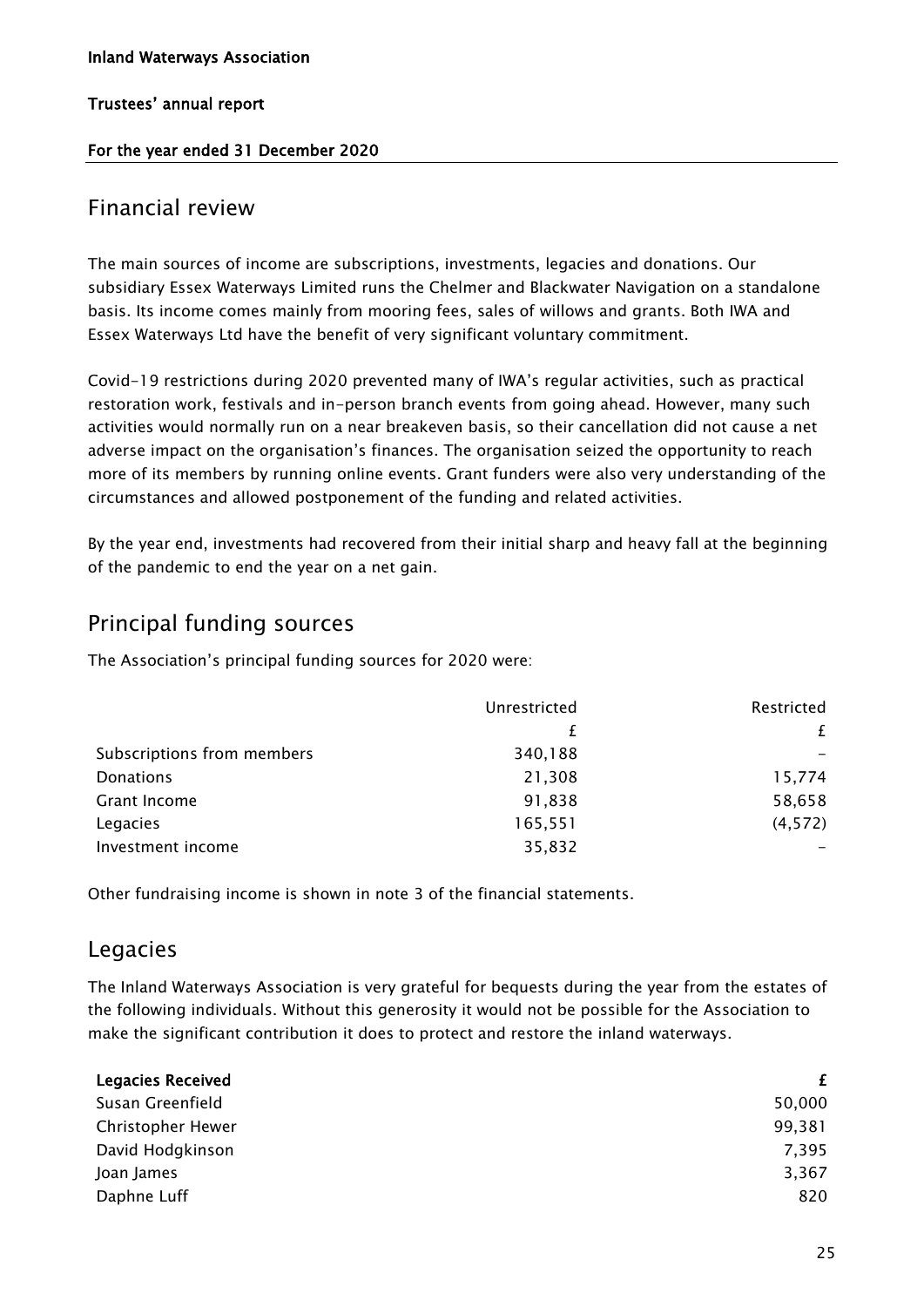#### Inland Waterways Association

#### Trustees' annual report

#### For the year ended 31 December 2020

| Paul Marrion                                                                       | 1.000   |
|------------------------------------------------------------------------------------|---------|
| Donald Murray - adjustment for overpayments                                        | (225)   |
| Alison Spooner - adjustment for final settlement of estate post 2019 audit accrual | (5.572) |
| Kenneth Todd                                                                       | 1,000   |
| Richard Wyld                                                                       | 3.813   |
|                                                                                    |         |

#### Total

160,979

Total net incoming resources available during 2020 were £1,409,909 (2019: £2,263,171). This enabled expenditure of £1,723,186 (2019: £1,751,823). Combined with the gain on investments of £31,057 this decreased the Total Funds carried forward to £2,542,382.

### Fundraising

IWA donors can be assured that we comply with the regulatory standards for fundraising. We are registered with the Fundraising Regulator, are committed to their Fundraising Promise and adhere to the Code of Fundraising Practice.

Expenditure on charitable activity was £918,695 in 2020 which includes £778,825 on our campaigns to protect the waterways. Roughly 37% of this came from membership subscriptions, 4% came from grant income and a further 22% was raised through legacy and donations. Essex Waterways Limited made an operating profit of £23,919 and trading income was £688,907.

Much of our face-to-face branch, volunteer and event activity was cancelled or postponed over the year due to the Covid crisis but we continued to encourage donations and gifts in wills; an annual raffle took place in December; grant applications continued to be made; and our series of webinars brought in new audiences.

Members continued to renew and sign up to the charity through our website.

Our website outlines our complaints policy for the public and clearly explains how an individual can complain. We received no complaints in the 2020 financial year.

Fundraising communications posted or emailed to individual members or supporters are small in number but include invitations to buy raffle tickets mailed with our regular membership magazine and annual information about our 500 Club. When supporters and volunteers register for our working holiday canal camps or purchase moorings or camping pitches for our Festivals we ask if a donation could be made alongside the booking. We do not use or make our supporter lists available to third parties and we do not send direct email or postal communications on behalf of third parties. Our vulnerable person's policy is published on our website.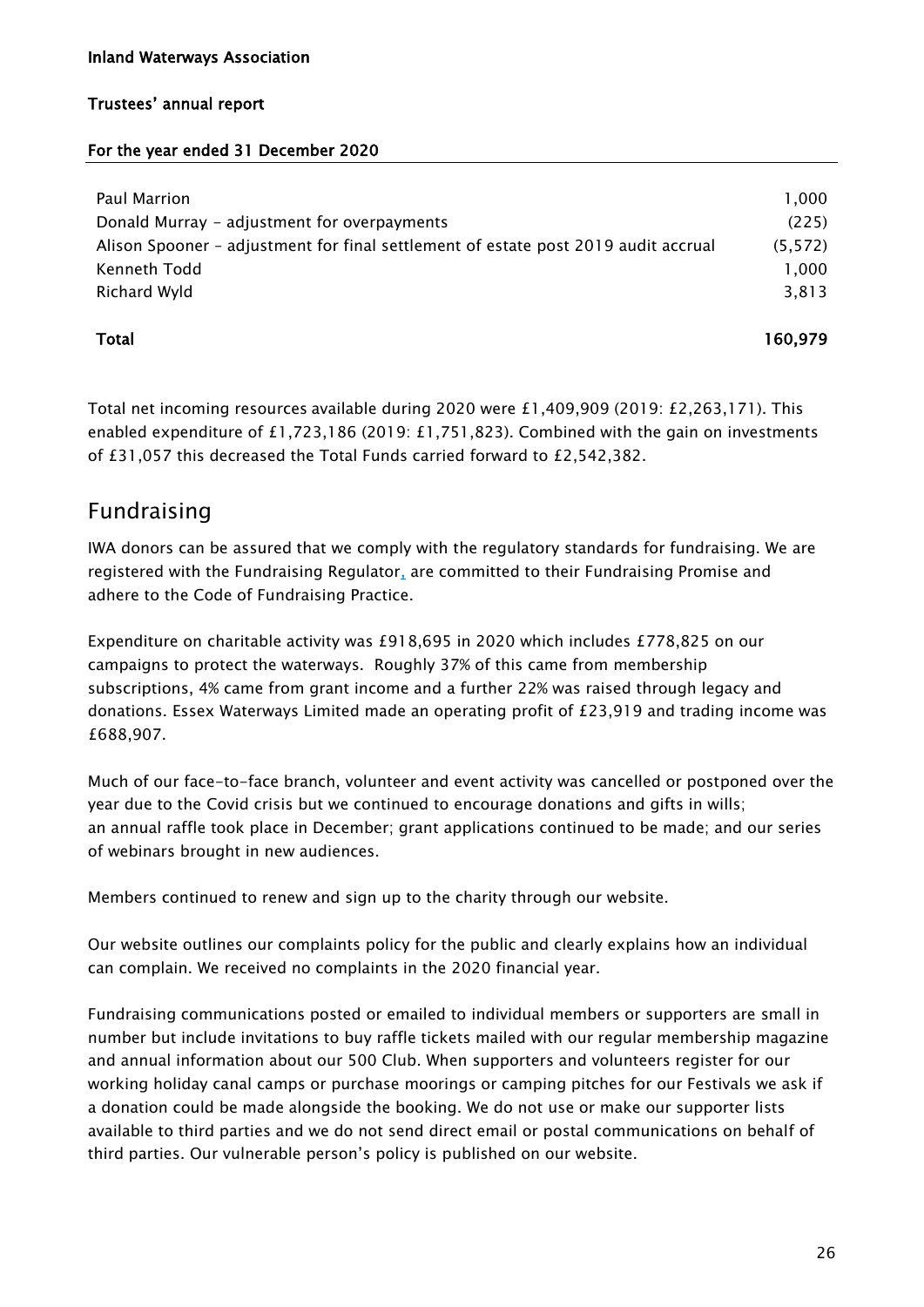#### For the year ended 31 December 2020

#### Grants

The Association offers sincere thanks to the following organisations which have provided grant funds or long-standing contracts to enable and support the charity's campaigning work as well as the waterways project activities of our subsidiary Essex Waterways:

CB & HH Taylor 1984 Trust Cobb Charitable Trust D'Oyly Carte Charitable Trust Edward & Dorothy Cadbury Trust Grimmitt Trust Heart of Bucks Heritage Lottery Fund Historic England Richard Cadbury Charitable Trust William Dean Countryside and Educational Trust Angling Trust Ltd Environment Agency Chelmsford City Council Essex County Council Maldon District Council Northumbrian Water Rees Jeffreys Road Fund Stansted Airport Community Fund Suez Communities Trust Ltd

### Investment performance

The Association's investments showed a net gain of £31,057 during the year, from a portfolio value of £1,489,025 at 31 December 2020 and £1,431,559 at 31 December 2019. The Association's Investments were managed by Quilter Cheviot during the year. A full list of the investments held is provided to members of the Investment Working Group (which reports to Finance Committee) every three months. The value of listed investments was £1,409,842 at 31 December 2020 and £1,381,933 at 31 December 2019 (see financial statements note 16). Investment income amounted to £35,832 (2019: £36,868). The portfolio is judged against an agreed benchmark and given the current market volatility the trustees were satisfied with the performance during the year. The Investment Working Group meets with the investment managers at least twice a year and will continue to closely monitor the performance against the benchmark for the forthcoming year.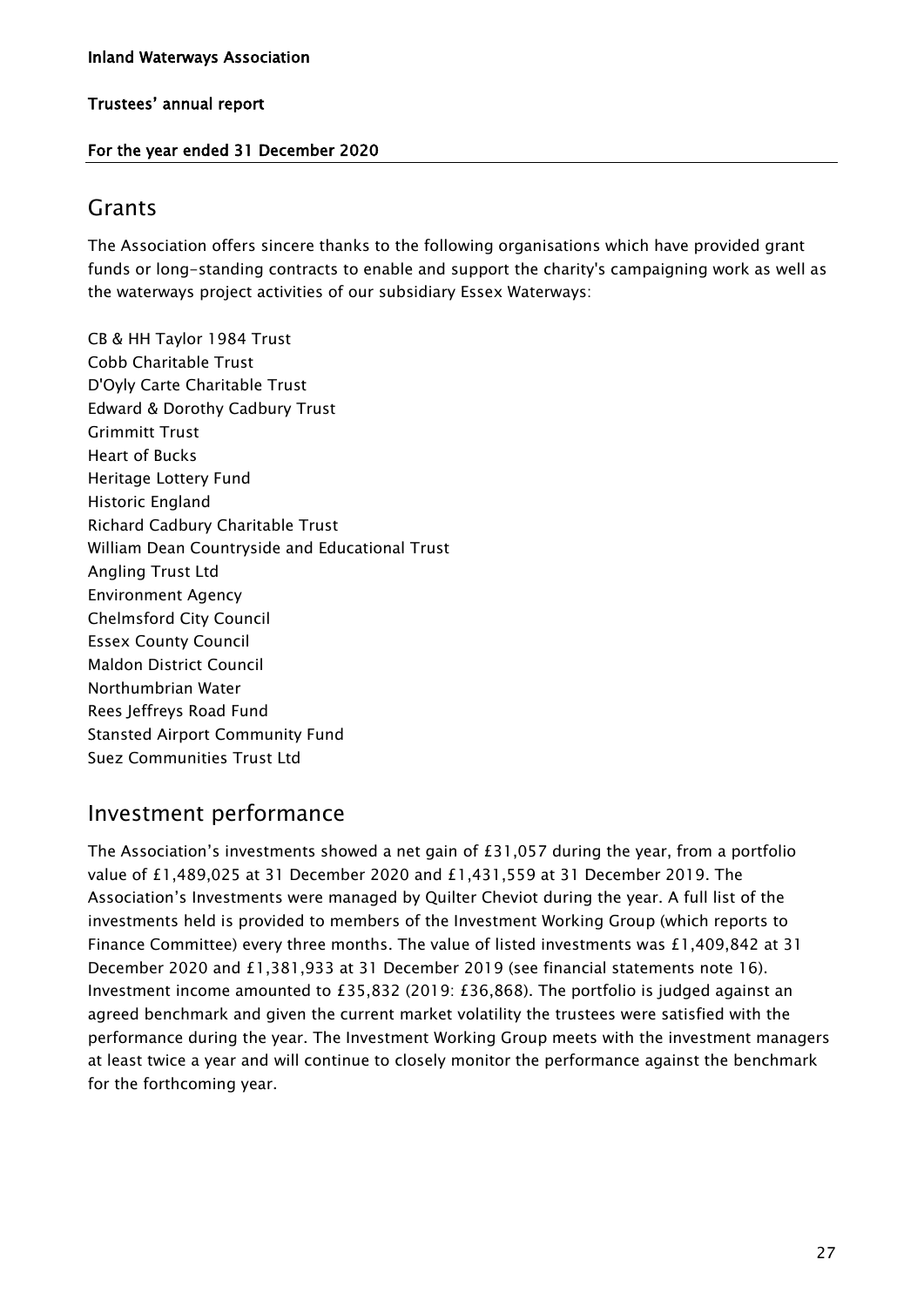#### For the year ended 31 December 2020

### Key policies

### Investment policy

#### 1. Introduction

The overall financial objective is:

- For restricted and designated funds, shorter-term, invested emphasising certainty of value.
- For general funds, longer-term, invested to support the reserve policy.
- 2. Investment objective is
- To produce best financial return within an acceptable level of risk.
- To produce a total return of at least CPI plus 3.5% over the long term.
- 3. Risk
- Inflation risk mitigated through investment in real assets.
- Capital volatility can be tolerated if consistent with expectations.
- Diversification of assets required, with a maximum concentration risk of 10% in any one investment.

- There shall be no investment in futures, forwards, options, swaps, hedge funds, cryptocurrencies and other derivatives.

- Sterling base currency.
- Minimum A‐ credit rating for deposit (other than company bankers) taking institution, maximum
- £170,000 cash deposit per counterparty.
- Bond exposure should be focused on investment grade issuers.
- 4. Liquidity
- Minimum 90% in assets realisable within 3 months.
- Minimum 2% in cash/near cash.
- 5. Time Horizon
- Restricted and designated funds < 3 years.
- Free reserve > 3years.

6. Ethical Policy

- Invested in line with the Association aims.

#### 7. Management, Reporting and Monitoring

- The trustees have delegated decision making to the Investment Working Group (IWG).
- IWG monitors the investment manager.
- Investment management is delegated to an investment manager.
- Performance is monitored against agreed market benchmarks and the investment objective of CPI
- +3.5% over the long term.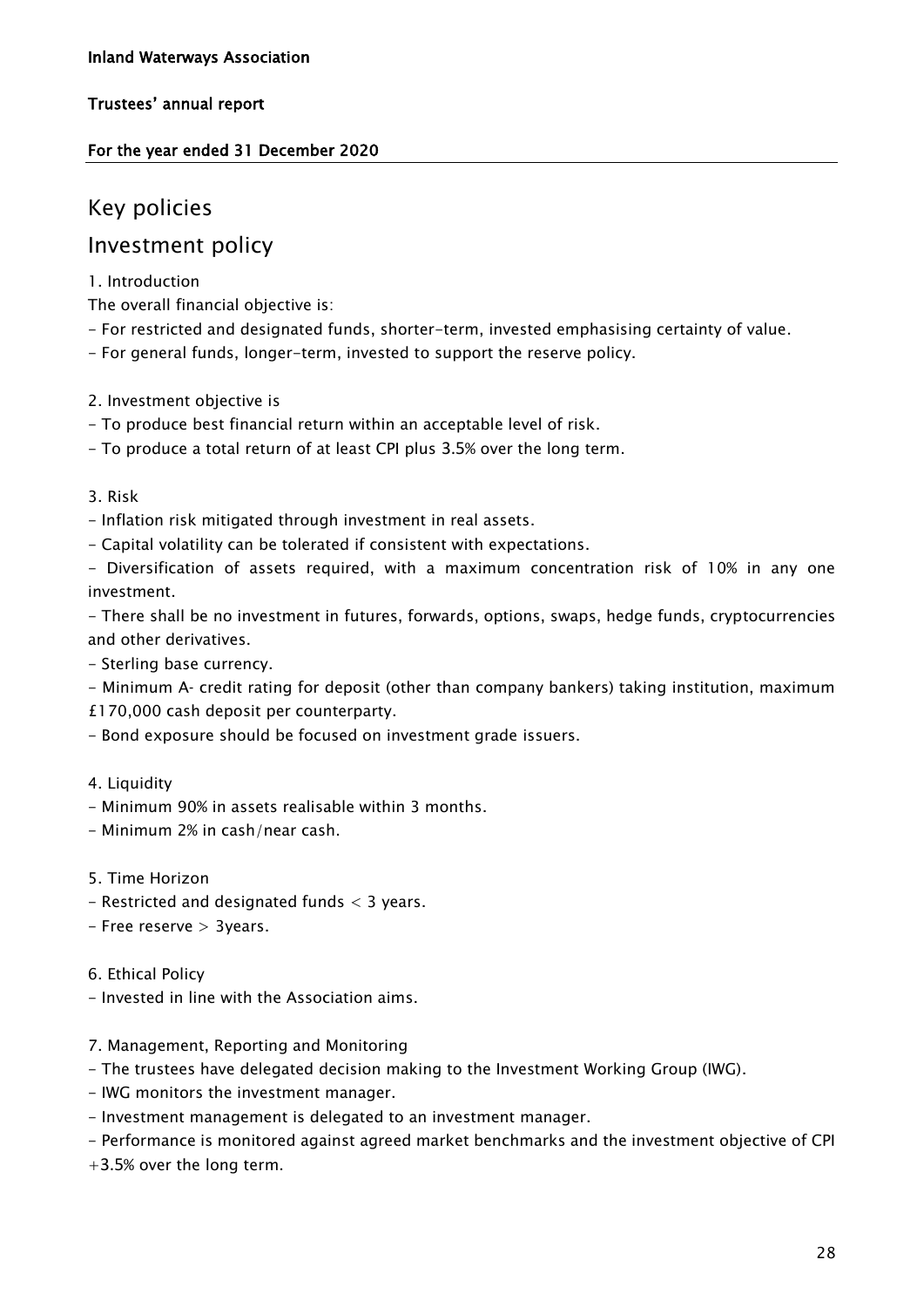#### For the year ended 31 December 2020

- 8. Approval and Review
- Effective from 12<sup>th</sup> December 2020.
- Reviewed annually.

### Principal risks and uncertainties

Maintaining a regular review of risk is one of trustees' key duties. A thorough update of the risk register was begun during 2020 by a designated trustee working group. This included the agreement of an updated Risk Management Policy and process in December 2020. In April 2021, the trustees agreed a revised set of strategy risks to IWA grouped into five categories: Governance, Operational, Finance, Environmental & External and Law & Regulation. Early in 2021, Finance Committee has reviewed the latest assessment of IWA's internal controls on financial risks.

The key potential risks identified are:

- The perceived absence of clear, unique and compelling strategic proposition could lead to IWA being seen as irrelevant, resulting in ineffective marketing, poor staff and member recruitment and financial loss.
- Governance structure of IWA does not align to, or support, its strategic objectives, leading to a risk of objectives not being achieved.
- Failure to develop and reposition IWA as a diverse, inclusive and accessible organisation potentially impacting on its long-term membership growth and campaigning influence.
- Lack of resilience in IWA's IT infrastructure and failure to innovate and update systems potentially causing business interruption.
- Failure to effectively communicate IWA's vision, strategic objectives and progress potentially leading to disengagement with members and volunteers and a decline in membership.
- Potential lack of performance against agreed financial objectives through membership and other external income sources means IWA is unable to fulfil its charitable objects.
- Over-dependency on core income sources and failure to identify and explore new and diversified sources potentially impacts on IWA's growth and the financing of its planned activities and strategic development.
- Changes in Government policy lead to unfavourable grant funding environments, potentially resulting in a lack of key sources of income and investment in core activities.
- Potential failure to maintain and leverage relationships with other organisations and stakeholders in the sector mean IWA's national and local influence is reduced.
- Failure to recognise changing trends and opportunities in the wider waterways sector potentially leads to disengagement with future audiences and a decline in membership.
- Failure to provide adequate control of health and safety risks arising from activities for staff and volunteers potentially leads to potential legal action against the Association and its representatives.

Attention has also been focussed on non-financial risks arising from the health and safety of the general public, volunteers and employees, safeguarding and equal opportunities. These risks are managed by (a) ensuring that training and competence requirements are up to date and in place,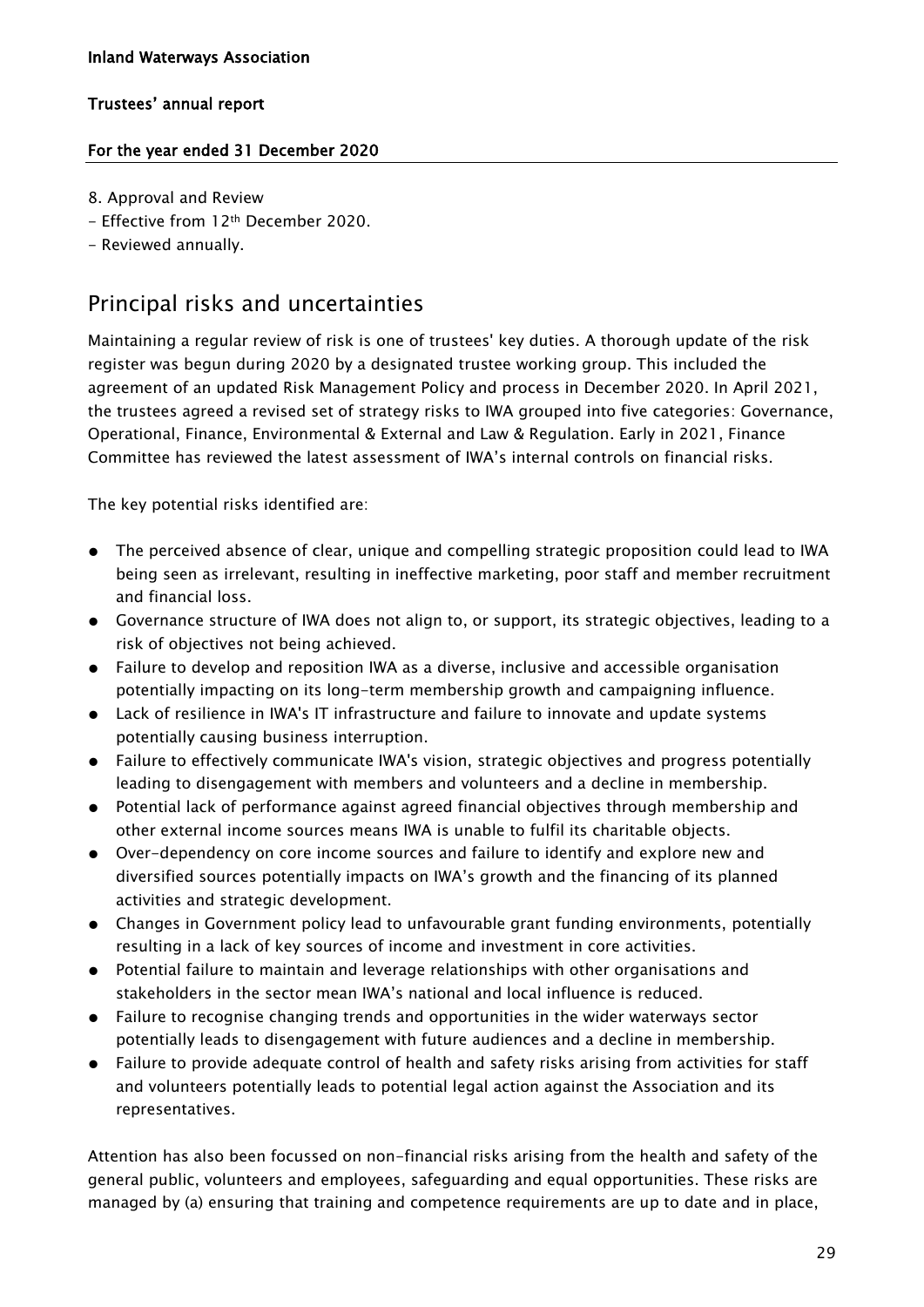#### For the year ended 31 December 2020

(b) by the provision of written guidance, (c) ensuring that extensive health and safety information is publicly available, and (d) by site specific risk assessments undertaken for all activities.

The outbreak of Covid-19 and consequent lock down has affected virtually every facet of life, and the Association has not escaped this. IWA swiftly reacted to the new situation, with staff and volunteers alike settling into new patterns of working smoothly. In many ways, the Association was fortunate in having tried and tested procedures for home working and using technology for new ways of doing things. Part of this 'good fortune' was down to the Association having reviewed risks and taken mitigating actions, for example in planning for the foreseeable situation where our Chesham office might suddenly be taken out of action.

### Reserves policy and going concern

#### Reserves policy

The Association's unrestricted funds comprise the following:

- The General Fund, which comprises the accumulated surplus on unrestricted funds and is available for use in furtherance of the charitable objectives of the Association.
- The Regions' and Branches' Fund, a designated fund that represents funds held to enable each region and branch to carry out its regional and local activities within the scope permitted by the Articles of Association and the byelaws.
- Other designated funds, which comprise larger legacies and donations that have not been placed in restricted funds.

Restricted funds represent monies set aside for particular projects or purposes and are administered in accordance with the instructions or intentions of the donors.

In order to avoid inflating the Association's reserves, where expenditure fulfils the criteria of a restricted fund, it should be taken from the relevant restricted fund, rather than from General Funds. Similarly, funds held by each branch at the end of each year should not exceed £2,000, or twice the branch's average annual expenditure over the past three years, whichever is the higher, unless the funds have been allocated (but not committed) for a specific purpose. Such allocations should not exceed a period of 12 months without an annual resolution approved by the Finance Committee. Committed funds should be current, i.e. likely to be spent within 3 years and if not spent should be reassigned. If the commitment of funds has been communicated to the recipient then it should be treated as expenditure or if raised for a specific purpose it should be transferred to a restricted fund.

The Association's income may vary from year to year due to unforeseen changes, for example in the value of the Association's investments, in membership income and in the value of donations and legacies received. Similarly, its expenditure can change, for example due to needs for major urgent expenditure on campaigning or on waterway restoration or for legal advice or legal action. The Association therefore holds reserves that enable it to continue its activities whenever the need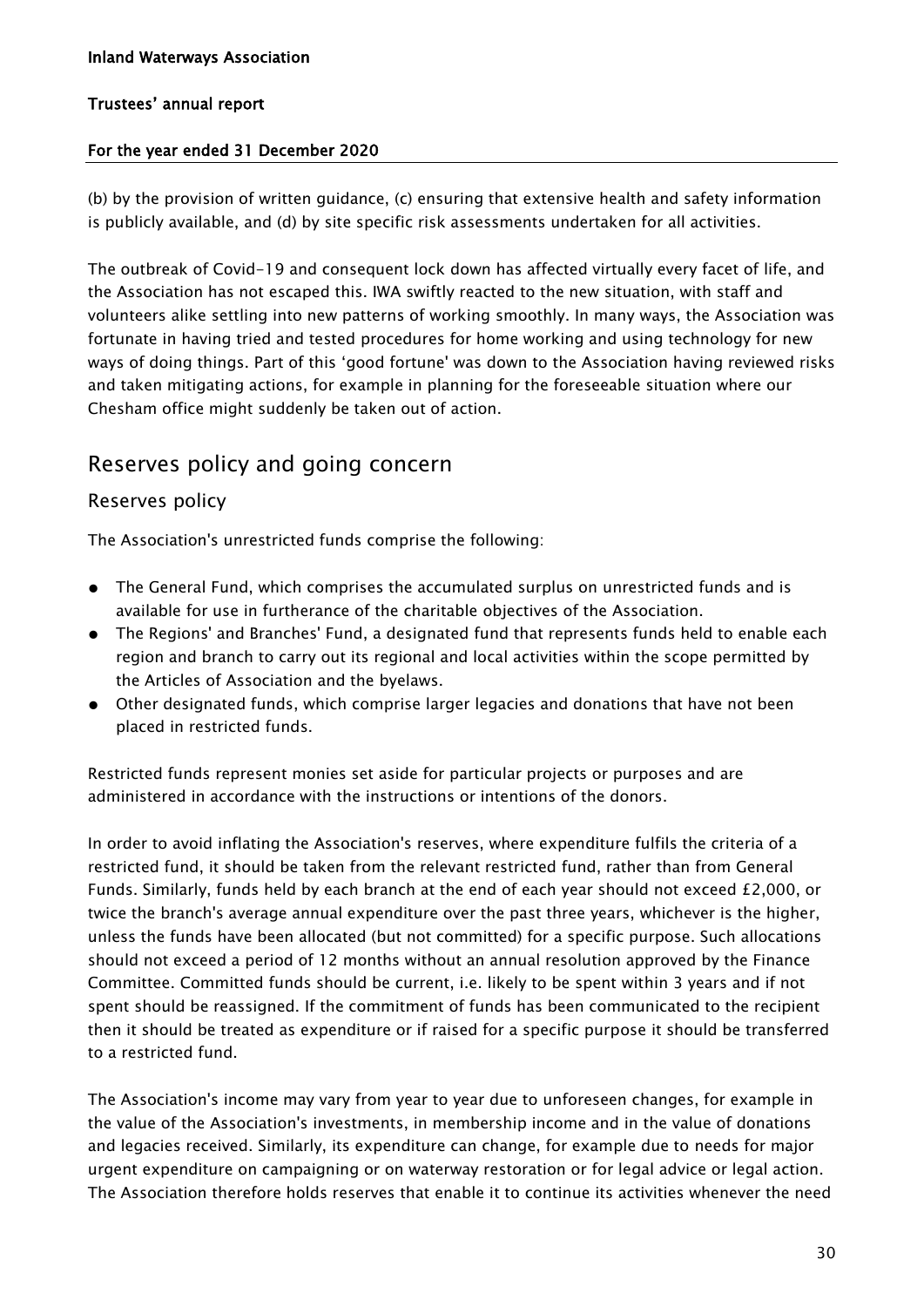#### For the year ended 31 December 2020

arises and irrespective of any financial or operational difficulty the Association may be experiencing at the time.

The reserves consist of the General Fund less the funds invested in fixed assets and less the value of all commitments made from the General Fund. Based on the risk assessments it has carried out, trustees have concluded that IWA's reserves should be set a lower limit of £350,000. The trustees have also asked the Finance Committee, whilst the Association continues to forecast an annual deficit, to closely monitor and suggest remedial action if the reserves fall below £600,000.

Total funds held by the group at 31 December 2020 were £2,542,382. Of this, £1,048,612 were restricted, including £343,000 relating to a property held by the charity for residential rental but which may not be sold. £154,934 were designated for the use of the branches, £214,022 designated for other purposes, leaving £1,124,814 of unrestricted funds. The free reserves of the charity at the same date were £854,366. In addition to commitments already given, trustees have planned an excess of expenditure over income for unrestricted funds of £255,488 in 2021.

Trustees will continue to review the reserves policy annually, with the next review pending the outcomes of the current major risk review. No funds were materially in deficit at the year end.

#### Going concern statement

The Association has a range of income streams to fund its charitable work, some stable and regular, others fluctuating from year to year. As well as increasing the organisation's reach, this range of activities spreads the risk of reductions in income.

The trustees have carried out a detailed assessment of the organisation's going concern status. Projections of the financial position and cashflow of unrestricted funds have been tested through scenarios where areas of higher external risk, such as legacies, investment valuation and fundraising, suffer significantly in 2021 and/or 2022. The scenarios also considered increased support to IWA's subsidiary company, Essex Waterways Ltd. The Board and its Finance Committee reviewed and challenged the assessment, with the final paper and their conclusions documented. The scenarios showed IWA is resilient to realistic downturns in its highest risk income sources and assets.

The directors of Essex Waterways Ltd have similarly carried out an assessment for the subsidiary. Their scenarios particularly tested loss of visitors to the trip boats and kiosk and high, sudden maintenance expenditure.

Together, the assessments concluded that the group would be able to meet its liabilities as they fall due for at least the twelve months from the date the annual accounts are approved. The Board is also committed to sound financial planning, for which a current review aims to further improve IWA's financial resilience.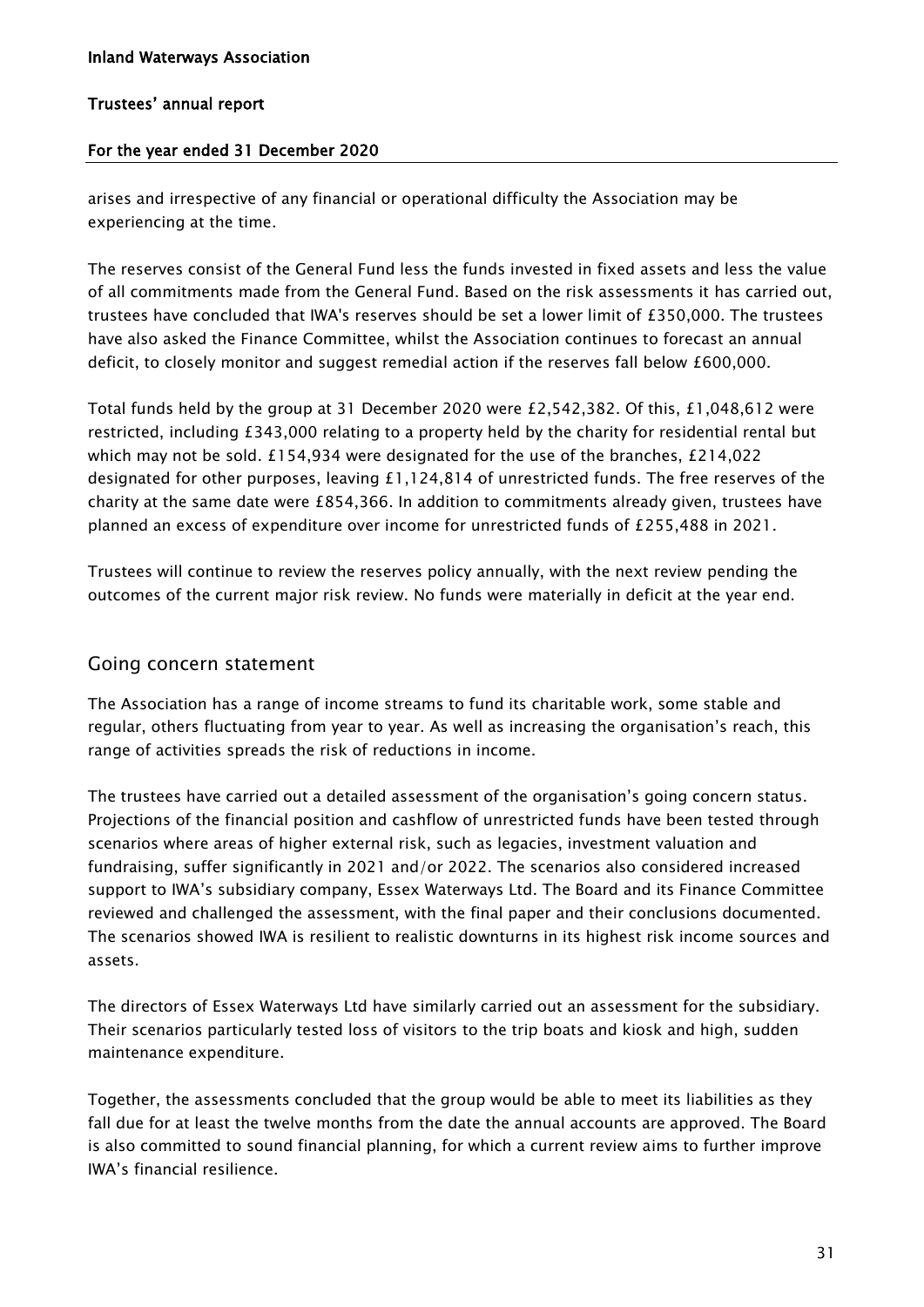#### For the year ended 31 December 2020

Impacts on the organisation to date in 2021 due to the Covid pandemic are referenced in note 30 'Post Balance Sheet Events'. Downturns experienced in 2020 informed the scenarios described above.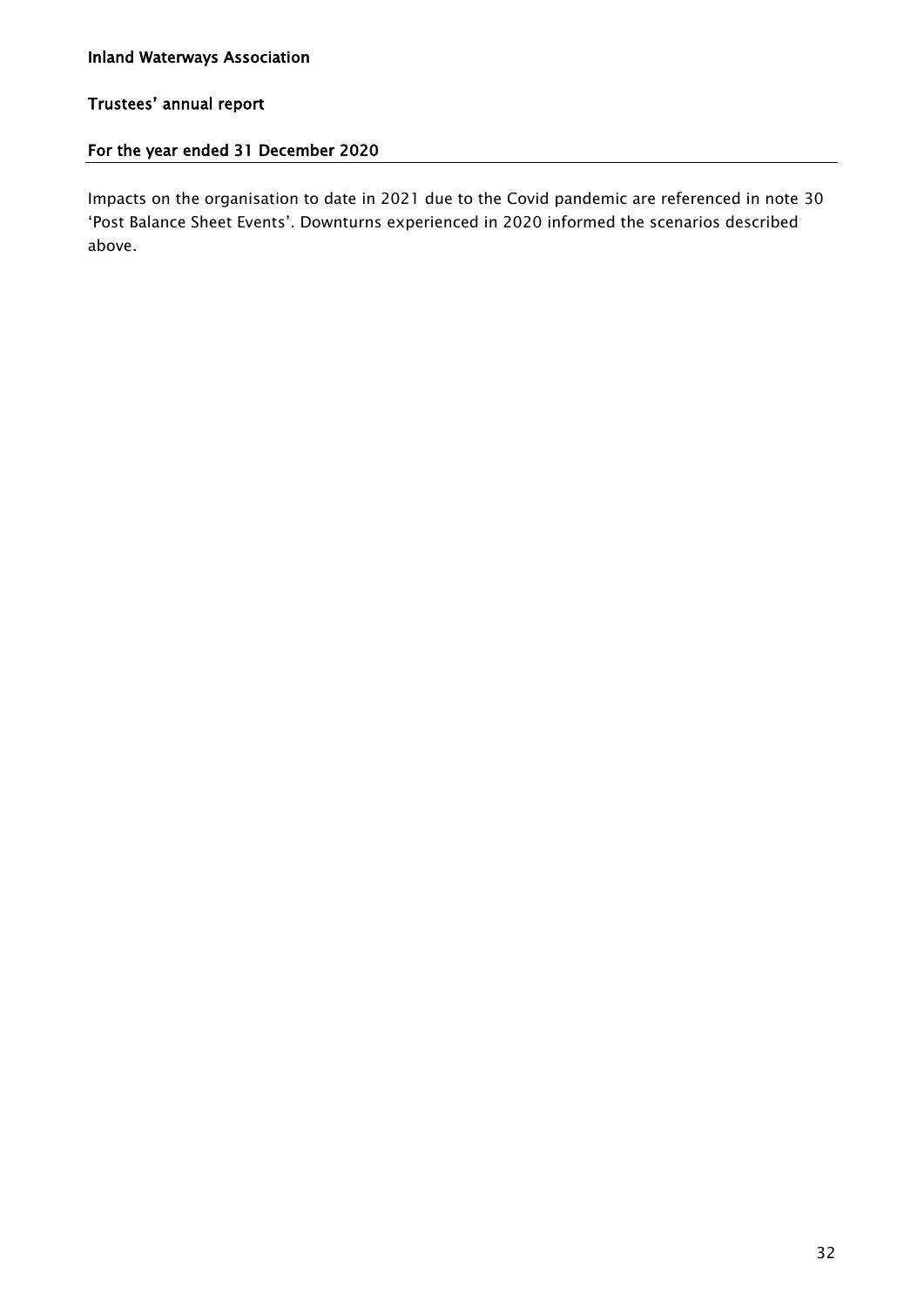#### For the year ended 31 December 2020

### Structure, governance and management

### Organisation

The Board of Trustees consists of twelve members. Trustees are meeting every month since October 2020 and met nine times during 2020.

There are four principal committees of the Board of Trustees:

- Finance Committee
- Marketing Committee
- Navigation Committee
- Waterway Recovery Group

Each of these committees usually meets five to six times per annum. In addition, waterway restoration programmes are supported by IWA's Restoration Hub and advisory panel.

There is also a range of other sub-committees, working groups and advisory panels, including Remuneration Committee, reporting direct to trustees or reporting to other parts of the Association.

A chief executive is appointed by the trustees to manage the day-to-day operations of the charity and its subsidiary companies. To facilitate effective operations, the chief executive has the delegated authority, within the terms of delegation approved by the trustees, for operational matters including finance and employment.

### Trustee remuneration and insurance

No trustee received any remuneration in respect of services to the Association, other than reimbursement of expenses incurred in providing such services. A premium in respect of trustee indemnity insurance for members of the trustee board of £1,429 including Insurance Premium Tax was paid during the year (2019: £1,429).

### Principal appointed officers

| National Chairman:  | Paul Rodgers                                                                                 |
|---------------------|----------------------------------------------------------------------------------------------|
|                     | Deputy National Chairmen: Richard Barnes, David Chapman, Christopher Howes (until July 2020) |
| National Treasurer: | Raymond Carter (until October 2020)<br>John Butler (from October 2020)                       |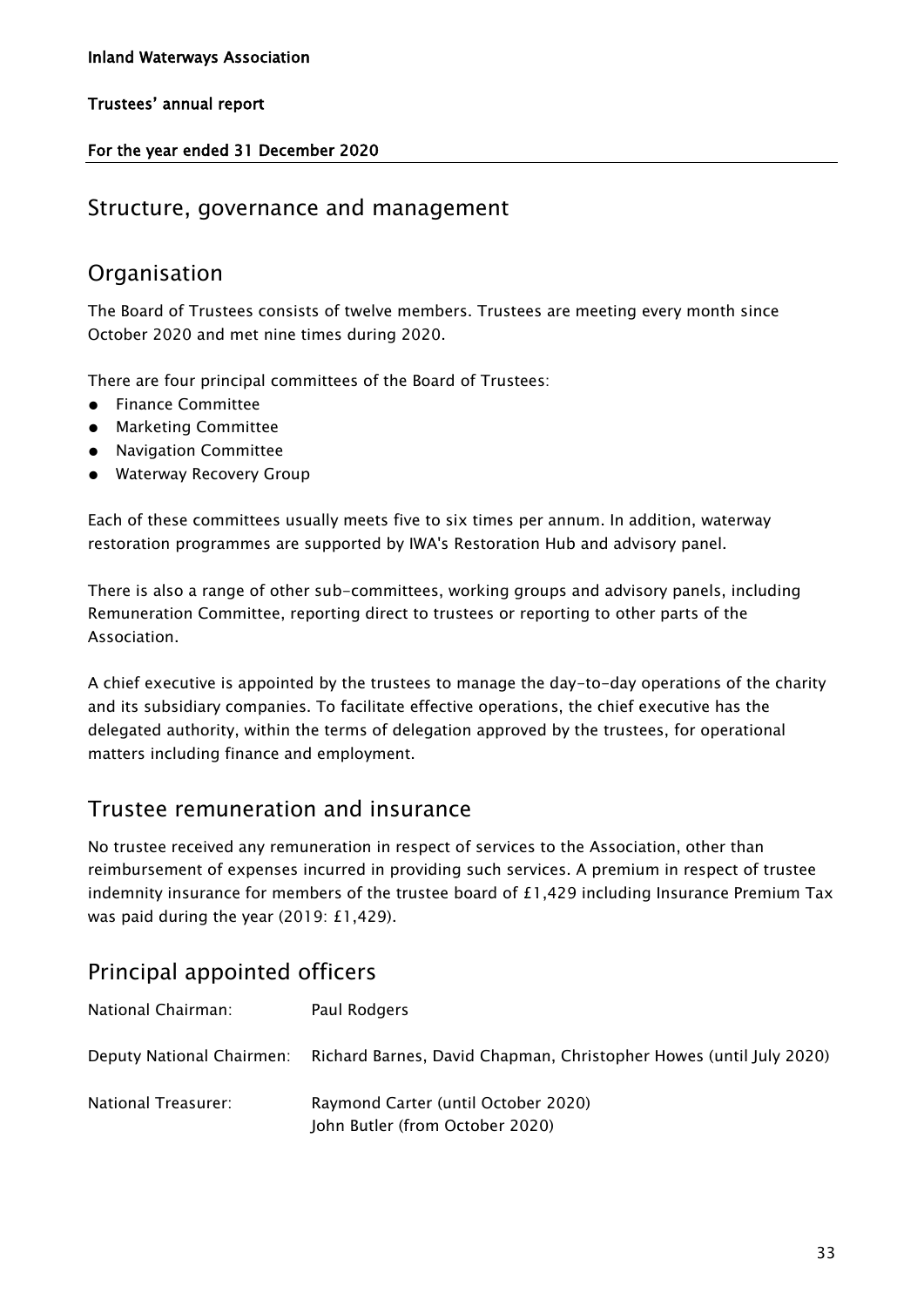#### For the year ended 31 December 2020

| Day to day management of the charity is delegated to the following senior employees: |                                               |
|--------------------------------------------------------------------------------------|-----------------------------------------------|
| Chief Executive:                                                                     | Neil Edwards (until July 2020)                |
|                                                                                      | Phil Hornsey (from February 2021)             |
| Interim Chief Executive:                                                             | Sarah O'Grady (from July 2020 until December  |
|                                                                                      | 2020)                                         |
| Administration Manager:                                                              | Tracy Higgin                                  |
| Campaigns & Public Affairs Manager:                                                  | <b>Alison Smedley</b>                         |
| Finance Manager:                                                                     | Eileen Holland and Genevieve Wilson (job      |
|                                                                                      | share)                                        |
| Marketing Manager:                                                                   | Alicen Stenner (until January 2021)           |
| Acting up Marketing Manager:                                                         | Gemma Bolton (from February 2021)             |
| Restoration Hub and Volunteer Co-ordinator:                                          | Jenny Morris                                  |
| General Manager (Essex Waterways Limited):                                           | Anthony Comber (from March 2021)              |
| Navigation Manager (Essex Waterways Limited):                                        | David Hewitt (until March 2020), Steve Cottis |
|                                                                                      | (from April 2020 until February 2021)         |

A six month interim chief executive, Sarah O'Grady, succeeded Neil Edwards on his retirement during 2020. Phil Hornsey was appointed as the Association's new permanent chief executive in February 2021.

### Remuneration policy for key management personnel

A Remuneration Committee, comprising the chairman of Finance Committee, the national chairman and two other members appointed annually by trustees, reviews the remuneration of senior employees. The remuneration package for the chief executive and other senior staff, is based on recommendations provided to the committee by the chief executive, or the national chairman in respect of the chief executive, and takes into consideration current market conditions for the functions and performance of the relevant employees. Due to changes in personnel and an ongoing organisation-wide review of committees around the year end, Remuneration Committee did not meet in the reporting period, but the review of 2021 salaries was carried out and approved by the Board.

### Governing documents

The Inland Waterways Association is a company limited by guarantee governed by its Articles of Association dated 2 October 1958 and subsequent amendments, the most recent of which was approved at the AGM on 24 September 2016. The Articles now include the former Memorandum of Association. IWA is registered as a charity with the Charity Commission. Each member agrees to contribute £1 in the event of the charity winding up.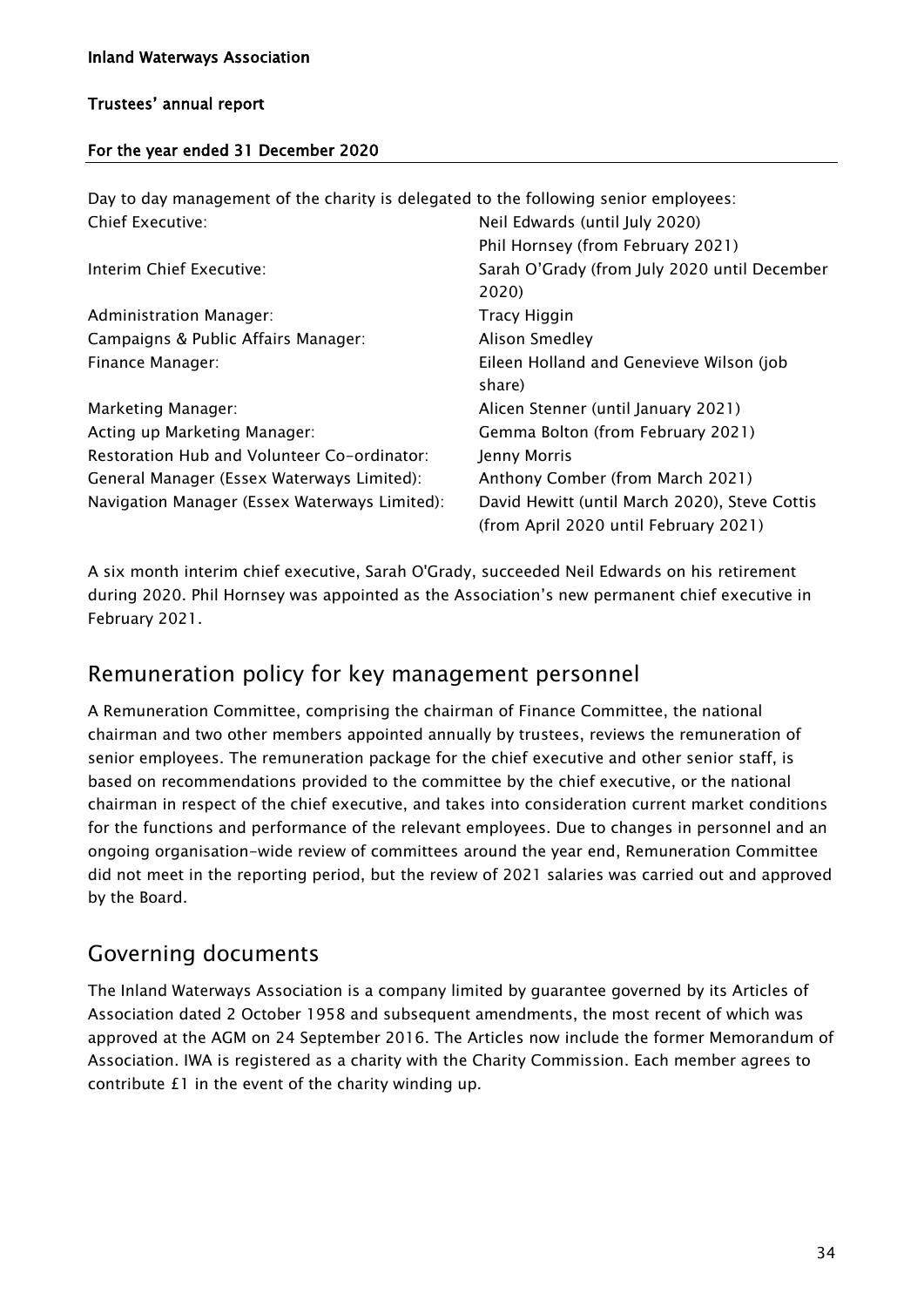## Trustees' annual report

## For the year ended 31 December 2020

# Related parties and relationships with other organisations

The Inland Waterways Association has three subsidiary companies:

- Essex Waterways Limited, which began trading in November 2005, looks after the Chelmer & Blackwater Navigation. The Company enjoys the support of Chelmsford City Council, Essex County Council, Northumbrian Water and Maldon District Council. It is a member of the Association of Inland Navigation Authorities.
- Inland Waterways Enterprises Limited began trading in August 2017 to undertake certain commercial activities to support IWA. It was dormant in 2020.
- Waterway Recovery Group Ltd is dormant.

The boards of all three companies are appointed by IWA's trustees.

The charity and its subsidiary companies have no contractual arrangements with any other party that materially affects the management of the Association or the subsidiary companies. It is the Association's policy to work closely with all other inland waterway interests, including navigation authorities, local and national government and its agencies, private and public landowners, commercial boating and other waterside businesses, voluntary organisations and others to promote the conservation, use, maintenance, restoration and appropriate development of the inland waterways.

The Inland Waterways Association nominates appropriate members to serve as trustees/directors on the Boards of a number of inland waterway related charities, and appoints representatives to attend the governing meetings of a number of other organisations and bodies. These appointments are individually approved by trustees for fixed periods, with appointees usually being eligible for reappointment.

The organisation is a charitable company limited by guarantee, incorporated on 2 October 1958 and registered as a charity on 17 December 1962.

The company was established under a memorandum of association which established the objects and powers of the charitable company and is governed under its articles of association.

All trustees give their time voluntarily and receive no benefits from the charity. Any expenses reclaimed from the charity are set out in note 9 to the accounts.

# Appointment of trustees

From 2020, the trustee recruitment process is carried out by a panel, and based on a skills audit. The panel's 2021 recommendations will be put to the AGM for approval by the membership. Terms of office are usually for three years with a maximum of four consecutive terms before a three-year break must be taken. The appointment of trustees is staggered over a three-year period. All trustees are members of the Association. No trustee appointments are made by outside bodies.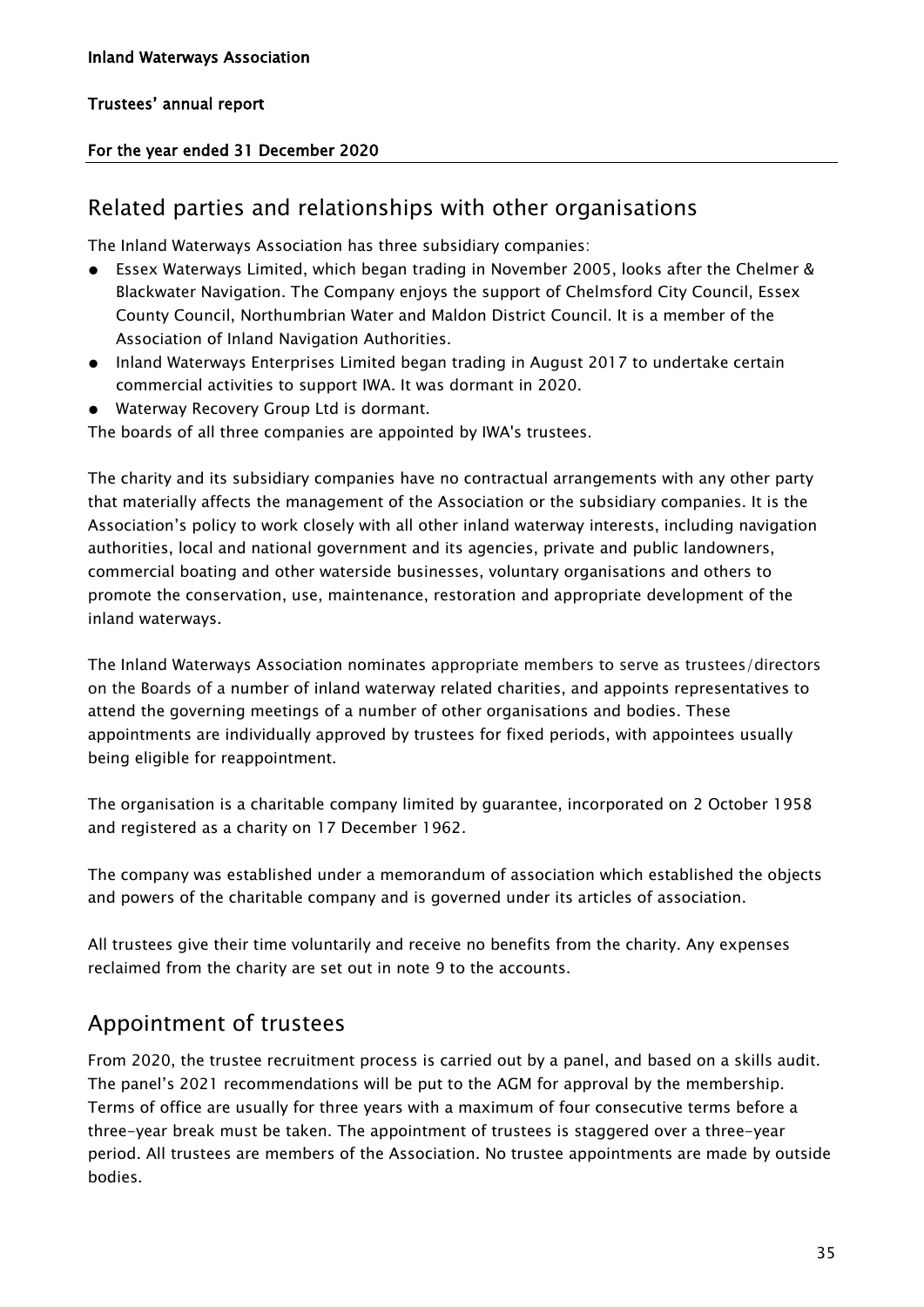Trustees' annual report

## For the year ended 31 December 2020

# Trustee induction and training

New trustees are provided with a list of documents for recommended study and, in normal circumstances, invited to attend induction days where they are given introductions to the activities of each team, as well as time speaking directly with the staff at Chesham office. In 2020, because of the Covid pandemic, new trustees attended a number of virtual meetings with different departments, to meet staff and learn about IWA. New trustees are also provided with informal guidance from existing trustees.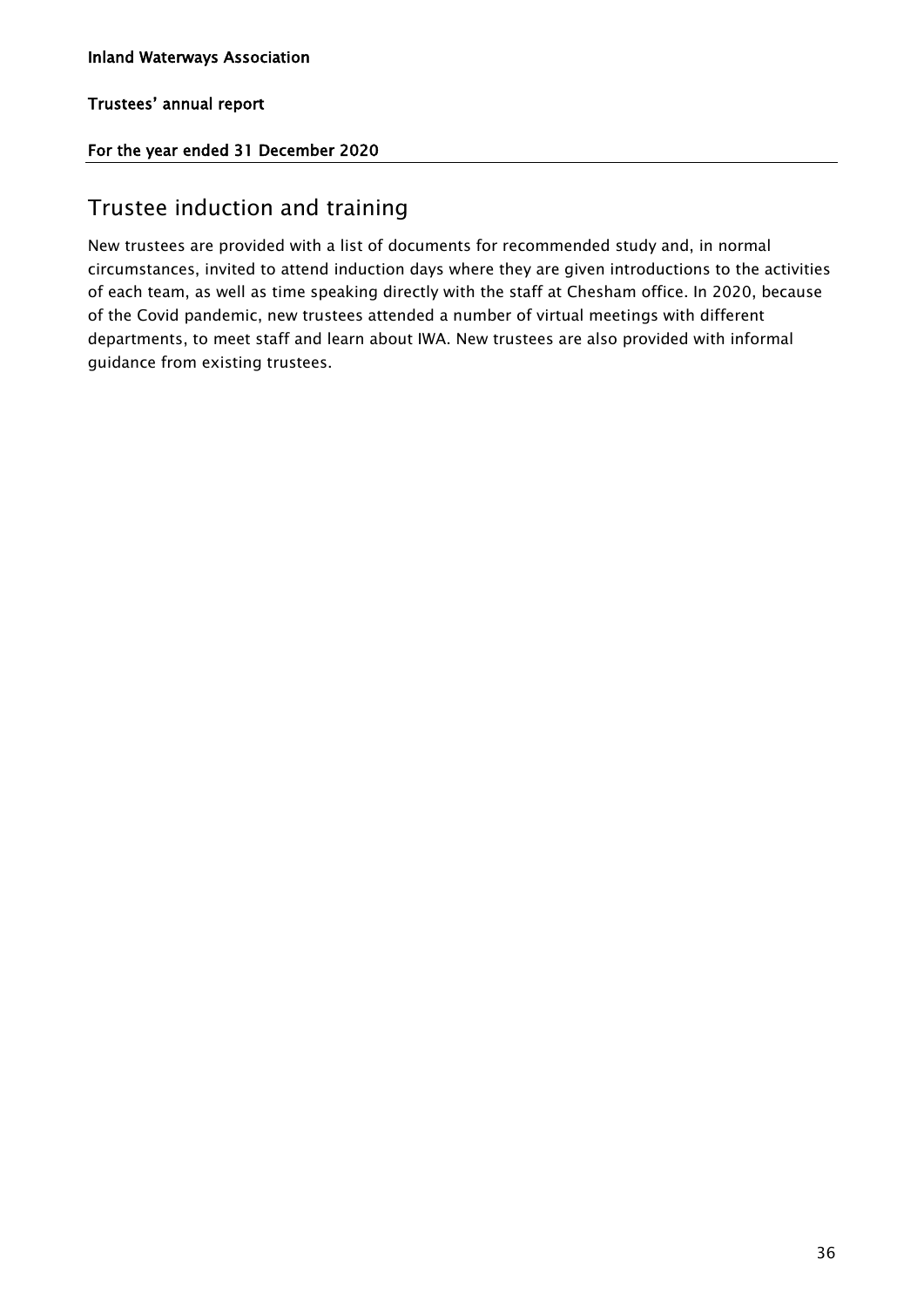## Trustees' annual report

## For the year ended 31 December 2020

# Statement of responsibilities of the trustees

The trustees (who are also directors of Inland Waterways Association for the purposes of company law) are responsible for preparing the trustees' annual report and the financial statements in accordance with applicable law and United Kingdom Accounting Standards (United Kingdom Generally Accepted Accounting Practice).

Company law requires the trustees to prepare financial statements for each financial year which give a true and fair view of the state of affairs of the charitable company and group and of the incoming resources and application of resources, including the income and expenditure, of the charitable company or group for that period. In preparing these financial statements, the trustees are required to:

- Select suitable accounting policies and then apply them consistently
- Observe the methods and principles in the Charities SORP
- Make judgements and estimates that are reasonable and prudent
- State whether applicable UK Accounting Standards and statements of recommended practice have been followed, subject to any material departures disclosed and explained in the financial statements
- Prepare the financial statements on the going concern basis unless it is inappropriate to presume that the charity will continue in operation

The trustees are responsible for keeping adequate accounting records that disclose with reasonable accuracy at any time the financial position of the charitable company and enable them to ensure that the financial statements comply with the Companies Act 2006. They are also responsible for safeguarding the assets of the charitable company and group and hence for taking reasonable steps for the prevention and detection of fraud and other irregularities.

In so far as the trustees are aware:

- There is no relevant audit information of which the charitable company's auditor is unaware
- The trustees have taken all steps that they ought to have taken to make themselves aware of any relevant audit information and to establish that the auditor is aware of that information

The trustees are responsible for the maintenance and integrity of the corporate and financial information included on the charitable company's website. Legislation in the United Kingdom governing the preparation and dissemination of financial statements may differ from legislation in other jurisdictions.

Members of the charity guarantee to contribute an amount not exceeding  $f_1$  to the assets of the charity in the event of winding up. The total number of such guarantees at 31 December 2020 was 11,387 (2019: 11,890). The trustees are members of the charity but this entitles them only to voting rights. The trustees have no beneficial interest in the charity.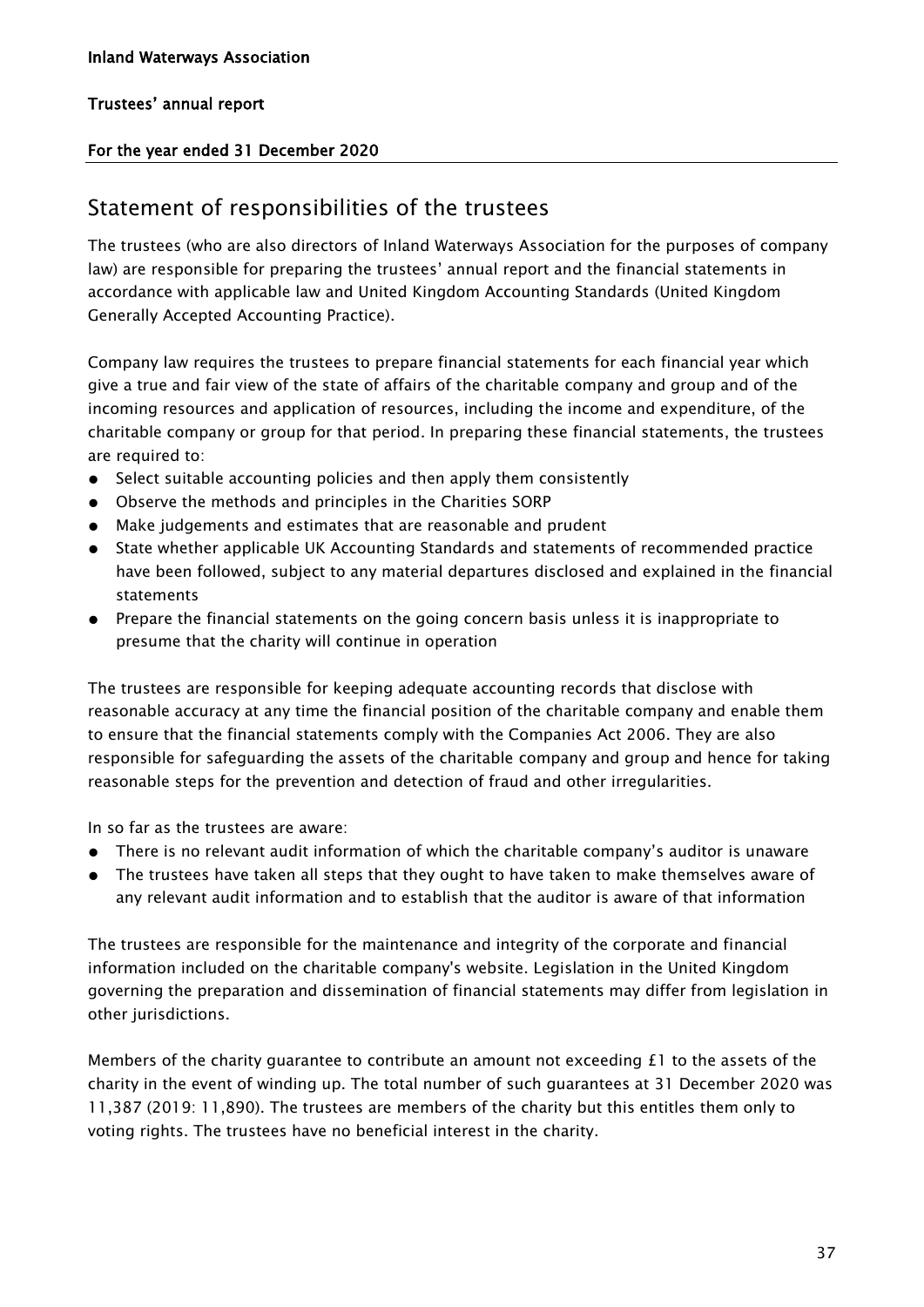### Inland Waterways Association

Trustees' annual report

### For the year ended 31 December 2020

# Auditor

Sayer Vincent LLP was appointed as the charitable company's auditor during the year and has expressed its willingness to continue in that capacity.

The directors' annual report has been prepared in accordance with the special provisions applicable to companies subject to the small companies' regime.

The trustees' annual report has been approved by the trustees on 11 September 2021 and signed on their behalf by

Paul Rodgers National Chair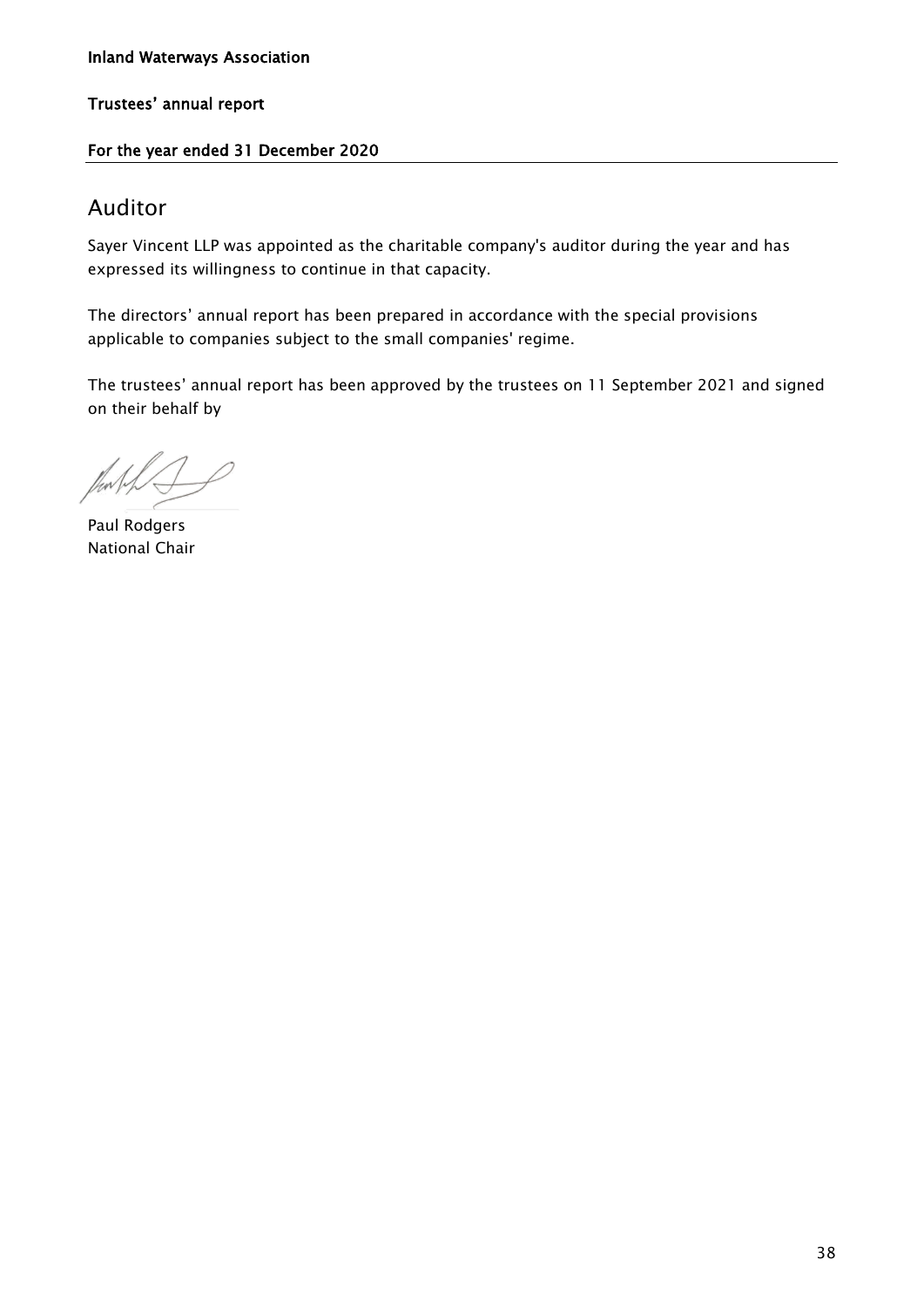### Inland Waterways Association

# Opinion

We have audited the financial statements of Inland Waterways Association (the 'parent charitable company') and its subsidiaries (the 'group') for the year ended 31 December 2020 which comprise the consolidated statement of financial activities, the group and parent charitable company balance sheets, the consolidated statement of cash flows and the notes to the financial statements, including a summary of significant accounting policies. The financial reporting framework that has been applied in their preparation is applicable law and United Kingdom Accounting Standards, including FRS 102 The Financial Reporting Standard applicable in the UK and Republic of Ireland (United Kingdom Generally Accepted Accounting Practice).

In our opinion, the financial statements:

- Give a true and fair view of the state of the group's and of the parent charitable company's affairs as at 31 December 2020 and of the group's incoming resources and application of resources, including its income and expenditure, for the year then ended
- Have been properly prepared in accordance with United Kingdom Generally Accepted Accounting Practice
- Have been prepared in accordance with the requirements of the Companies Act 2006 and the Charities Act 2011

# Basis for opinion

We conducted our audit in accordance with International Standards on Auditing (UK) (ISAs (UK)) and applicable law. Our responsibilities under those standards are further described in the Auditor's responsibilities for the audit of the group financial statements section of our report. We are independent of the group and parent charitable company in accordance with the ethical requirements that are relevant to our audit of the financial statements in the UK, including the FRC's Ethical Standard, and we have fulfilled our other ethical responsibilities in accordance with these requirements. We believe that the audit evidence we have obtained is sufficient and appropriate to provide a basis for our opinion.

# Conclusions relating to going concern

In auditing the financial statements, we have concluded that the trustees' use of the going concern basis of accounting in the preparation of the financial statements is appropriate.

Based on the work we have performed, we have not identified any material uncertainties relating to events or conditions that, individually or collectively, may cast significant doubt on Inland Waterways Association's ability to continue as a going concern for a period of at least twelve months from when the financial statements are authorised for issue.

Our responsibilities and the responsibilities of the trustees with respect to going concern are described in the relevant sections of this report.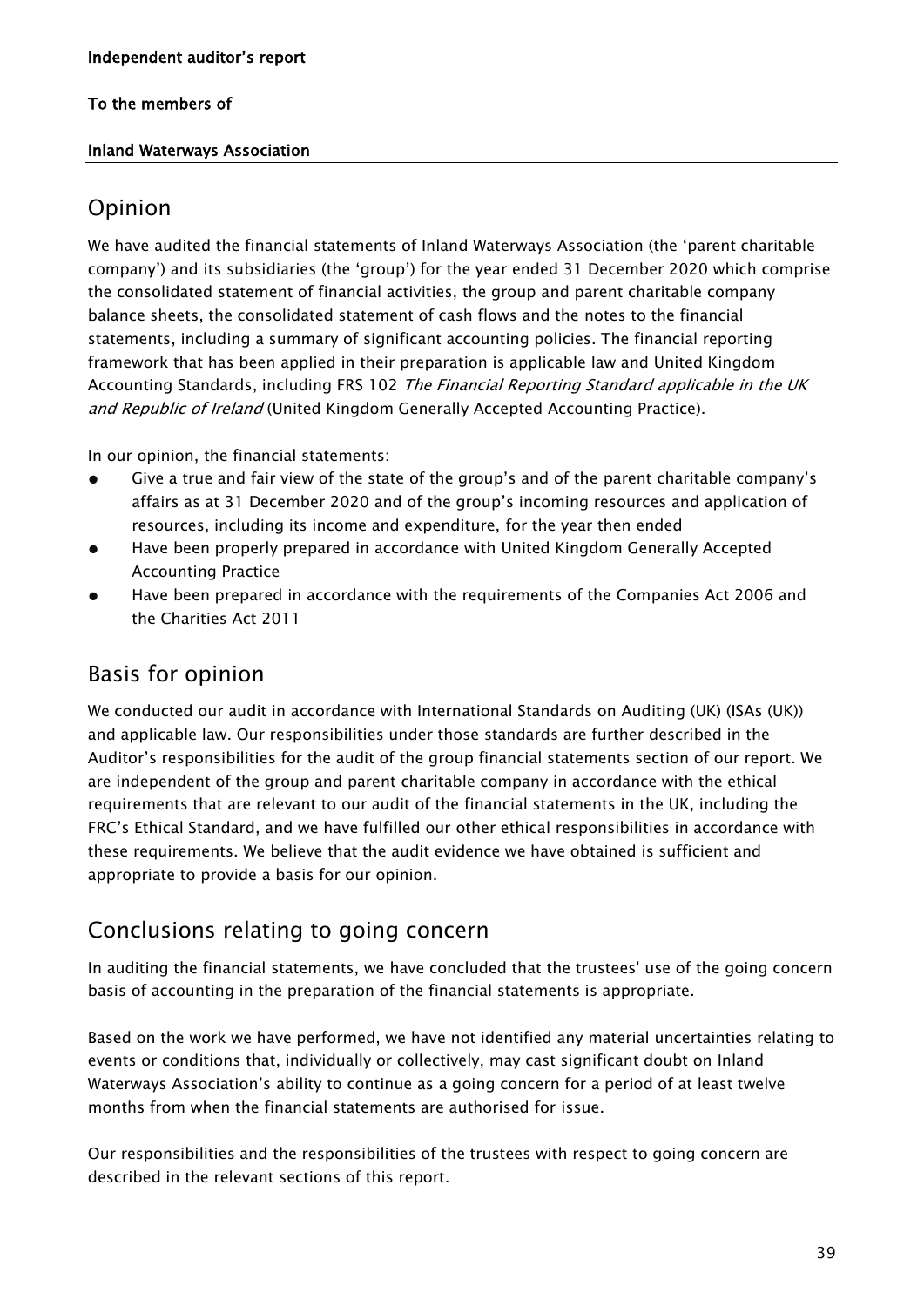## Inland Waterways Association

# Other Information

The other information comprises the information included in the trustees' annual report, other than the group financial statements and our auditor's report thereon. The trustees are responsible for the other information contained within the annual report. Our opinion on the group financial statements does not cover the other information, and, except to the extent otherwise explicitly stated in our report, we do not express any form of assurance conclusion thereon. Our responsibility is to read the other information and, in doing so, consider whether the other information is materially inconsistent with the group financial statements or our knowledge obtained in the course of the audit or otherwise appears to be materially misstated. If we identify such material inconsistencies or apparent material misstatements, we are required to determine whether this gives rise to a material misstatement in the group financial statements themselves. If, based on the work we have performed, we conclude that there is a material misstatement of this other information, we are required to report that fact.

We have nothing to report in this regard.

# Opinions on other matters prescribed by the Companies Act 2006

In our opinion, based on the work undertaken in the course of the audit:

- The information given in the trustees' annual report for the financial year for which the financial statements are prepared is consistent with the financial statements
- The trustees' annual report has been prepared in accordance with applicable legal requirements

# Matters on which we are required to report by exception

In the light of the knowledge and understanding of the group and the parent charitable company and their environment obtained in the course of the audit, we have not identified material misstatements in the trustees' annual report.

We have nothing to report in respect of the following matters in relation to which the Companies Act 2006 and Charities Act 2011 requires us to report to you if, in our opinion:

- Adequate accounting records have not been kept by the parent charitable company, or returns adequate for our audit have not been received from branches not visited by us; or
- The parent charitable company financial statements are not in agreement with the accounting records and returns; or
- Certain disclosures of trustees' remuneration specified by law are not made; or
- We have not received all the information and explanations we require for our audit; or
- The directors were not entitled to prepare the financial statements in accordance with the small companies regime and take advantage of the small companies' exemptions in preparing the trustees' annual report and from the requirement to prepare a strategic report.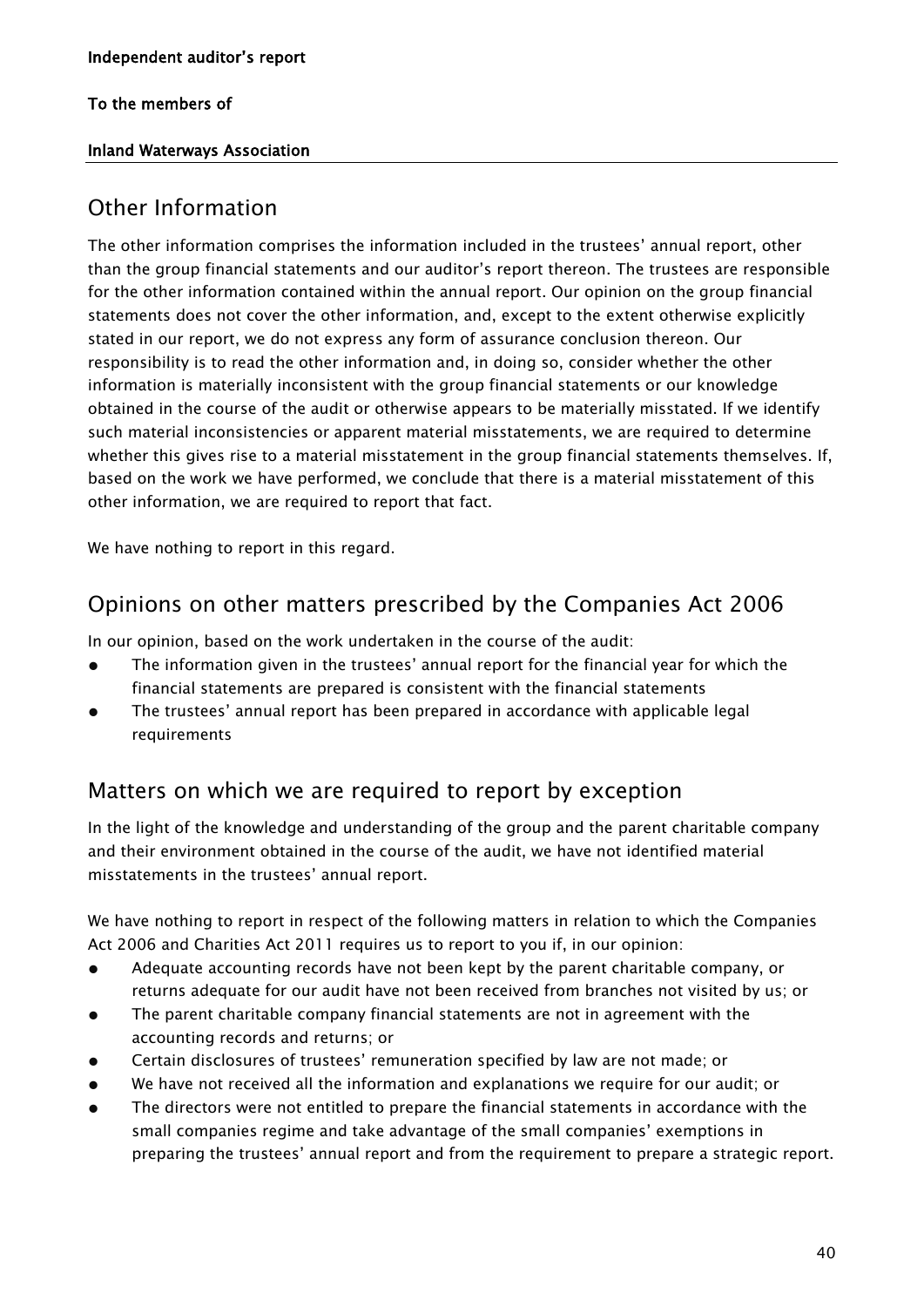## Inland Waterways Association

# Responsibilities of trustees

As explained more fully in the statement of trustees' responsibilities set out in the trustees' annual report, the trustees (who are also the directors of the parent charitable company for the purposes of company law) are responsible for the preparation of the financial statements and for being satisfied that they give a true and fair view, and for such internal control as the trustees determine is necessary to enable the preparation of financial statements that are free from material misstatement, whether due to fraud or error.

In preparing the financial statements, the trustees are responsible for assessing the group's and the parent charitable company's ability to continue as a going concern, disclosing, as applicable, matters related to going concern and using the going concern basis of accounting unless the trustees either intend to liquidate the group or the parent charitable company or to cease operations, or have no realistic alternative but to do so.

# Auditor's responsibilities for the audit of the financial statements

We have been appointed auditor under the Companies Act 2006 and section 151 of the Charites Act 2011 and report in accordance with those Acts.

Our objectives are to obtain reasonable assurance about whether the financial statements as a whole are free from material misstatement, whether due to fraud or error, and to issue an auditor's report that includes our opinion. Reasonable assurance is a high level of assurance, but is not a guarantee that an audit conducted in accordance with ISAs (UK) will always detect a material misstatement when it exists. Misstatements can arise from fraud or error and are considered material if, individually or in the aggregate, they could reasonably be expected to influence the economic decisions of users taken on the basis of these financial statements.

Irregularities, including fraud, are instances of non-compliance with laws and regulations. We design procedures in line with our responsibilities, outlined above, to detect material misstatements in respect of irregularities, including fraud. The extent to which our procedures are capable of detecting irregularities, including fraud are set out below.

# Capability of the audit in detecting irregularities

In identifying and assessing risks of material misstatement in respect of irregularities, including fraud and non-compliance with laws and regulations, our procedures included the following:

- We enquired of management and the audit and finance committees, which included obtaining and reviewing supporting documentation, concerning the group's policies and procedures relating to:
	- Identifying, evaluating, and complying with laws and regulations and whether they were aware of any instances of non-compliance;
	- Detecting and responding to the risks of fraud and whether they have knowledge of any actual, suspected, or alleged fraud;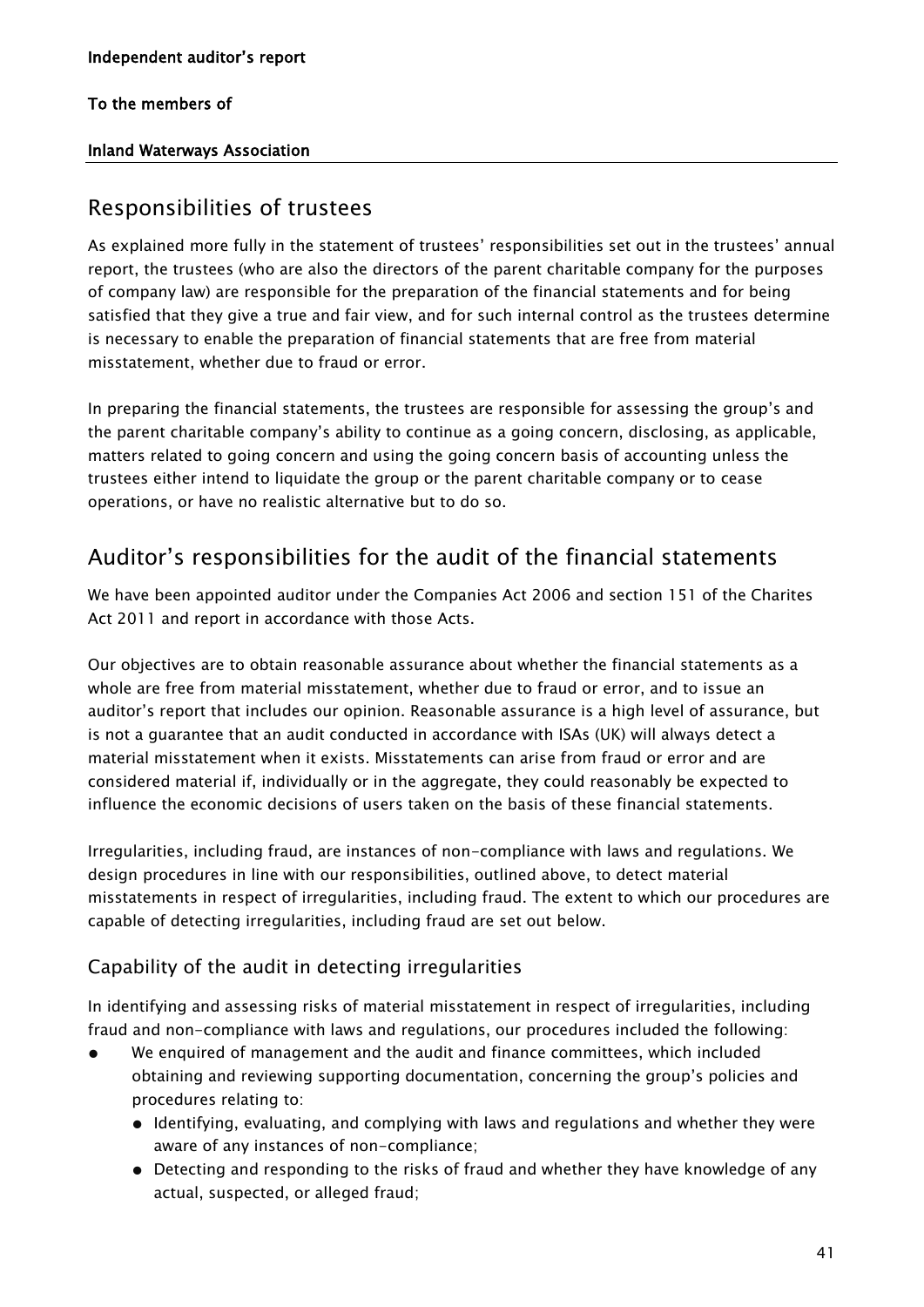### Inland Waterways Association

- The internal controls established to mitigate risks related to fraud or non-compliance with laws and regulations.
- We inspected the minutes of meetings of those charged with governance.
- We obtained an understanding of the legal and regulatory framework that the group operates in, focusing on those laws and regulations that had a material effect on the financial statements or that had a fundamental effect on the operations of the group from our professional and sector experience.
- We communicated applicable laws and regulations throughout the audit team and remained alert to any indications of non-compliance throughout the audit.
- We reviewed any reports made to regulators.
- We reviewed the financial statement disclosures and tested these to supporting documentation to assess compliance with applicable laws and regulations.
- We performed analytical procedures to identify any unusual or unexpected relationships that may indicate risks of material misstatement due to fraud.
- In addressing the risk of fraud through management override of controls, we tested the appropriateness of journal entries and other adjustments, assessed whether the judgements made in making accounting estimates are indicative of a potential bias and tested significant transactions that are unusual or those outside the normal course of business.

Because of the inherent limitations of an audit, there is a risk that we will not detect all irregularities, including those leading to a material misstatement in the financial statements or non-compliance with regulation. This risk increases the more that compliance with a law or regulation is removed from the events and transactions reflected in the financial statements, as we will be less likely to become aware of instances of non-compliance. The risk is also greater regarding irregularities occurring due to fraud rather than error, as fraud involves intentional concealment, forgery, collusion, omission or misrepresentation.

A further description of our responsibilities is available on the Financial Reporting Council's website at: [www.frc.org.uk/auditorsresponsibilities](http://www.frc.org.uk/auditorsresponsibilities). This description forms part of our auditor's report.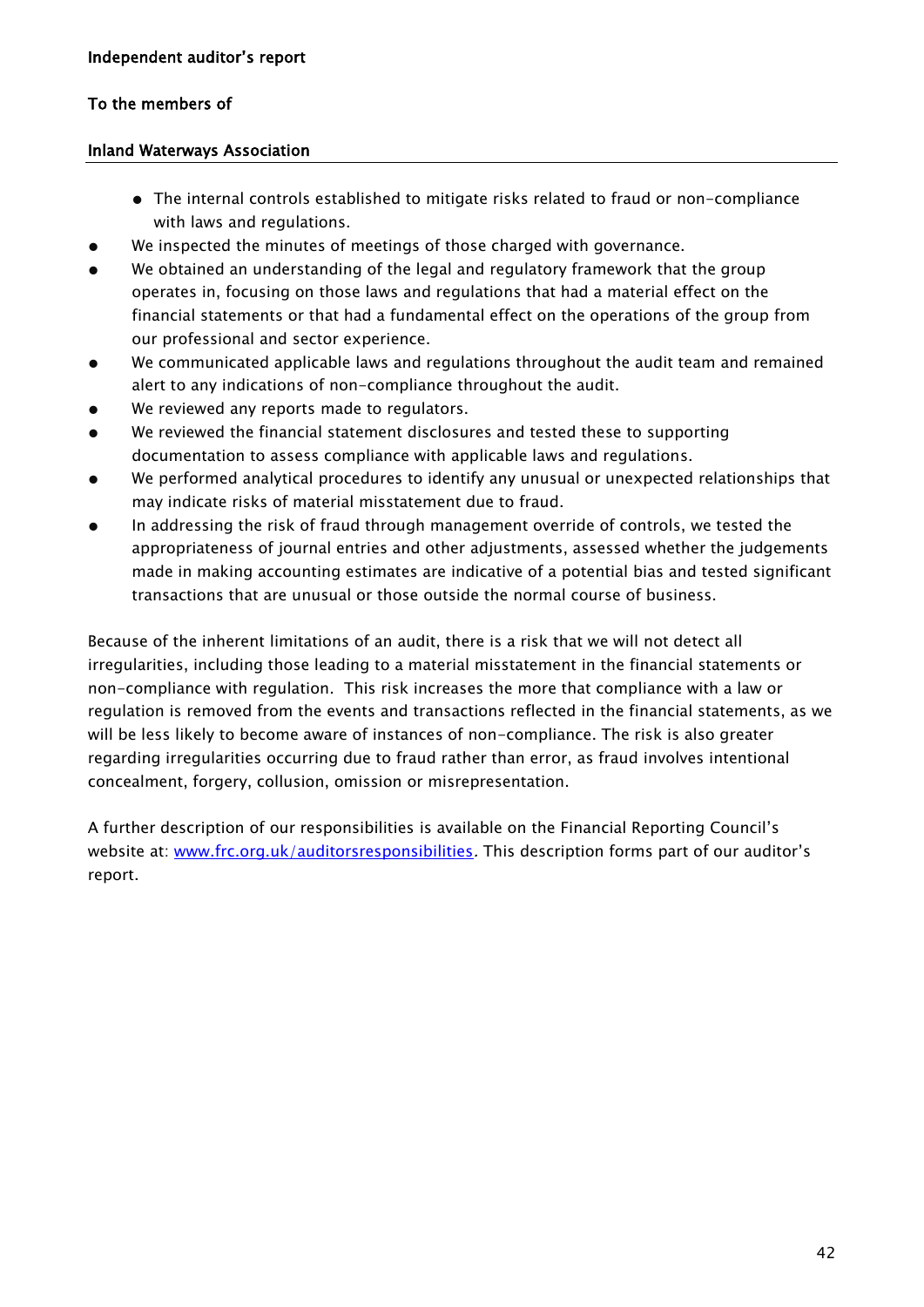## Inland Waterways Association

# Use of our report

This report is made solely to the charitable company's members as a body, in accordance with Chapter 3 of Part 16 of the Companies Act 2006 and section 144 of the Charities Act 2011 and regulations made under section 154 of that Act. Our audit work has been undertaken so that we might state to the charitable company's members those matters we are required to state to them in an auditor's report and for no other purpose. To the fullest extent permitted by law, we do not accept or assume responsibility to anyone other than the charitable company and the charitable company's members as a body, for our audit work, for this report, or for the opinions we have formed.

Sayer Vincent LLP

Judith Miller (Senior statutory auditor) 17 September 2021 for and on behalf of Sayer Vincent LLP, Statutory Auditor Invicta House, 108-114 Golden Lane, LONDON, EC1Y 0TL

Sayer Vincent LLP is eligible to act as auditor in terms of section 1212 of the Companies Act 2006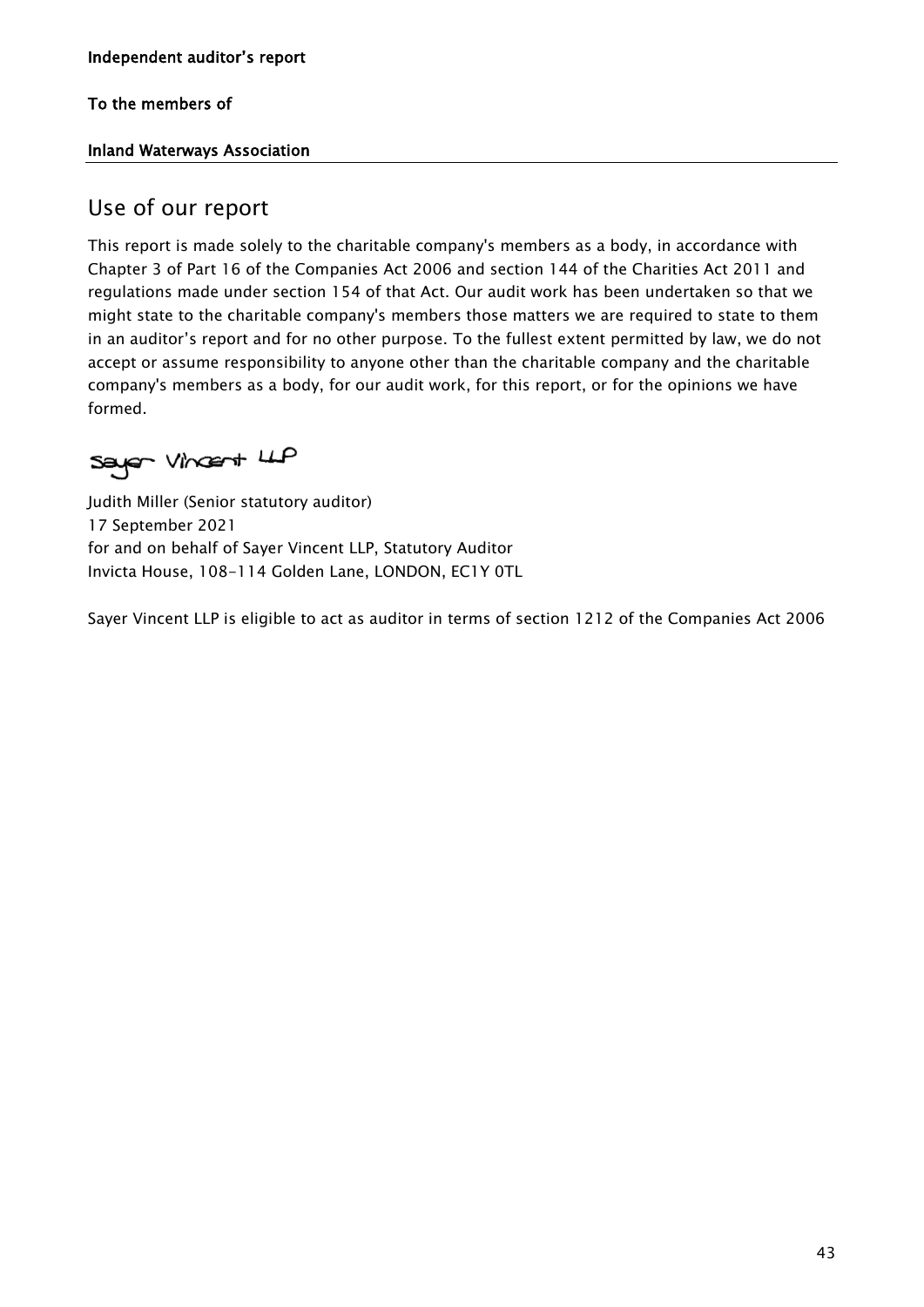Statement of financial activities (incorporating an income and expenditure account)

### For the year ended 31 December 2020

| <b>Note</b> | Unrestricted<br>£          | Restricted<br>£                                                | 2020<br><b>Total</b><br>£                                   | Unrestricted<br>£                                              | Restricted<br>£                                                           | 2019<br>Total<br>£                                                    |
|-------------|----------------------------|----------------------------------------------------------------|-------------------------------------------------------------|----------------------------------------------------------------|---------------------------------------------------------------------------|-----------------------------------------------------------------------|
|             |                            |                                                                |                                                             |                                                                |                                                                           | 1,245,502                                                             |
|             |                            |                                                                |                                                             |                                                                |                                                                           | 209,012                                                               |
|             | 645,317                    |                                                                | 648,149                                                     |                                                                |                                                                           | 769,939                                                               |
| 5           | 44,169                     | $\overline{\phantom{m}}$                                       | 44,169                                                      | 38,718                                                         | $\overline{\phantom{m}}$                                                  | 38,718                                                                |
|             | 1,337,217                  | 72,692                                                         | 1,409,909                                                   | 1,343,212                                                      | 919,959                                                                   | 2,263,171                                                             |
|             |                            |                                                                |                                                             |                                                                |                                                                           |                                                                       |
| 6           | 779,156                    | 25,335                                                         | 804,491                                                     | 638,936                                                        | 9,521                                                                     | 648,457                                                               |
|             |                            |                                                                |                                                             |                                                                |                                                                           |                                                                       |
|             |                            |                                                                |                                                             |                                                                |                                                                           | 942,558                                                               |
|             |                            |                                                                |                                                             |                                                                |                                                                           | 146,616<br>14,192                                                     |
|             |                            |                                                                |                                                             |                                                                |                                                                           |                                                                       |
|             |                            |                                                                |                                                             |                                                                |                                                                           | 1,751,823                                                             |
|             |                            |                                                                |                                                             |                                                                |                                                                           |                                                                       |
|             | (310, 067)                 | (3, 210)                                                       | (313, 277)                                                  | (209, 944)                                                     | 721,292                                                                   | 511,348                                                               |
| 16          | 31,057                     |                                                                | 31,057                                                      | 133,432                                                        |                                                                           | 133,432                                                               |
| 8           | (279, 010)                 | (3, 210)                                                       | (282, 220)                                                  | (76, 512)                                                      | 721,292                                                                   | 644,780                                                               |
|             | (30,000)                   | 30,000                                                         |                                                             | (13, 305)                                                      | 13,305                                                                    |                                                                       |
|             | (309, 010)                 | 26,790                                                         | (282, 220)                                                  | (89, 817)                                                      | 734,597                                                                   | 644,780                                                               |
|             |                            |                                                                |                                                             | 10,690                                                         |                                                                           | 10,690                                                                |
|             | (309, 010)                 | 26,790                                                         | (282, 220)                                                  | (79, 127)                                                      | 734,597                                                                   | 655,470                                                               |
|             | 1,802,780                  | 1,021,822                                                      | 2,824,602                                                   | 1,881,907                                                      | 287,225                                                                   | 2,169,132                                                             |
|             | 1,493,770                  | 1,048,612                                                      | 2,542,382                                                   | 1,802,780                                                      | 1,021,822                                                                 | 2,824,602                                                             |
|             | 2<br>3<br>4<br>6<br>6<br>6 | 527,047<br>120,684<br>729,851<br>135,638<br>2,639<br>1,647,284 | 11,202<br>58,658<br>2,832<br>48,974<br>1,590<br>3<br>75,902 | 538,249<br>179,342<br>778,825<br>137,228<br>2,642<br>1,723,186 | 462,747<br>85,598<br>756,149<br>754,229<br>145,799<br>14,192<br>1,553,156 | 782,755<br>123,414<br>13,790<br>188,329<br>817<br>$\equiv$<br>198,667 |

All of the above results are derived from continuing activities. There were no other recognised gains or losses other than those stated above. Movements in funds are disclosed in Note 25a to the financial statements.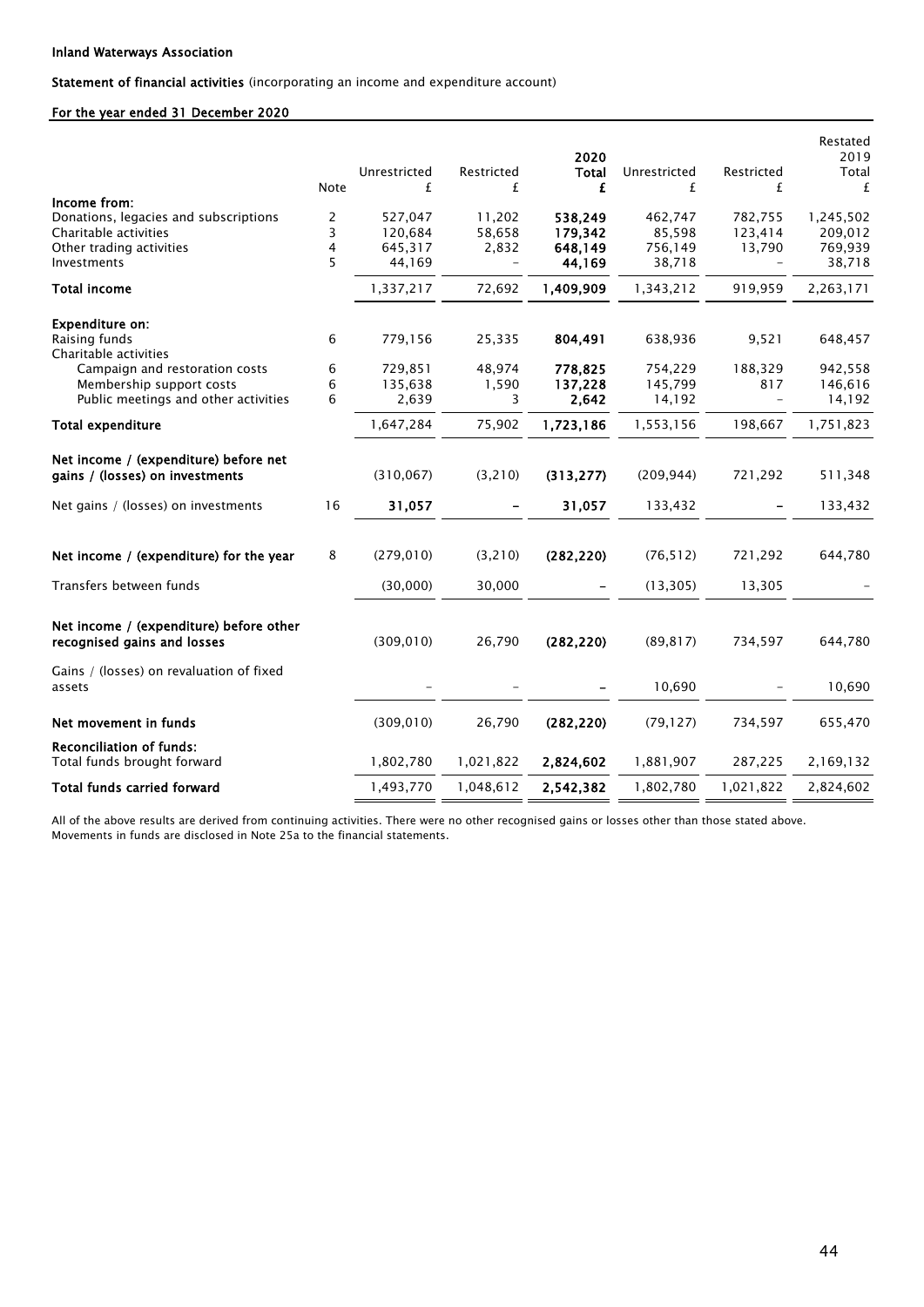### Balance sheet

### As at 31 December 2020

Company no. 00612245

|                                                                |          | Group              |                    | Charity            |                    |
|----------------------------------------------------------------|----------|--------------------|--------------------|--------------------|--------------------|
|                                                                |          | 2020               | Restated<br>2019   | 2020               | Restated<br>2019   |
|                                                                | Note     | £                  | £                  | £                  | £                  |
| <b>Fixed assets:</b>                                           |          |                    |                    |                    |                    |
| Intangible assets                                              | 13       | 74,200             | 51,646             | 74,200             | 51,646             |
| Tangible assets                                                | 14<br>15 | 219,866<br>343,000 | 263,304<br>313,000 | 10,075<br>343,000  | 38,028<br>313,000  |
| Investment properties<br>Investments                           | 16       | 1,489,025          | 1,431,559          | 1,538,514          | 1,498,579          |
|                                                                |          | 2,126,091          | 2,059,509          | 1,965,789          | 1,901,253          |
| <b>Current assets:</b>                                         |          |                    |                    |                    |                    |
| <b>Stock</b>                                                   | 19       | 6,574              | 7,541              | 6,574              | 7,541              |
| <b>Debtors</b><br>Cash at bank and in hand                     | 20       | 144,613<br>569,427 | 553,531<br>467,066 | 101,739<br>428,084 | 537,430<br>321,625 |
|                                                                |          | 720,614            | 1,028,138          | 536,397            | 866,596            |
| Liabilities:<br>Creditors: amounts falling due within one year | 21       | (267, 628)         | (219,990)          | (131, 116)         | (141, 065)         |
|                                                                |          |                    |                    |                    |                    |
| Net current assets                                             |          | 452,986            | 808,148            | 405,281            | 725,531            |
| Total assets less current liabilities                          |          | 2,579,077          | 2,867,657          | 2,371,070          | 2,626,784          |
| Creditors: amounts falling due after one year                  | 23       | (36, 695)          | (43, 055)          | (6,903)            | (7, 763)           |
| Total net assets                                               |          | 2,542,382          | 2,824,602          | 2,364,167          | 2,619,021          |
|                                                                |          |                    |                    |                    |                    |
| The funds of the charity:                                      | 25a      |                    |                    |                    |                    |
| Restricted income funds<br>Unrestricted income funds:          |          | 1,048,612          | 1,021,822          | 1,012,879          | 995,370            |
| Designated funds                                               |          | 368,956            | 296,576            | 368,956            | 296,576            |
| Fair value reserve<br>Revaluation reserve                      |          | 10,690             | 10,690             |                    |                    |
| General funds                                                  |          | 1,114,124          | 1,495,514          | 982,332            | 1,327,075          |
| Total unrestricted funds                                       |          | 1,493,770          | 1,802,780          | 1,351,288          | 1,623,651          |
| <b>Total charity funds</b>                                     |          | 2,542,382          | 2,824,602          | 2,364,167          | 2,619,021          |

Approved by the trustees on 11 September 2021 and signed on their behalf by

.<br>M

Paul Rodgers and The Local Communications of the United States of the United States of the United States of the U

 $\blacksquare$ 

National Chair **National Treasurer** National Treasurer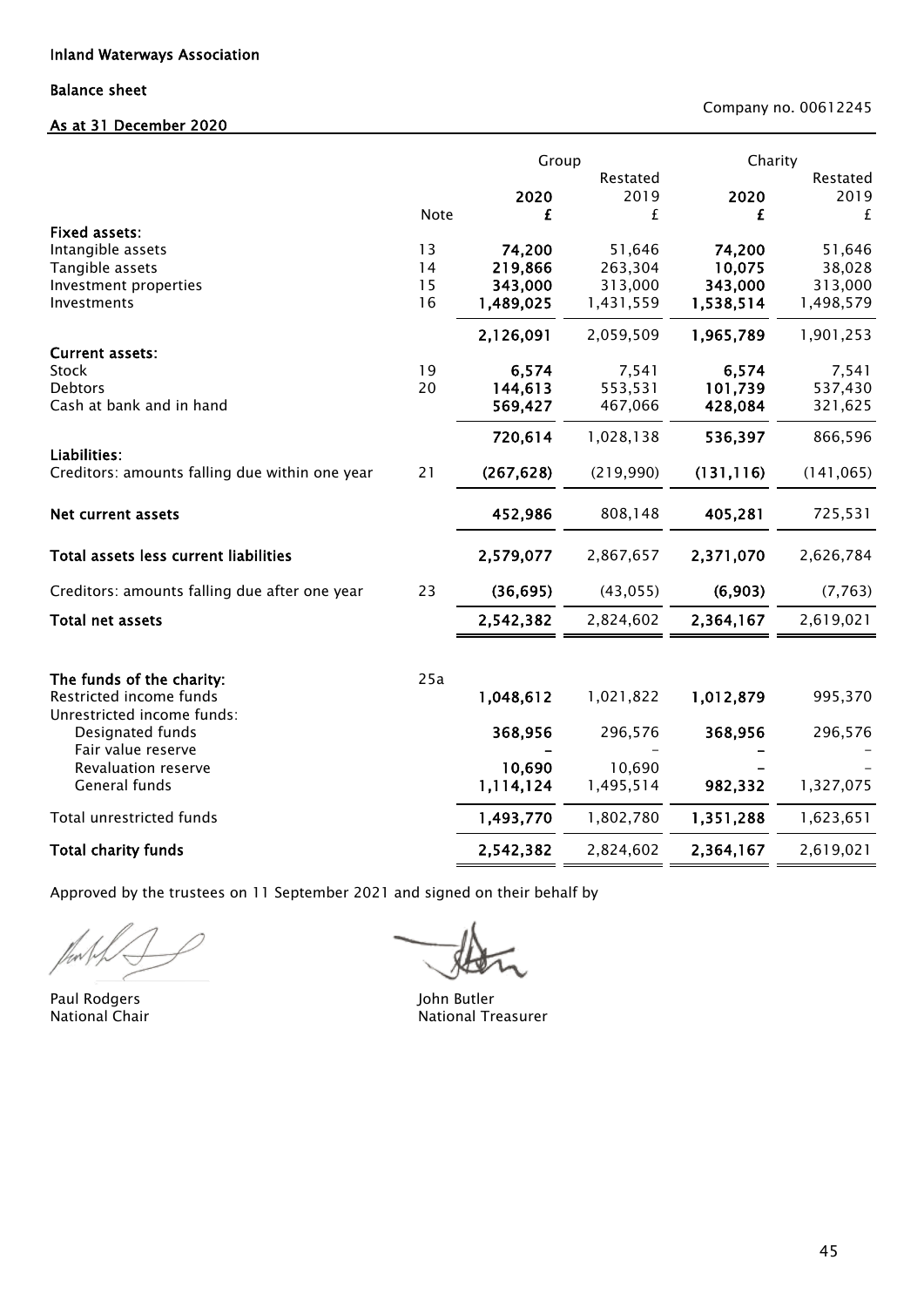### Inland Waterways Association

### Statement of cash flows

### For the year ended 31 December 2020

|                                                        | Note<br>2020 |            |            | 2019      |
|--------------------------------------------------------|--------------|------------|------------|-----------|
|                                                        | £            | £          | £          | £         |
| Cash flows from operating activities                   |              |            |            |           |
| Net income for the reporting period                    | (282, 220)   |            | 644,780    |           |
| (as per the statement of financial activities)         |              |            |            |           |
| Amortisation charges                                   | 2,660        |            |            |           |
| Depreciation charges                                   | 56,798       |            | 72,346     |           |
| Investment property received as bequest                |              |            | (313,000)  |           |
| (Gains)/losses on investments                          | (31, 057)    |            | (133, 432) |           |
| Dividends, interest and rent from investments          | (42, 635)    |            | (36, 982)  |           |
| (Profit)/loss on the disposal of fixed assets          |              |            | 4,027      |           |
| (Increase)/decrease in stocks                          | 967          |            | 2,075      |           |
| (Increase)/decrease in debtors                         | 408,918      |            | (233, 392) |           |
| Increase/(decrease) in creditors                       | 46,778       |            | (26,980)   |           |
| Net cash provided by operating activities              |              | 160,209    |            | (20, 558) |
| Cash flows from investing activities:                  |              |            |            |           |
| Bank interest received                                 | 1,587        |            | 1,850      |           |
| Investment income received                             | 42,582       |            | 36,868     |           |
| Purchase of fixed asset investments                    | (197, 477)   |            | (63, 248)  |           |
| Purchase of additions to investment property           | (30,000)     |            |            |           |
| Purchase of intangible fixed assets                    | (25, 214)    |            | (51, 646)  |           |
| Purchase of tangible fixed assets                      | (13, 360)    |            | (28, 599)  |           |
| Proceeds from sale of fixed asset investments          | 200,625      |            | 74,264     |           |
| Net cash used in investing activities                  |              | (21, 257)  |            | (30, 511) |
| Cash flows from financing activities:                  |              |            |            |           |
| Loan repayment including interest                      | (7,034)      |            | (7, 236)   |           |
| Net cash used in financing activities                  |              | (7,034)    |            | (7, 236)  |
| Change in cash and cash equivalents in the year        |              | 131,918    |            | (58, 305) |
| Cash and cash equivalents at the beginning of the year |              | 516,692    |            | 574,997   |
|                                                        |              |            |            |           |
| Cash and cash equivalents at the end of the year       |              | 648,610    |            | 516,692   |
| Analysis of cash and cash equivalents and of net debt  |              |            |            |           |
|                                                        |              |            | Other non- | At 31     |
|                                                        | At 1 January |            | cash       | December  |
|                                                        | 2020         | Cash flows | changes    | 2020      |
|                                                        | £            | £          | £          | £         |
| Cash at bank and in hand                               | 467,066      | 102,361    |            | 569,427   |
| Investment cash                                        | 49,626       | 29,557     |            | 79,183    |
|                                                        |              |            |            |           |
| Total cash and cash equivalents                        | 516,692      | 131,918    |            | 648,610   |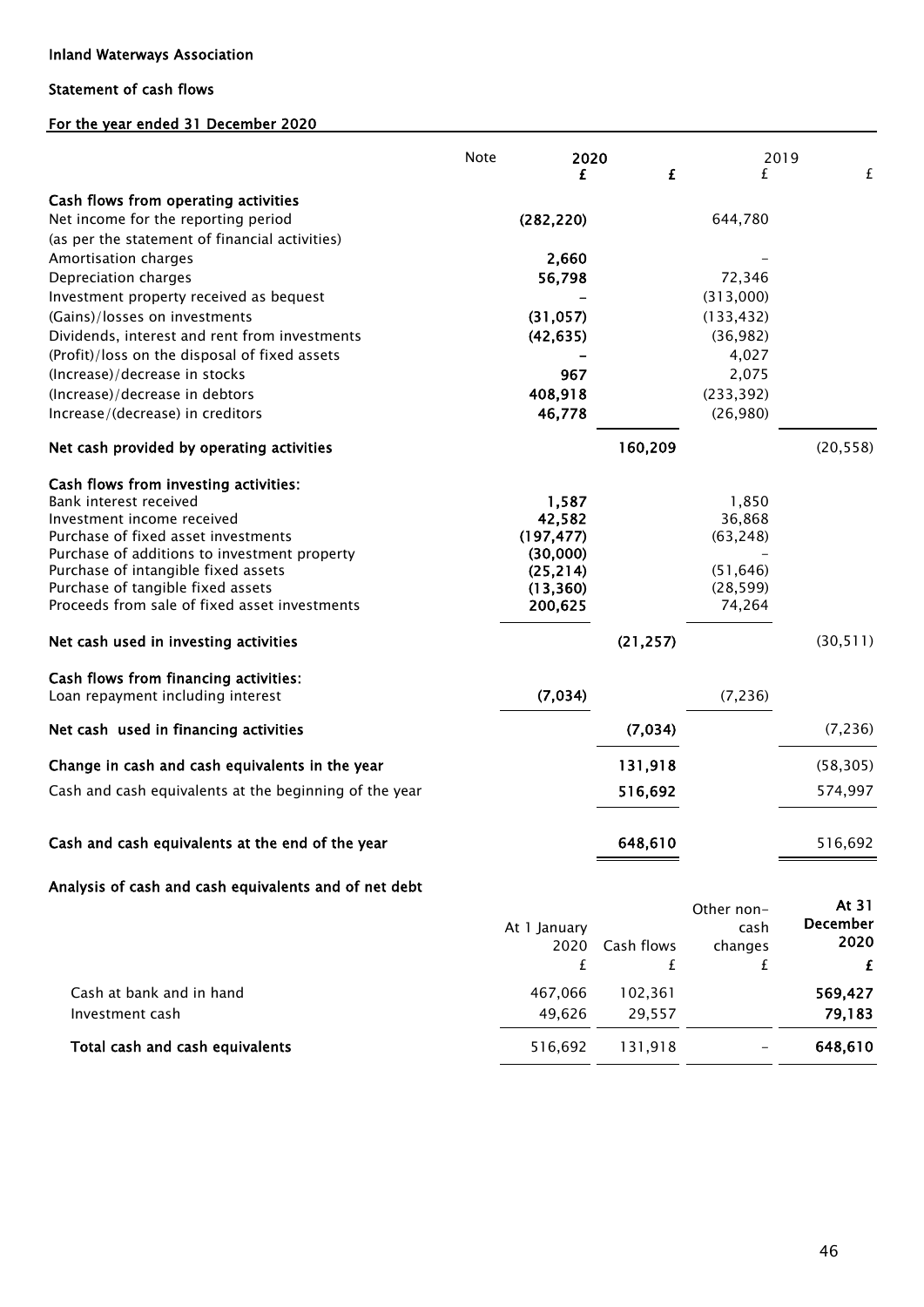### For the year ended 31 December 2020

### 1 Accounting policies

### a) Statutory information

Inland Waterways Association is a charitable company limited by guarantee and is incorporated in England & Wales.

The registered office address is Island House, Moor Road, CHESHAM, HP5 1WA.

### b) Basis of preparation

The financial statements have been prepared in accordance with Accounting and Reporting by Charities: Statement of Recommended Practice applicable to charities preparing their accounts in accordance with the Financial Reporting Standard applicable in the UK and Republic of Ireland (FRS 102) - (Charities SORP FRS 102), The Financial Reporting Standard applicable in the UK and Republic of Ireland (FRS 102) and the Companies Act 2006.

Assets and liabilities are initially recognised at historical cost or transaction value unless otherwise stated in the relevant accounting policy or note.

In applying the financial reporting framework, the trustees have made a number of subjective judgements, for example in respect of significant accounting estimates. Estimates and judgements are continually evaluated and are based on historical experience and other factors, including expectations of future events that are believed to be reasonable under the circumstances. The nature of the estimation means the actual outcomes could differ from those estimates. Any significant estimates and judgements affecting these financial statements are detailed within the relevant accounting policy below.

### c) Public benefit entity

The charity meets the definition of a public benefit entity under FRS 102.

### d) Going concern

The trustees have carried out a detailed assessment of the organisation's going concern status. Projections of the financial position and cashflow of unrestricted funds have been tested through scenarios where areas of higher external risk, such as legacies, investment valuation and fundraising, suffer significantly in 2021 and/or 2022. The scenarios also considered increased support to IWA's subsidiary company, Essex Waterways Ltd. The Board and its Finance Committee reviewed and challenged the assessment, with the final paper and their conclusions documented.

The directors of Essex Waterways Ltd have similarly carried out an assessment for the subsidiary and concluded they are satisfied with Essex Waterways Limited's ability to continue as a going concern. Their scenarios particularly tested loss of visitors to the trip boats and kiosk and high, sudden maintenance expenditure. A loan facility from IWA, to be provided under market conditions, in case of testing times or large investment expenditure requirements, has also been agreed and included in the parent's assessment of going concern.

As a result of the above, the trustees consider that there are no material uncertainties about the charity's ability to continue as a going concern.

The trustees do not consider that there are any sources of estimation uncertainty at the reporting date that have a significant risk of causing a material adjustment to the carrying amounts of assets and liabilities within the next reporting period.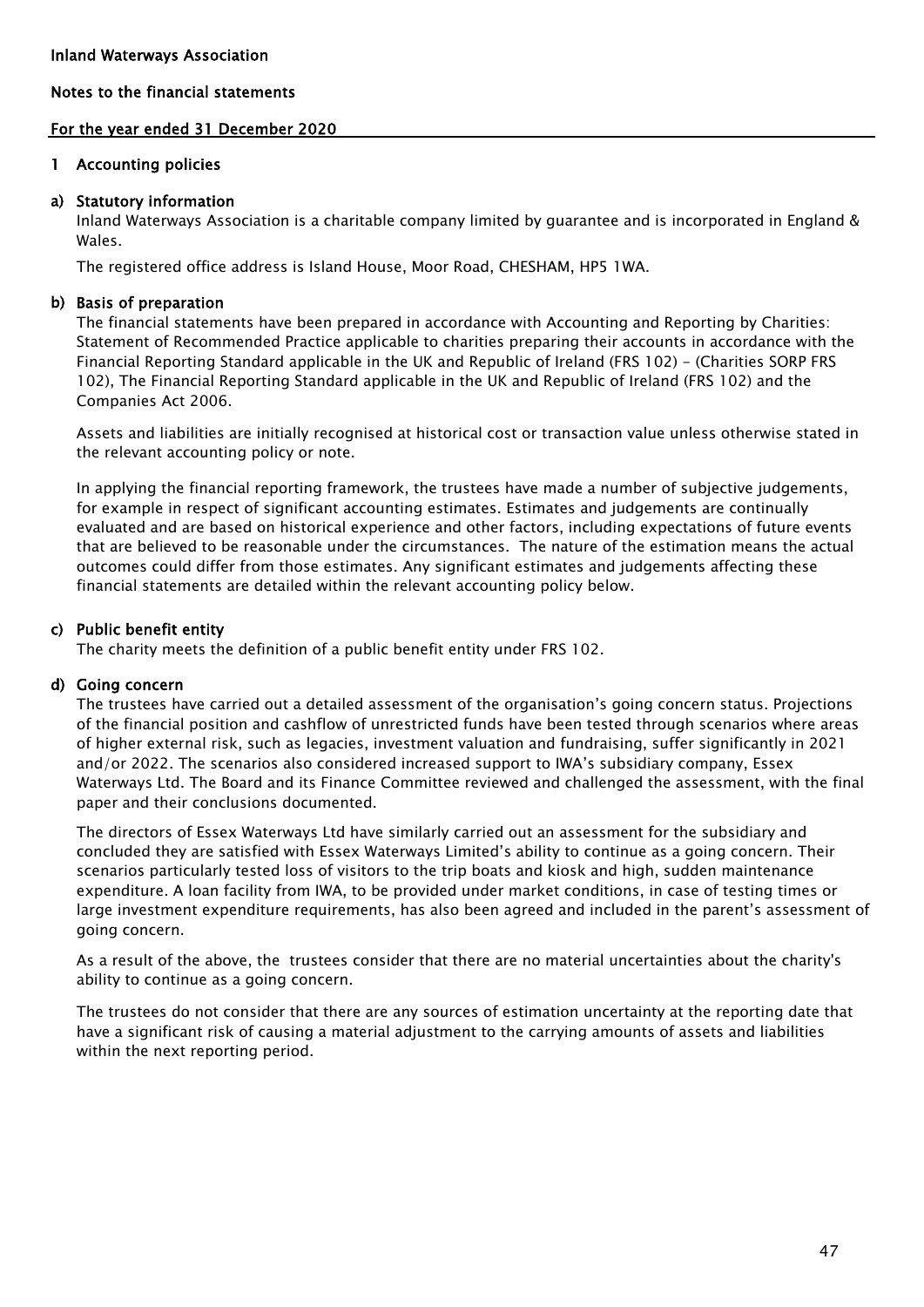### For the year ended 31 December 2020

### 1 Accounting policies (continued)

### e) Income

Income is recognised when the charity has entitlement to the funds, any performance conditions attached to the income have been met, it is probable that the income will be received and that the amount can be measured reliably.

Income from government and other grants, whether 'capital' grants or 'revenue' grants, is recognised when the charity has entitlement to the funds, any performance conditions attached to the grants have been met, it is probable that the income will be received and the amount can be measured reliably and is not deferred.

For legacies, entitlement is taken as the earlier of the dates on which either: the charity is aware that probate has been granted, the estate has been finalised and notification has been made by the executor(s) to the charity that a distribution will be made, or when a distribution is received from the estate. Receipt of a legacy, in whole or in part, is only considered probable when the amount can be measured reliably and the charity has been notified of the executor's intention to make a distribution. Where legacies have been notified to the charity, or the charity is aware of the granting of probate, and the criteria for income recognition have not been met, then the legacy is treated as a contingent asset and disclosed if material.

Income received in advance of the provision of a specified service is deferred until the criteria for income recognition are met.

### f) Donations of gifts, services and facilities

Donated professional services and donated facilities are recognised as income when the charity has control over the item or received the service, any conditions associated with the donation have been met, the receipt of economic benefit from the use by the charity of the item is probable and that economic benefit can be measured reliably. In accordance with the Charities SORP (FRS 102), volunteer time is not recognised so refer to the trustees' annual report for more information about their contribution.

On receipt, donated gifts, professional services and donated facilities are recognised on the basis of the value of the gift to the charity which is the amount the charity would have been willing to pay to obtain services or facilities of equivalent economic benefit on the open market; a corresponding amount is then recognised in expenditure in the period of receipt.

### g) Interest receivable

Interest on funds held on deposit is included when receivable and the amount can be measured reliably by the charity; this is normally upon notification of the interest paid or payable by the bank.

### h) Fund accounting

Restricted funds are to be used for specific purposes as laid down by the donor. Expenditure which meets these criteria is charged to the fund.

Unrestricted funds are donations and other incoming resources received or generated for the charitable purposes.

Designated funds are unrestricted funds earmarked by the trustees for particular purposes.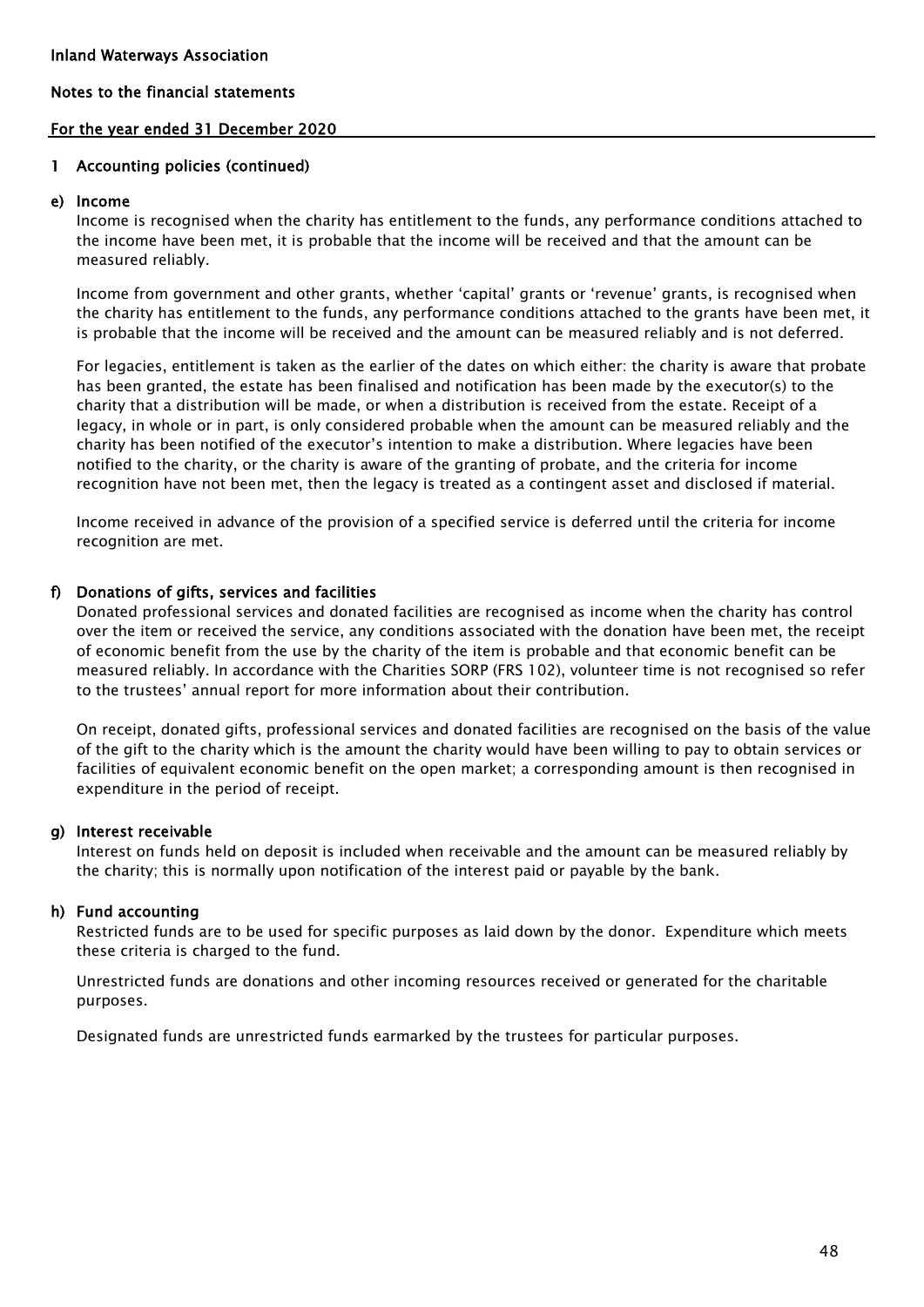### For the year ended 31 December 2020

### 1 Accounting policies (continued)

### i) Expenditure and irrecoverable VAT

Expenditure is recognised once there is a legal or constructive obligation to make a payment to a third party, it is probable that settlement will be required and the amount of the obligation can be measured reliably. Expenditure is classified under the following activity headings:

- $\bullet$ Costs of raising funds relate to the costs incurred by the charity in inducing third parties to make voluntary contributions to it, as well as the cost of any activities with a fundraising purpose
- $\bullet$ Expenditure on charitable activities includes the costs of campaigning and restoration activities undertaken to further the purposes of the charity and their associated support costs
- $\bullet$ Other expenditure represents those items not falling into any other heading

Irrecoverable VAT is charged as a cost against the activity for which the expenditure was incurred.

### j) Grants payable

Grants payable are made to third parties in furtherance of the charity's objects. Single or multi-year grants are accounted for when either the recipient has a reasonable expectation that they will receive a grant and the trustees have agreed to pay the grant without condition, or the recipient has a reasonable expectation that they will receive a grant and that any condition attaching to the grant is outside of the control of the charity.

Provisions for grants are made when the intention to make a grant has been communicated to the recipient but there is uncertainty about either the timing of the grant or the amount of grant payable.

### k) Allocation of support costs

Resources expended are allocated to the particular activity where the cost relates directly to that activity. However, the cost of overall direction and administration of each activity, comprising the salary and overhead costs of the central function, is apportioned on the following basis which are an estimate, based on staff time, of the amount attributable to each activity.

Where information about the aims, objectives and projects of the charity is provided to potential beneficiaries, the costs associated with this publicity are allocated to charitable expenditure.

|           | $\bullet$ Raising funds              | 47% |
|-----------|--------------------------------------|-----|
|           | • Campaign and restoration costs     | 45% |
| $\bullet$ | Membership support costs             | 8%  |
| $\bullet$ | Public meetings and other activities | 0%  |

Governance costs are the costs associated with the governance arrangements of the charity. These costs are associated with constitutional and statutory requirements and include any costs associated with the strategic management of the charity's activities.

### l) Operating leases

Rental charges are charged on a straight line basis over the term of the lease.

### m) Intangible fixed assets

Intangible fixed assets are amortised to write off the cost, less estimated residual value over their estimated useful lives on a straight line basis as follows:

| $\bullet$ IT software | 3 years |
|-----------------------|---------|
| $\bullet$ Website     | 4 years |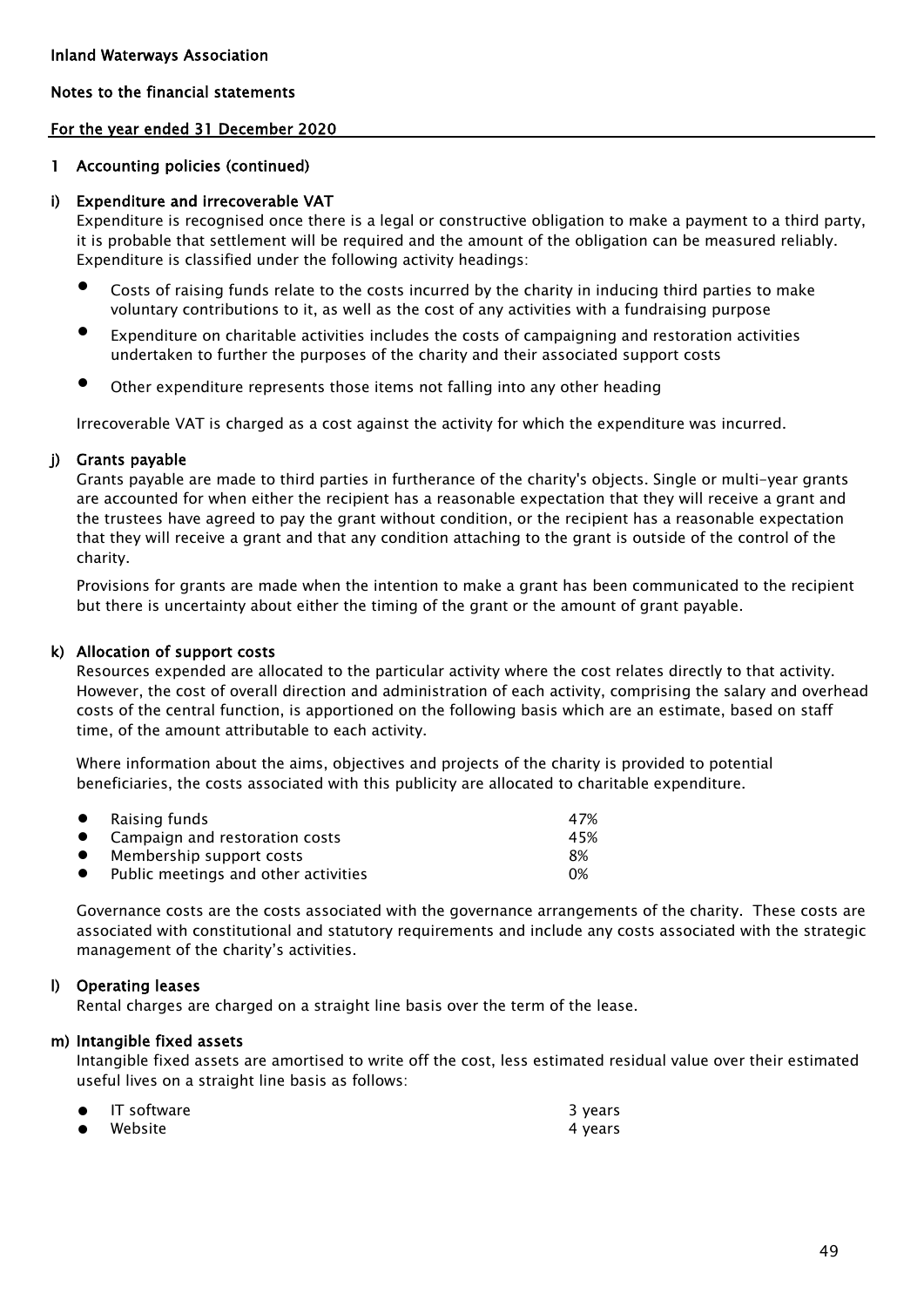### For the year ended 31 December 2020

### 1 Accounting policies (continued)

### n) Tangible fixed assets

Items of equipment are capitalised where the purchase price exceeds  $£1,000$ . Depreciation costs are allocated to activities on the basis of the use of the related assets in those activities. Assets are reviewed for impairment if circumstances indicate their carrying value may exceed their net realisable value and value in use. Major components are treated as a separate asset where they have significantly different patterns of consumption of economic benefits and are depreciated separately over its useful life.

Where fixed assets have been revalued, any excess between the revalued amount and the historic cost of the asset will be shown as a revaluation reserve in the balance sheet.

Depreciation is provided at rates calculated to write down the cost of each asset to its estimated residual value over its expected useful life. The depreciation rates in use are as follows:

| • Computer equipment                   | 3 to 4 years  |
|----------------------------------------|---------------|
| • Plant and equipment                  | 3 to 10 years |
| $\bullet$ Motor vehicles               | 4 years       |
| $\bullet$ Trip boats                   | 20 years      |
| • Buildings and leasehold improvements | 10 years      |

### o) Investment properties

Investment properties are measured initially at cost and subsequently included in the balance sheet at fair value. Investment properties are not depreciated. Any change in fair value is recognised in the statement of financial activities. The valuation method used to determine fair value will be stated in the notes to the accounts.

### p) Listed investments

Investments are a form of basic financial instrument and are initially recognised at their transaction value and subsequently measured at their fair value as at the balance sheet date using the closing quoted market price. Any change in fair value will be recognised in the statement of financial activities. Investment gains and losses, whether realised or unrealised, are combined and shown in the heading "Net gains/(losses) on investments" in the statement of financial activities. The charity does not acquire put options, derivatives or other complex financial instruments.

### q) Investments in subsidiaries

Investments in subsidiaries are at cost.

## r) Stocks

Stocks are stated at the lower of cost and net realisable value. In general, cost is determined on a first in first out basis and includes transport and handling costs. Net realisable value is the price at which stocks can be sold in the normal course of business after allowing for the costs of realisation. Provision is made where necessary for obsolete, slow moving and defective stocks.

### s) Debtors

Trade and other debtors are recognised at the settlement amount due after any trade discount offered. Prepayments are valued at the amount prepaid net of any trade discounts due.

### t) Short term deposits

Short term deposits includes cash balances that are invested in accounts with a maturity date of between 3 and 12 months.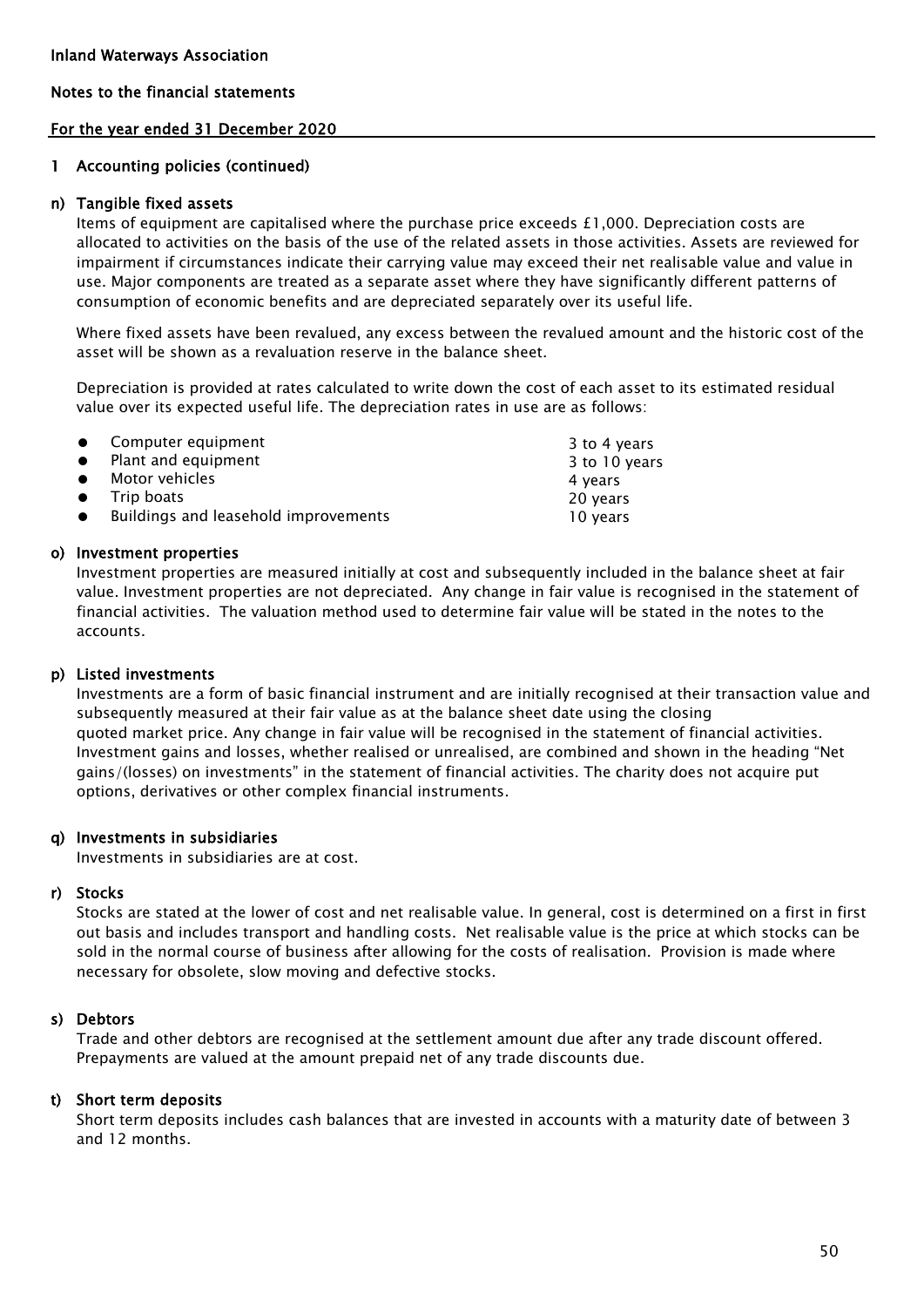### For the year ended 31 December 2020

### 1 Accounting policies (continued)

### u) Cash at bank and in hand

Cash at bank and cash in hand includes cash and short term highly liquid investments with a short maturity of three months or less from the date of acquisition or opening of the deposit or similar account.

## v) Creditors and provisions

Creditors and provisions are recognised where the charity has a present obligation resulting from a past event that will probably result in the transfer of funds to a third party and the amount due to settle the obligation can be measured or estimated reliably. Creditors and provisions are normally recognised at their settlement amount after allowing for any trade discounts due.

### w) Financial instruments

The charity only has financial assets and financial liabilities of a kind that qualify as basic financial instruments. Basic financial instruments are initially recognised at transaction value and subsequently measured at their settlement value.

## 2 Income from donations and legacies

|                             | Unrestricted      | Restricted        | 2020<br>Total     | Unrestricted     | Restricted        | 2019<br>Total<br>£ |
|-----------------------------|-------------------|-------------------|-------------------|------------------|-------------------|--------------------|
| Donations<br>Legacies       | 21,308<br>165,551 | 15.774<br>(4,572) | 37,082<br>160,979 | 25,665<br>90,552 | 14,103<br>768,652 | 39,768<br>859,204  |
| Membership<br>subscriptions | 340,188           |                   | 340,188           | 346,530          |                   | 346,530            |
|                             | 527,047           | 11.202            | 538,249           | 462,747          | 782.755           | 1.245.502          |

IWA has been notified of legacies with an estimated value of £232,000 (2019: £166,000) which have not been included in income for the year ended 31 December 2020, because either probate has not been received or IWA is not satisfied that the amount receivable can be reliably measured.

### 3 Income from charitable activities

|                                            | Unrestricted | Restricted<br>£ | 2020<br>Total | Unrestricted | Restricted | 2019<br>Total<br>£ |
|--------------------------------------------|--------------|-----------------|---------------|--------------|------------|--------------------|
| Publications income                        | 1,844        |                 | 1,844         | 4.270        |            | 4,270              |
| Public meetings and                        |              |                 |               |              |            |                    |
| other activities                           | 2,798        |                 | 2,798         | 14,311       |            | 14,311             |
| Grant income                               | 91,838       | 58,658          | 150,496       | 39,183       | 123,414    | 162,597            |
| Fundraising                                | 24,204       |                 | 24,204        | 27,834       |            | 27,834             |
| Total income from<br>charitable activities | 120,684      | 58,658          | 179,342       | 85,598       | 123,414    | 209,012            |

Restricted grant income includes grant proceeds from Historic England to fund specific waterway restoration work by the Restoration Hub and the Environment Agency to fund the construction of fishing platforms along the Chelmer and Blackwater Navigation.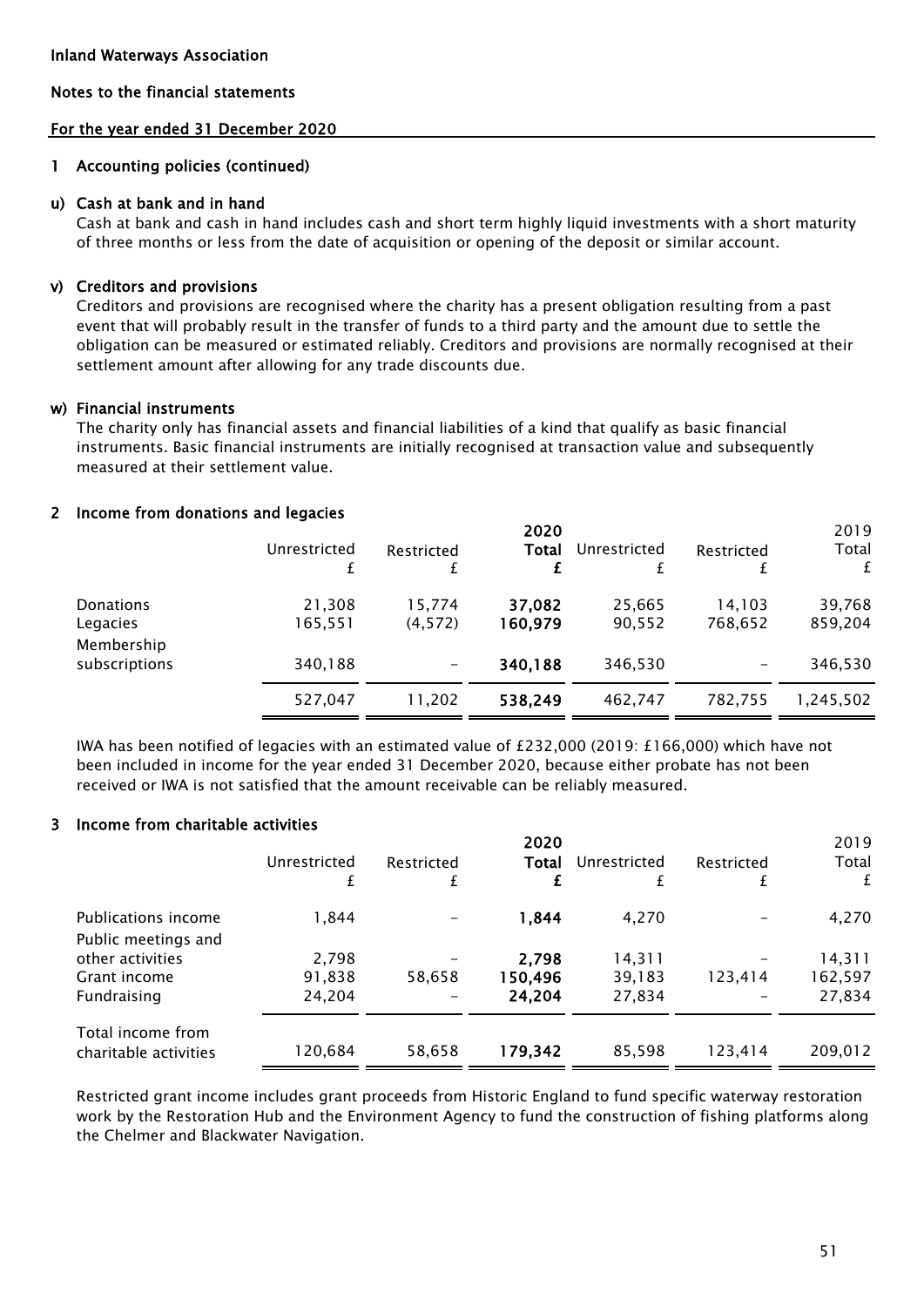### Inland Waterways Association

5

### Notes to the financial statements

## For the year ended 31 December 2020

### 4 Income from other trading activities

|                                                                           | Unrestricted     | Restricted | 2020<br>Total    | Unrestricted      | Restricted<br>±. | 2019<br>Total<br>£            |
|---------------------------------------------------------------------------|------------------|------------|------------------|-------------------|------------------|-------------------------------|
| Navigation management<br>income<br>Charitable trading<br>Other events and | 568,012<br>3,696 |            | 568,012<br>3,696 | 575,246<br>13,525 |                  | 575,246<br>13,525             |
| activities                                                                | 73,609           | 2,832      | 76,441           | 167,378           | 13,790           | 181,168                       |
|                                                                           | 645,317          | 2,832      | 648,149          | 756,149           | 13,790           | 769,939                       |
| Income from investments                                                   | Unrestricted     | Restricted | 2020<br>Total    | Unrestricted      | Restricted       | 2019<br>Total<br>$\mathbf{f}$ |

| 6,750  | -                        | 6,750  | $\overline{\phantom{0}}$ |                          |        |
|--------|--------------------------|--------|--------------------------|--------------------------|--------|
| 1,587  | $\overline{\phantom{m}}$ | 1,587  | 1.850                    | $\overline{\phantom{m}}$ | 1,850  |
|        |                          |        |                          |                          |        |
| 35,832 | $\overline{\phantom{m}}$ | 35,832 | 36,868                   | $\overline{\phantom{m}}$ | 36,868 |
| 44,169 | $\overline{\phantom{0}}$ | 44,169 | 38,718                   | $\overline{\phantom{0}}$ | 38,718 |
|        |                          |        |                          |                          |        |

All income from investments is unrestricted.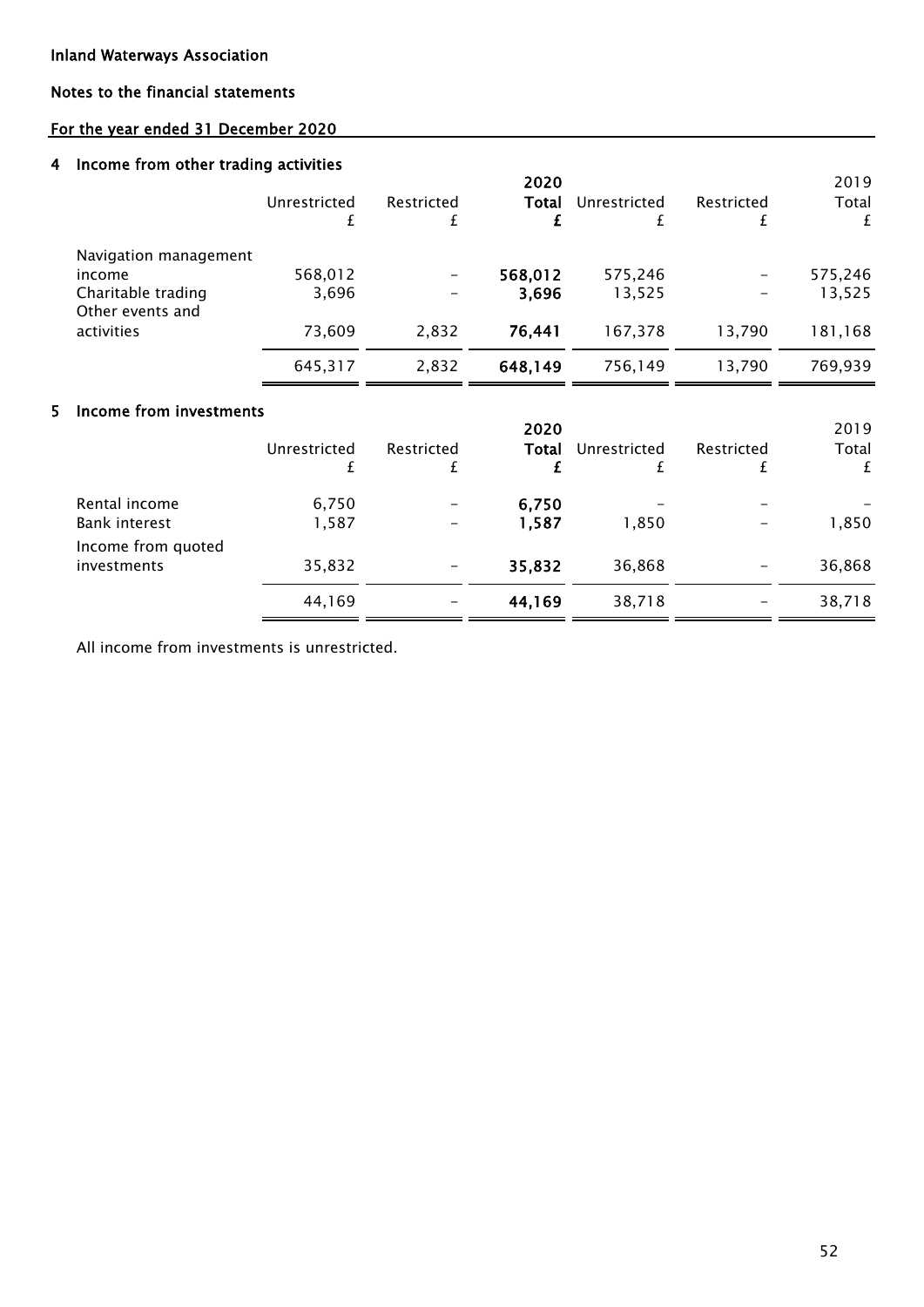### For the year ended 31 December 2020

#### 6a Analysis of expenditure (current year)

|                                        |                          | Charitable activities    |                          |            |                          |                          |            |           |
|----------------------------------------|--------------------------|--------------------------|--------------------------|------------|--------------------------|--------------------------|------------|-----------|
|                                        |                          | Campaign                 |                          | Public     |                          |                          |            |           |
|                                        |                          | and                      | Membership               | meetings   |                          |                          |            |           |
|                                        | Raising                  | restoration              | support                  | and other  | Governance               | Support                  |            | 2019      |
|                                        | funds                    | costs                    | costs                    | activities | costs                    | costs                    | 2020 Total | Total     |
|                                        | £                        | £                        | £                        | £          | £                        | £                        | £          | £         |
|                                        |                          |                          |                          |            |                          |                          |            |           |
| Staff costs (Note 9)                   | 301,335                  | 331,214                  | 85,088                   |            | 39,522                   | 137,272                  | 894,431    | 795,152   |
| Building and infrastructure costs      | 5,037                    | 62,516                   | 16,402                   |            | 6,829                    | 23,719                   | 114,503    | 94,641    |
| Meeting, travel and officers' expenses | $\overline{\phantom{0}}$ | 3,188                    |                          |            |                          | $\overline{\phantom{a}}$ | 3,188      | 9,352     |
| Donations and grants                   |                          | 91,241                   |                          |            |                          |                          | 91,241     | 63,121    |
| Work Party costs                       |                          | 4,526                    |                          |            |                          |                          | 4,526      | 42,804    |
| <b>WRG</b> restoration costs           |                          | 47,336                   |                          |            |                          |                          | 47,336     | 99,446    |
| Branch and region magazines,           |                          |                          |                          |            |                          |                          |            |           |
| printing, advertising expense          | $\overline{\phantom{a}}$ | 19,405                   |                          |            |                          | $\overline{\phantom{a}}$ | 19,405     | 19,965    |
| Campaign costs                         |                          | 7,606                    |                          |            |                          | $=$                      | 7,606      | 68,233    |
| Other direct costs                     |                          | 66,614                   |                          |            |                          |                          | 66,614     | 102,637   |
| <b>Restoration Hub</b>                 |                          | 7,962                    |                          |            |                          | $\overline{\phantom{m}}$ | 7,962      | 28,958    |
| Membership and recruitment             |                          | $\overline{\phantom{a}}$ | 16,154                   |            |                          | $\overline{\phantom{m}}$ | 16,154     | 16,766    |
| Public meetings and other activities   |                          |                          | $\overline{\phantom{0}}$ | 2,265      |                          |                          | 2,265      | 12,729    |
| Depreciation and amortisation          | 28,845                   | 25,973                   |                          |            |                          | 4,640                    | 59,458     | 72,346    |
| Investment management costs            | 8,957                    |                          |                          |            |                          |                          | 8,957      | 8,211     |
| Investment interest                    | 6,768                    |                          |                          |            |                          |                          | 6,768      | 4,994     |
| Navigation management costs            | 323,492                  |                          |                          |            |                          | $\overline{\phantom{a}}$ | 323,492    | 265,753   |
| Charitable trading                     | 657                      |                          |                          |            |                          |                          | 657        | 3,044     |
| Other events and activities            | 14,592                   |                          |                          |            |                          | $\overline{\phantom{m}}$ | 14,592     | 6,668     |
| Audit fees                             |                          |                          |                          |            | 29,535                   | $\overline{\phantom{a}}$ | 29,535     | 28,002    |
| Legal and professional services        |                          |                          |                          |            |                          | 1,967                    | 1,967      | 3,833     |
| Trustee indemnity insurance costs      |                          |                          |                          |            | 1,429                    | $\overline{\phantom{m}}$ | 1,429      | 1,429     |
| AGM and other meeting costs            |                          | 98                       |                          |            | 1,002                    |                          | 1,100      | 3,739     |
|                                        | 689,683                  | 667,679                  | 117,644                  | 2,265      | 78,317                   | 167,598                  | 1,723,186  | 1,751,823 |
| Support costs                          | 78,245                   | 75,749                   | 13,347                   | 257        | $\overline{\phantom{0}}$ | (167, 598)               |            |           |
|                                        |                          |                          |                          |            |                          |                          |            |           |
| Governance costs                       | 36,563                   | 35,397                   | 6,237                    | 120        | (78, 317)                |                          |            |           |
| Total expenditure 2020                 | 804,491                  | 778,825                  | 137,228                  | 2,642      |                          |                          | 1,723,186  |           |
| Total expenditure 2019                 | 648,457                  | 942,558                  | 146,616                  | 14,192     |                          |                          |            | 1,751,823 |
|                                        |                          |                          |                          |            |                          |                          |            |           |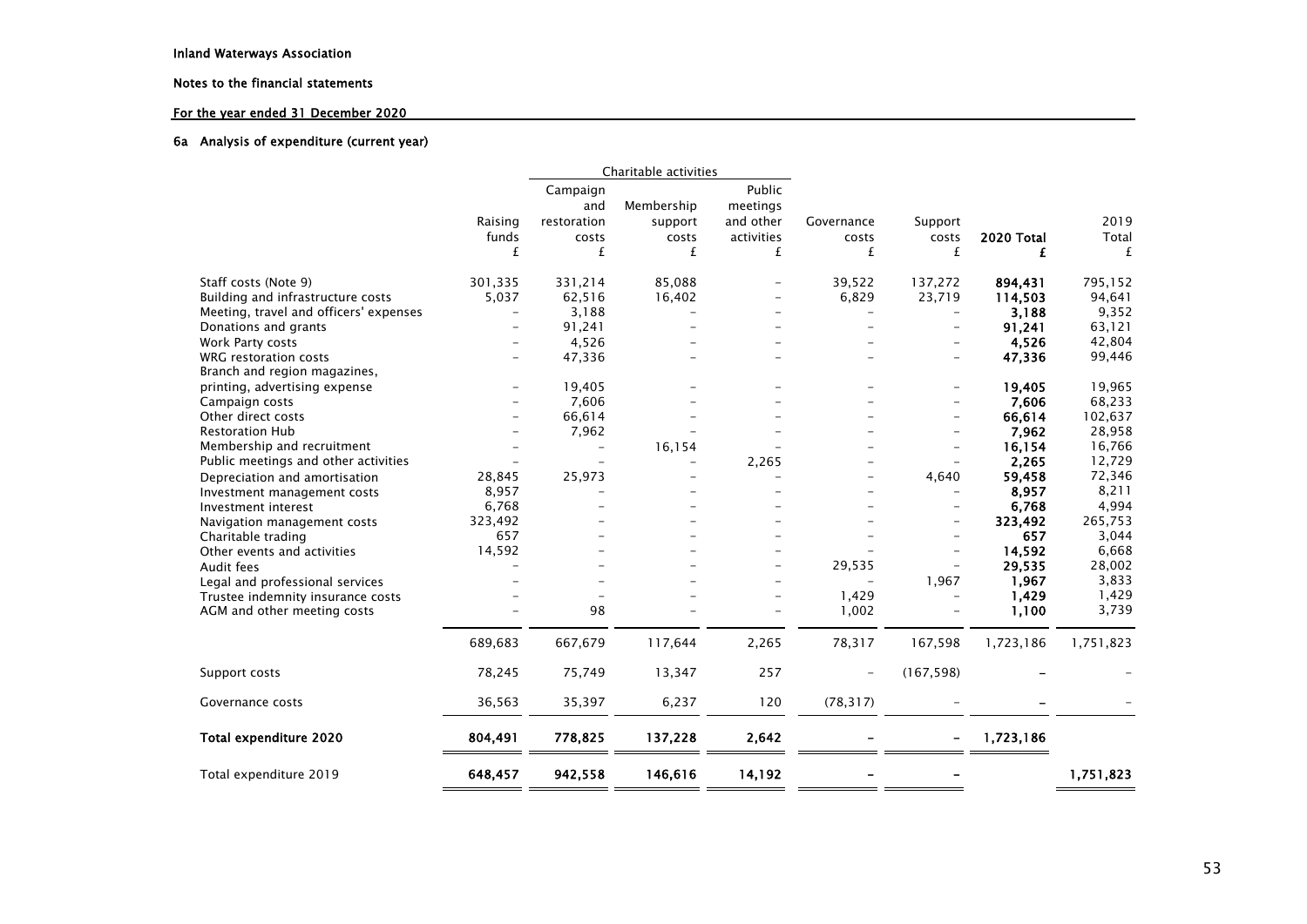### For the year ended 31 December 2020

#### 6b Analysis of expenditure (prior year)

|                                                       |         | Charitable activities |               |                 |            |                          |                   |
|-------------------------------------------------------|---------|-----------------------|---------------|-----------------|------------|--------------------------|-------------------|
|                                                       |         | Campaign and          |               | Public meetings |            |                          |                   |
|                                                       | Raising | restoration           | Membership    | and other       | Governance | Support                  |                   |
|                                                       | funds   | costs                 | support costs | activities      | costs      | costs                    | <b>2019 Total</b> |
|                                                       | £       | £                     | £             | £               | £          | £                        | £                 |
| Staff costs (Note 9)                                  | 271,142 | 324,703               | 91,411        |                 | 75,527     | 32,369                   | 795,152           |
| Building and infrastructure costs                     |         | 73,912                | 20,729        |                 |            |                          | 94.641            |
| Meeting, travel and officers' expenses                |         | 9,352                 |               |                 |            | $\overline{\phantom{0}}$ | 9,352             |
| Donations and grants                                  |         | 63,121                |               |                 |            |                          | 63,121            |
| Work Party costs                                      |         | 42,804                |               |                 |            | $\overline{\phantom{0}}$ | 42,804            |
| WRG restoration costs<br>Branch and region magazines, |         | 99,446                |               |                 |            | ⋍                        | 99,446            |
| printing, advertising expense                         |         | 19,965                |               |                 |            | $\overline{\phantom{0}}$ | 19,965            |
| Campaign costs                                        |         | 68,233                |               |                 |            |                          | 68,233            |
| Other direct costs                                    |         | 95,621                | 5.682         |                 | 934        | 400                      | 102,637           |
| <b>Restoration Hub</b>                                |         | 28,958                |               |                 |            |                          | 28,958            |
| Membership and recruitment                            |         |                       | 16,766        |                 |            | $\overline{\phantom{0}}$ | 16,766            |
| Public meetings and other activities                  |         |                       |               | 12,729          |            | $\overline{\phantom{0}}$ | 12,729            |
| Depreciation and amortisation                         | 34,538  | 37,478                | 330           |                 |            |                          | 72,346            |
| Investment management costs                           | 8,211   |                       |               |                 |            | ⋍                        | 8,211             |
| Investment interest                                   | 4,994   |                       |               |                 |            |                          | 4,994             |
| Navigation management costs                           | 265,753 |                       |               |                 |            | $\overline{\phantom{0}}$ | 265,753           |
| Charitable trading                                    | 3,044   |                       |               |                 |            | $\overline{\phantom{0}}$ | 3,044             |
| Other events and activities                           | 6,668   |                       |               |                 |            |                          | 6,668             |
| Audit fees                                            |         |                       |               |                 | 28,002     | $\overline{\phantom{0}}$ | 28,002            |
| Legal and professional services                       |         |                       |               |                 | 3,833      | $\qquad \qquad -$        | 3,833             |
| Trustee indemnity insurance costs                     |         |                       |               |                 | 1,429      |                          | 1,429             |
| AGM and other meeting costs                           |         |                       |               |                 | 3,739      |                          | 3,739             |
|                                                       | 594,350 | 863,593               | 134,918       | 12,729          | 113,464    | 32,769                   | 1,751,823         |
| Support costs                                         | 12,125  | 17,695                | 2,621         | 328             | $\Omega$   | (32,769)                 |                   |
| Governance costs                                      | 41,982  | 61,270                | 9,077         | 1,135           | (113, 464) |                          |                   |
| Total expenditure 2019                                | 648,457 | 942,558               | 146,616       | 14,192          |            |                          | 1,751,823         |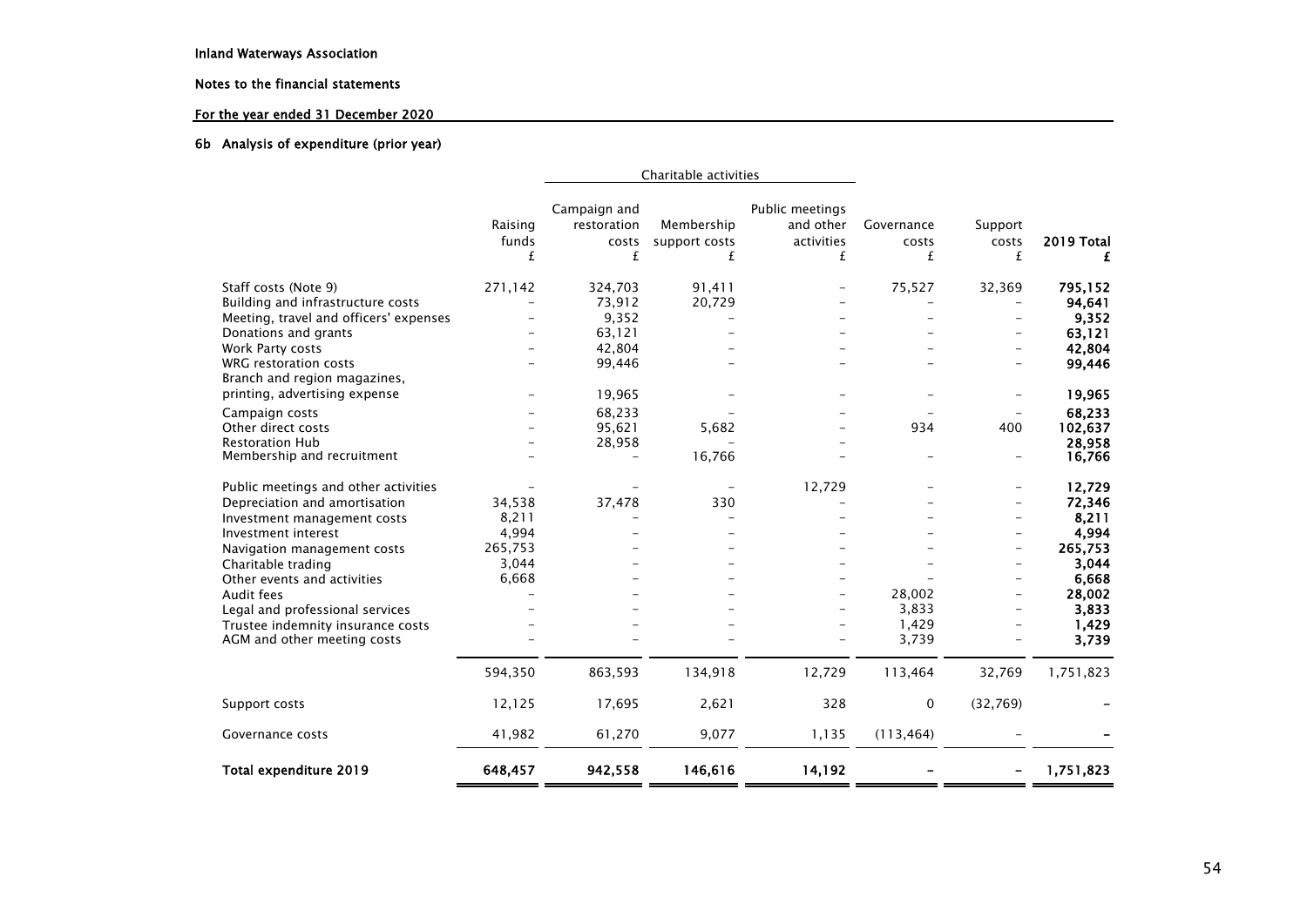### For the year ended 31 December 2020

#### 7a Grant making (current year)

|                                                                  | Grants to    |        |
|------------------------------------------------------------------|--------------|--------|
|                                                                  | institutions | 2020   |
| Cost                                                             | £            |        |
| Contribution towards rebuilding School House Bridge, Montgomery  |              |        |
| Canal, Shropshire                                                | 70.000       | 70,000 |
| Contribution towards Sculptor at Canal Museum Stoke Bruerne      | 575          | 575    |
| Contribution towards Derbyshire County Council Waterways Project |              |        |
| Officer                                                          | 756          | 756    |
| Small donations made by branches to local causes                 | 19.448       | 19.448 |
| At the end of the year                                           | 90.779       | 90.779 |

Montgomery Canal Partnership was awarded £70,000 in response to IWA's invitation to groups in 2016 to bid for funds bequeathed to IWA from the late Tony Harrison.

#### 7b Grant making (prior year)

| Cost                                                                                                                           | Grants to<br>institutions | 2019<br>£ |
|--------------------------------------------------------------------------------------------------------------------------------|---------------------------|-----------|
| Christopher Power Prize to Wendover Arm Trust                                                                                  | 1.000                     | 1.000     |
| Contribution towards Trailboat event costs - Lancs & Cumbria                                                                   | 1.000                     | 1.000     |
| Contribution towards Sculptor at Canal Museum Stoke Bruerne                                                                    | 2.529                     | 2.529     |
| Cost of interpretive panels - Northampton Arm Canal                                                                            | 6.000                     | 6,000     |
| Contribution to supporting Crusader Community Boating boat<br>Contribution towards Derbyshire County Council Waterways Project | 10.000                    | 10,000    |
| Officer                                                                                                                        | 2.000                     | 2,000     |
| Small donations made by branches to local causes                                                                               | 24.202                    | 24,202    |
| At the end of the year                                                                                                         | 46.731                    | 46,731    |

The grants to the Canal Museum, Northampton Arm Canal and Crusader Community Boating were made from funds bequeathed to IWA from the late John Faulkner in 2016.

The donations and grants figure in note 6b includes National Restoration Appeal project costs not issued as a grant payment so not included in the list above.

#### 8 Net income / (expenditure) for the year

This is stated after charging / (crediting):

|                                         | 2020                     | 2019   |
|-----------------------------------------|--------------------------|--------|
|                                         |                          |        |
| Depreciation and amortisation           | 59.458                   | 72.346 |
| Operating lease rentals                 | 62.692                   | 63,759 |
| Auditor's remuneration (excluding VAT): |                          |        |
| Audit                                   | 29.535                   | 24,970 |
| Other services                          | $\overline{\phantom{0}}$ | 8.475  |
|                                         |                          |        |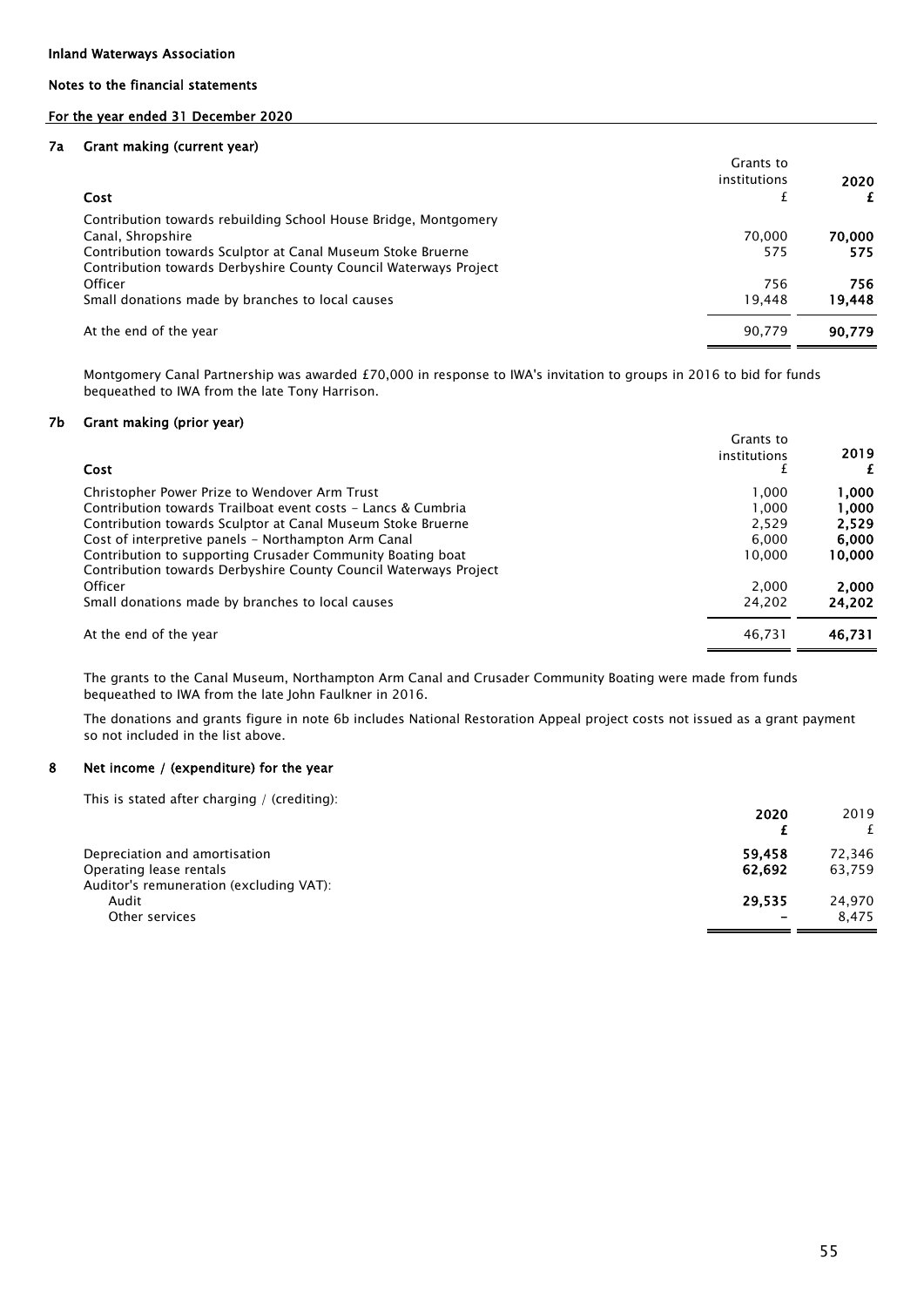### For the year ended 31 December 2020

#### 9 Analysis of staff costs, trustee remuneration and expenses, and the cost of key management personnel

| Staff costs were as follows:                                                                                                  | 2020                        | 2019                        |
|-------------------------------------------------------------------------------------------------------------------------------|-----------------------------|-----------------------------|
| Salaries, wages and related costs<br>Social security costs<br>Employer's contribution to defined contribution pension schemes | 782,985<br>62.204<br>49.242 | 697.329<br>52,455<br>45.368 |
|                                                                                                                               | 894.431                     | 795.152                     |

No employee earned more than £60,000 during the year (2019: nil).

The total employee benefits (including pension contributions and employer's national insurance) of the key management personnel were £367,137 (2019: £266,726).

The charity trustees were neither paid nor received any other benefits from employment with the charity in the year (2019: £nil). No charity trustee received payment for professional or other services supplied to the charity (2019: £nil).

The members of the Board of Trustees receive no remuneration for their services. During the year 8 (2019: 10) members were reimbursed travel and incidental expenses incurred in respect of their services to the Group totalling £2,393 (2019: £6,367). Included in creditors at the year end is £229 (2019: £361) owed to Trustees for their expenses. The premium for trustee indemnity insurance for members of the Board of Trustees was £1,429 (2019: £1,429).

#### 10 Staff numbers

The average number of employees (head count based on number of staff employed) during the year was 40 (2019: 41).

#### 11 Related party transactions

During the year the group purchased goods (net of VAT) totalling £4,262 (2019: £9,854) from Chandler Material Supplies Limited, a company controlled by family members related to Roy Chandler, a director of Essex Waterways Limited. The balance due to Chandler Material Supplies Limited as at 31 December 2020 was £61 (2019: £nil). All transactions were undertaken on a commercial arm's length basis.

Aggregate donations from related parties were £102 (2019: £299).

#### 12 Taxation

The charity is exempt from corporation tax as all its income is charitable and is applied for charitable purposes.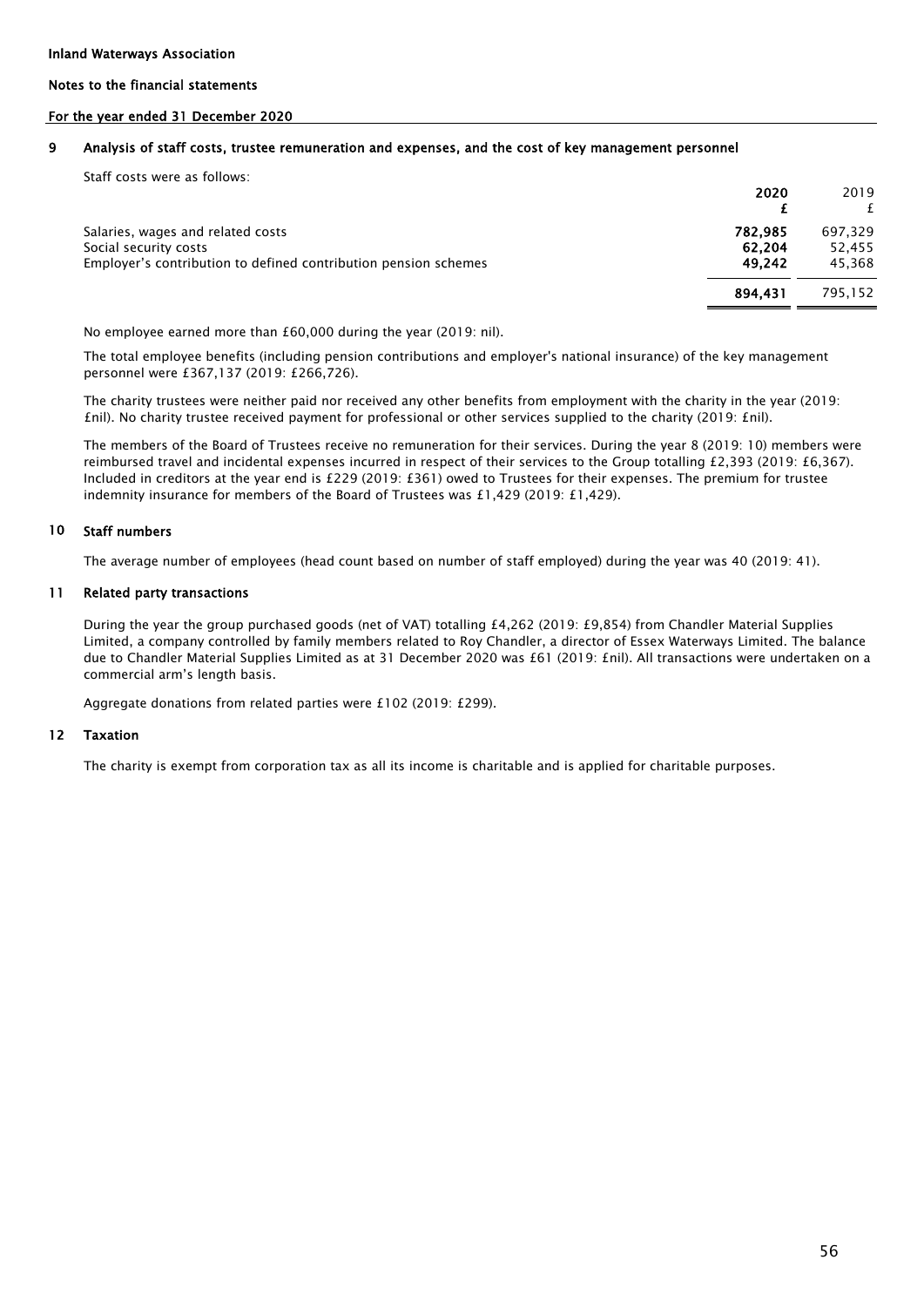## For the year ended 31 December 2020

#### 13 Intangible fixed assets

|                                                                                           | <b>IT</b> software<br>and website | <b>Total</b>     |
|-------------------------------------------------------------------------------------------|-----------------------------------|------------------|
| <b>Group and Charity</b><br>Cost                                                          | £                                 | £                |
| At the start of the year<br>Additions in year<br>Disposals in year                        | 51,646<br>25,214                  | 51,646<br>25,214 |
| At the end of the year                                                                    | 76,860                            | 76,860           |
| Amortisation<br>At the start of the year<br>Charge for the year<br>Eliminated on disposal | 2,660                             | 2,660            |
| At the end of the year                                                                    | 2,660                             | 2,660            |
| Net book value<br>At the end of the year                                                  | 74,200                            | 74,200           |
| At the start of the year                                                                  | 51,646                            | 51,646           |

All of the Charity's fixed assets are held for charitable purposes.

No amortisation was charged on the new CRM system as the asset had not yet been brought into use.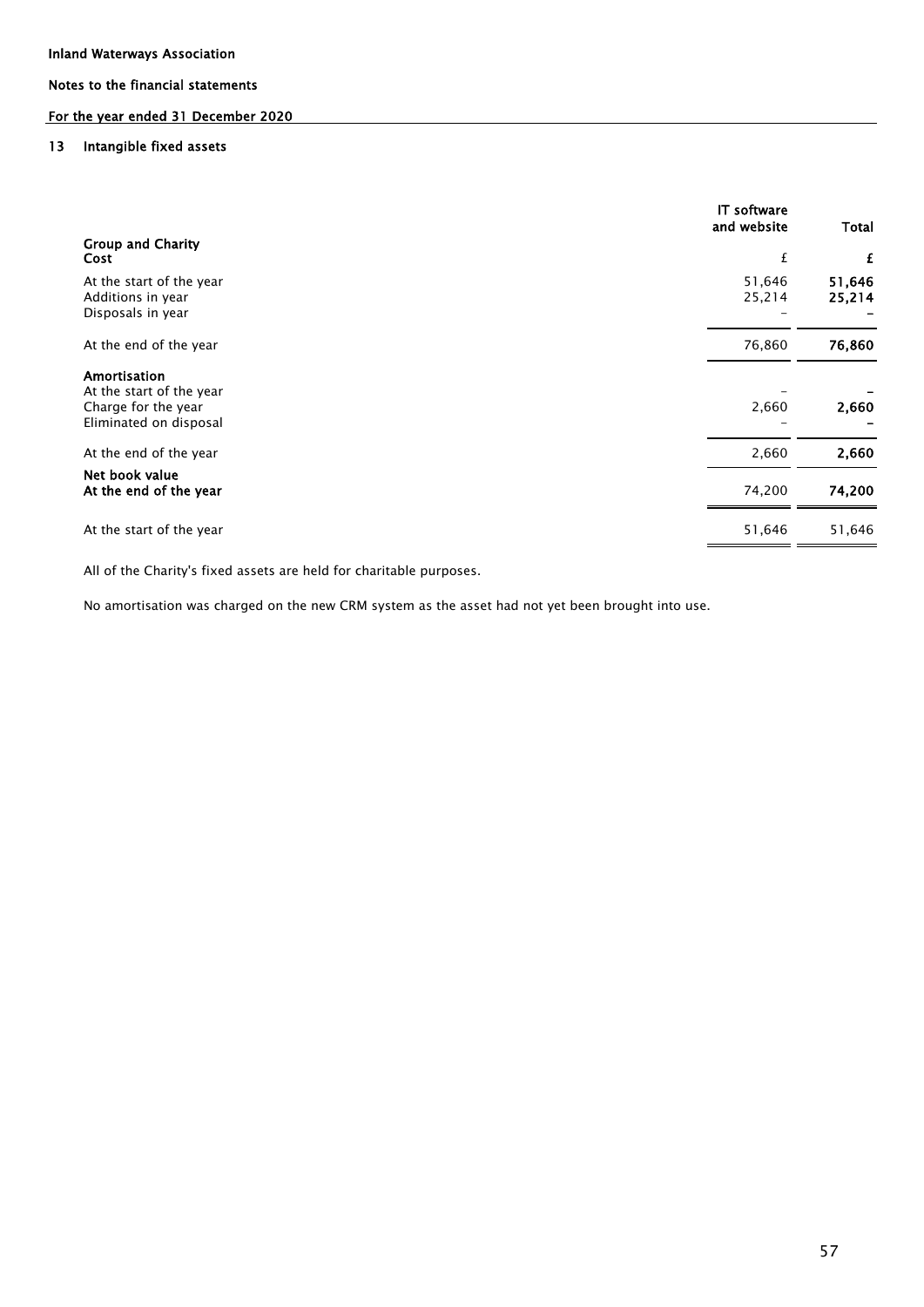### For the year ended 31 December 2020

#### 14 Tangible fixed assets

|                                                                                           | <b>Buildings and</b><br>leasehold<br>improvements | Computer<br>equipment      | Plant and<br>equipment | Motor<br>vehicles | Total                        |
|-------------------------------------------------------------------------------------------|---------------------------------------------------|----------------------------|------------------------|-------------------|------------------------------|
| Group<br>Cost                                                                             | £                                                 | £                          | £                      | £                 | £                            |
| At the start of the year<br>Additions in year<br>Disposals in year                        | 10,288<br>6,201                                   | 24,341<br>(9,940)          | 489,926<br>7,159       | 182,097           | 706,652<br>13,360<br>(9,940) |
| At the end of the year                                                                    | 16,489                                            | 14,401                     | 497,085                | 182,097           | 710,072                      |
| Depreciation<br>At the start of the year<br>Charge for the year<br>Eliminated on disposal | 9,312<br>1,216                                    | 20,994<br>1,579<br>(9,940) | 262,404<br>28,530      | 150,638<br>25,473 | 443,348<br>56,798<br>(9,940) |
| At the end of the year                                                                    | 10,528                                            | 12,633                     | 290,934                | 176,111           | 490,206                      |
| Net book value<br>At the end of the year                                                  | 5,961                                             | 1,768                      | 206,151                | 5,986             | 219,866                      |
| At the start of the year                                                                  | 976                                               | 3,347                      | 227,522                | 31,459            | 263,304                      |

|                                               | Computer<br>equipment | Plant and<br>equipment | Motor<br>vehicles | Total   |
|-----------------------------------------------|-----------------------|------------------------|-------------------|---------|
| Charity<br>Cost                               | £                     | £                      | £                 | £       |
| At the start of the year<br>Additions in year | 24,341                | 102,622                | 164,393           | 291,356 |
| Disposals in year                             | (9,940)               |                        |                   | (9,940) |
| At the end of the year                        | 14,401                | 102,622                | 164,393           | 281,416 |
| Depreciation                                  |                       |                        |                   |         |
| At the start of the year                      | 20,994                | 99,400                 | 132,934           | 253,328 |
| Charge for the year                           | 1,579                 | 901                    | 25,473            | 27,953  |
| Eliminated on disposal                        | (9,940)               |                        |                   | (9,940) |
| At the end of the year                        | 12,633                | 100,301                | 158,407           | 271,341 |
| Net book value<br>At the end of the year      | 1,768                 | 2,321                  | 5,986             | 10,075  |
| At the start of the year                      | 3,347                 | 3,222                  | 31,459            | 38,028  |

All of the Charity's fixed assets are held for charitable purposes.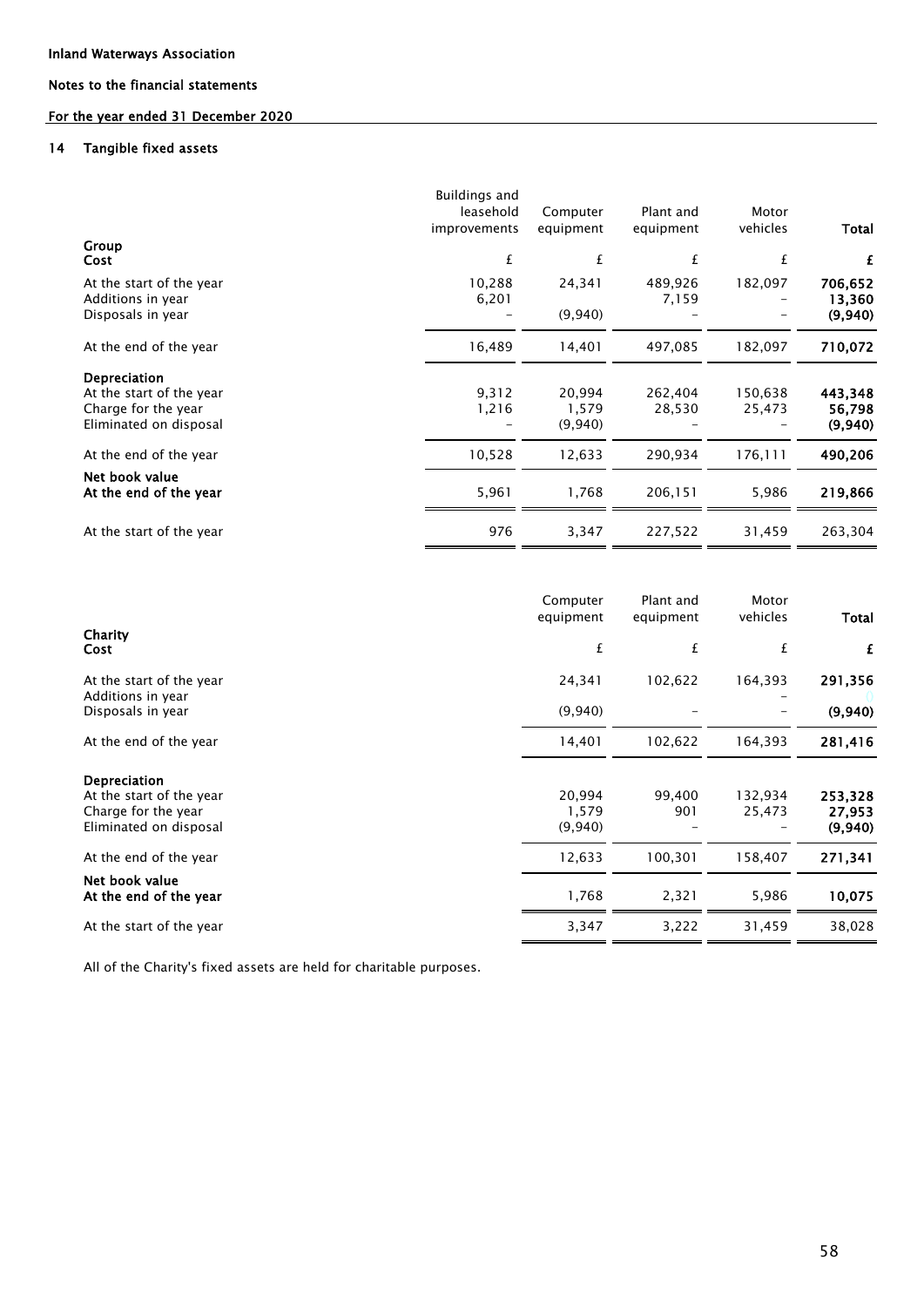#### For the year ended 31 December 2020

#### 15 Investment properties

| <b>INVESTINGIIL PLOPELUES</b><br>Group and charity                                                         | 2020              | 2019<br>f |
|------------------------------------------------------------------------------------------------------------|-------------------|-----------|
| Fair value at the start of the year<br><b>Additions</b><br><b>Disposals</b><br>Revaluation during the year | 313,000<br>30,000 | 313,000   |
| Fair value at the end of the year                                                                          | 343.000           | 313,000   |

A professional valuation was carried out in 2019 by Berrys, property advisors. The balance at 31 December 2020 represents the full valuation, refurbishment to bring the property up to a lettable standard having been completed during the year.

As the property cannot be sold, the professional valuation is assessed on the basis of rental income. A tenancy contract was in place at 31 December 2020, achieving a net rental in line with that assumed in the valuation. Therefore the valuation stated in the year end 2019 accounts was considered still appropriate at balance sheet date.

#### 16 Investments

|                                                                                                                                                                                                       | 2020                                                               | 2019<br>£                                                     |
|-------------------------------------------------------------------------------------------------------------------------------------------------------------------------------------------------------|--------------------------------------------------------------------|---------------------------------------------------------------|
| Fair value at the start of the year<br>Additions at cost<br>Disposal proceeds<br>Decrease in cash awaiting investment<br>Dividends and interest received<br>Net gain / (loss) on change in fair value | 1,431,559<br>197.477<br>(200, 625)<br>(6, 275)<br>35.832<br>31,057 | 1,269,538<br>63.248<br>(74,264)<br>2.737<br>36,868<br>133,432 |
| Cash held by investment advisors pending reinvestment                                                                                                                                                 | 1,489,025<br>(79, 183)                                             | 1,431,559<br>(49, 626)                                        |
| Fair value at the end of the year                                                                                                                                                                     | 1,409,842                                                          | 1,381,933                                                     |

Investments comprise:

|                                | Group     |           | Charity   |           |
|--------------------------------|-----------|-----------|-----------|-----------|
|                                | 2020      | 2019      | 2020      | 2019      |
|                                |           |           |           |           |
| Listed investments             | 1.409.840 | 1,381,931 | 1.409.842 | 1,381,933 |
| Other investments              |           |           |           |           |
| Loan to Essex Waterways Ltd    |           |           | 49,485    | 67,016    |
| Cash deposits                  | 79,183    | 49,626    | 79,183    | 49,626    |
| Shares in subsidiary companies |           |           | 4         | 4         |
|                                | 1,489,025 | 1,431,559 | 1,538,514 | 1,498,579 |
|                                |           |           |           |           |

The loan to Essex Waterways Limited is secured by a fixed and floating charge over all the assets of the company, an interest rate of Barclays bank's base rate plus 3% is repayable annually. Capital repayments coincide with the depreciation of the fixed assets held by the borrower.

Inland Waterways Enterprises Ltd Wholly owned subsidiaries of the charity: Essex Waterways Limited Waterway Recovery Group Ltd

#### Name Business activity

Manages the Chelmer & Blackwater Navigation Dormant - non trading Undertakes Event trading in 2019; dormant, non trading, in 2020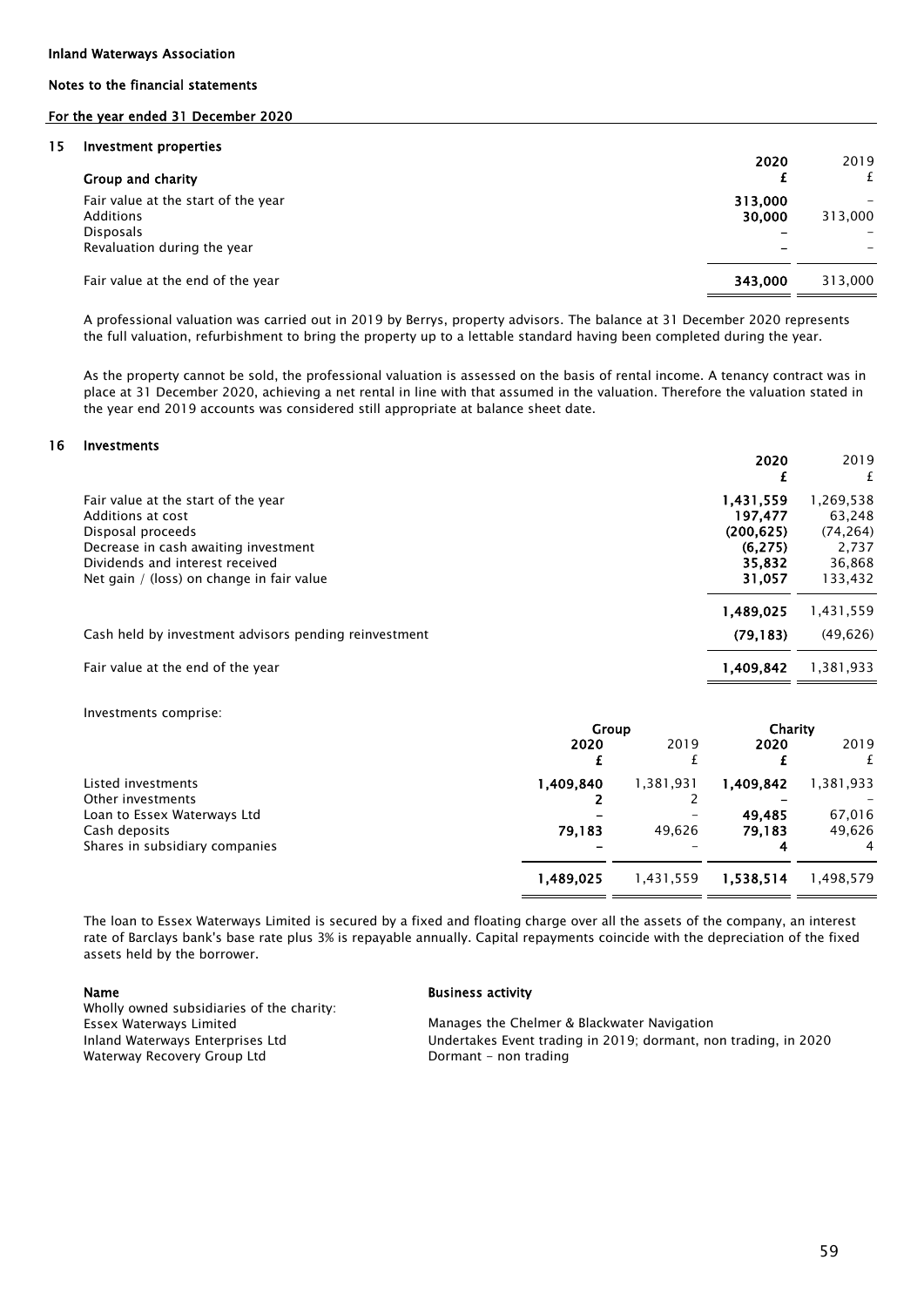#### For the year ended 31 December 2020

#### 17 Subsidiary undertaking

The Charity owns the whole of the issued ordinary share capital of Inland Waterways Enterprises Limited, company number 10382346 and Essex Waterways Limited, company number 05545459. Each company is registered in England and details of their activities are given in note 16.

Inland Waterways Enterprises Limited (IWEL) started trading activities in 2017. It was dormant in 2020 (2019: it generated a profit of £731, from revenue of £1,000 and costs of £269. The profit of IWEL was gifted up to the Association).

Essex Waterways Limited generated a profit of £23,919 (2019: profit of £19,026), from total revenue of £688,907 (2019: £621,647) and costs of £664,987 (2019: £602,621). The aggregate Balance Sheet can be seen:

|                            | Unrestricted | Restricted | 2020<br>Total | Unrestricted | Restricted | 2019<br>Total<br>£ |
|----------------------------|--------------|------------|---------------|--------------|------------|--------------------|
| Fixed assets               | 209.786      | -          | 209,786       | 225.271      | -          | 225,271            |
| Current assets             | 172.225      | 12,589     | 184,814       | 159.519      | 2,022      | 161,541            |
| <b>Current liabilities</b> | (177, 783)   | -          | (177, 783)    | (120, 791)   | -          | (120, 791)         |
| Long term liabilities      | (61, 745)    | -          | (61, 745)     | (84, 868)    | -          | (84, 868)          |
|                            | 142.483      | 12,589     | 155,072       | 179.131      | 2,022      | 181,153            |

#### 18 Parent charity

The parent charity's gross income and the results for the year are disclosed as follows:

| Gross income<br>Result for the year                                                                          |               |           | 2020<br>£<br>831,323<br>(254, 854) | 2019<br>£<br>1,808,780<br>629,623 |
|--------------------------------------------------------------------------------------------------------------|---------------|-----------|------------------------------------|-----------------------------------|
| 19<br><b>Stock</b>                                                                                           | Group         |           | Charity                            |                                   |
|                                                                                                              | 2020<br>£     | 2019<br>£ | 2020<br>£                          | 2019<br>£                         |
| Goods for resale                                                                                             | 6,574         | 7,541     | 6,574                              | 7,541                             |
|                                                                                                              | 6,574         | 7,541     | 6,574                              | 7,541                             |
| 20<br><b>Debtors</b>                                                                                         | Group<br>2020 | 2019<br>f | Charity<br>2020<br>£               | 2019<br>£                         |
| Trade debtors                                                                                                | 15,523        | 25,759    | 78                                 | 14,379                            |
| Amounts due from associated undertakings<br>VAT recoverable<br>Other debtors, accrued income and prepayments | 129,090       | 527,772   | 599<br>101,062                     | 523,051                           |
|                                                                                                              | 144,613       | 553,531   | 101,739                            | 537,430                           |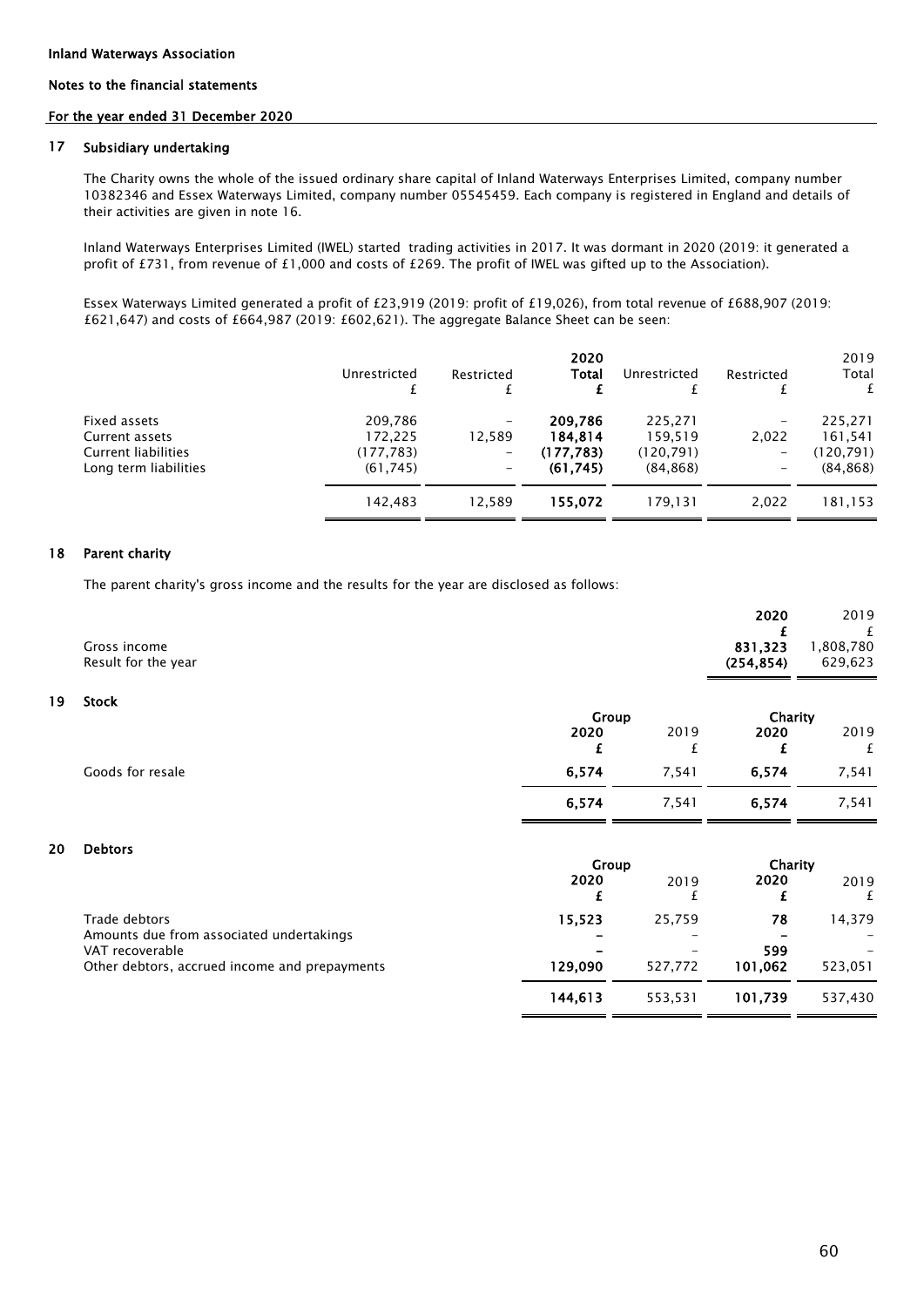#### Inland Waterways Association

### Notes to the financial statements

#### For the year ended 31 December 2020

#### 21 Creditors: amounts falling due within one year

|                                        | Group   |         | Charity |          |  |
|----------------------------------------|---------|---------|---------|----------|--|
|                                        | 2020    | 2019    | 2020    | 2019     |  |
|                                        | £       |         |         | £        |  |
| Trade creditors                        | 50,902  | 46.414  | 27,263  | 40,416   |  |
| Taxation and social security           | 19.277  | 12.859  | 14,919  | 8,650    |  |
| VAT payable                            | 4,188   | 14.030  |         | (1, 174) |  |
| Life membership account                | 2,050   | 2.149   | 2.050   | 2.149    |  |
| Other creditors                        | 130,378 | 103,208 | 73,350  | 65,391   |  |
| Victoria Loan payments due             | 5,500   | 5,500   |         |          |  |
| Amounts due to associated undertakings |         |         | 2,682   | 910      |  |
| Deferred income (note 22)              | 55.333  | 35,830  | 10,852  | 24,723   |  |
|                                        | 267,628 | 219.990 | 131,116 | 141,065  |  |

At the balance sheet date, IWA held funds on behalf of Lancaster Canal Regeneration Partnership (LRCP) in a separate bank account amounting to £16,362 (2019: £16,362). These funds have not been accounted for as assets or liabilities of the IWA.

#### 22 Deferred income (group)

Deferred income comprises income received in advance for waterways events due to be held in 2021, annual canoe licence fees paid in advance, trip boat hire postponed to 2021, some mooring income paid in advance and a small amount of grant income received in 2020 for projects commencing in 2021. Amounts released to income include refunds made as a consequence of events unable to take place due to Covid restrictions.

|                                                                                                              | 2020                          | 2019                          |
|--------------------------------------------------------------------------------------------------------------|-------------------------------|-------------------------------|
| Balance at the beginning of the year<br>Amount released to income in the year<br>Amount deferred in the year | 35,830<br>(25, 249)<br>44.752 | 35,281<br>(35, 280)<br>35.829 |
| Balance at the end of the year                                                                               | 55,333                        | 35,830                        |

#### 23 Creditors: amounts falling due after one year

#### Life Membership & Victoria Loan account

The balance on the life membership & Victoria Loan account will be applied as follows:

|                                                | Group           |                 |           | Charity   |  |
|------------------------------------------------|-----------------|-----------------|-----------|-----------|--|
|                                                | 2020<br>£       | 2019            | 2020<br>£ | 2019<br>£ |  |
| Life membership<br>Loan for trip boat Victoria | 6,903<br>29,792 | 7,763<br>35,292 | 6,903     | 7,763     |  |
|                                                | 36,695          | 43,055          | 6.903     | 7,763     |  |
| Repayable in greater than 5 years              | 4,203           | 10,410          | 1,912     | 2,118     |  |

The life membership subscriptions due after five years fall as follows:

| 2026 | £841 |
|------|------|
| 2027 | £566 |
| 2028 | £285 |
| 2029 | f173 |
| 2030 | f 47 |

The purchase of Trip Boat Victoria was part funded by a loan of £55,000, which is repayable over 10 years with an interest rate of base rate plus 3%. The annual capital repayment is £5,500p.a, except in 2027 where it will be £2,292.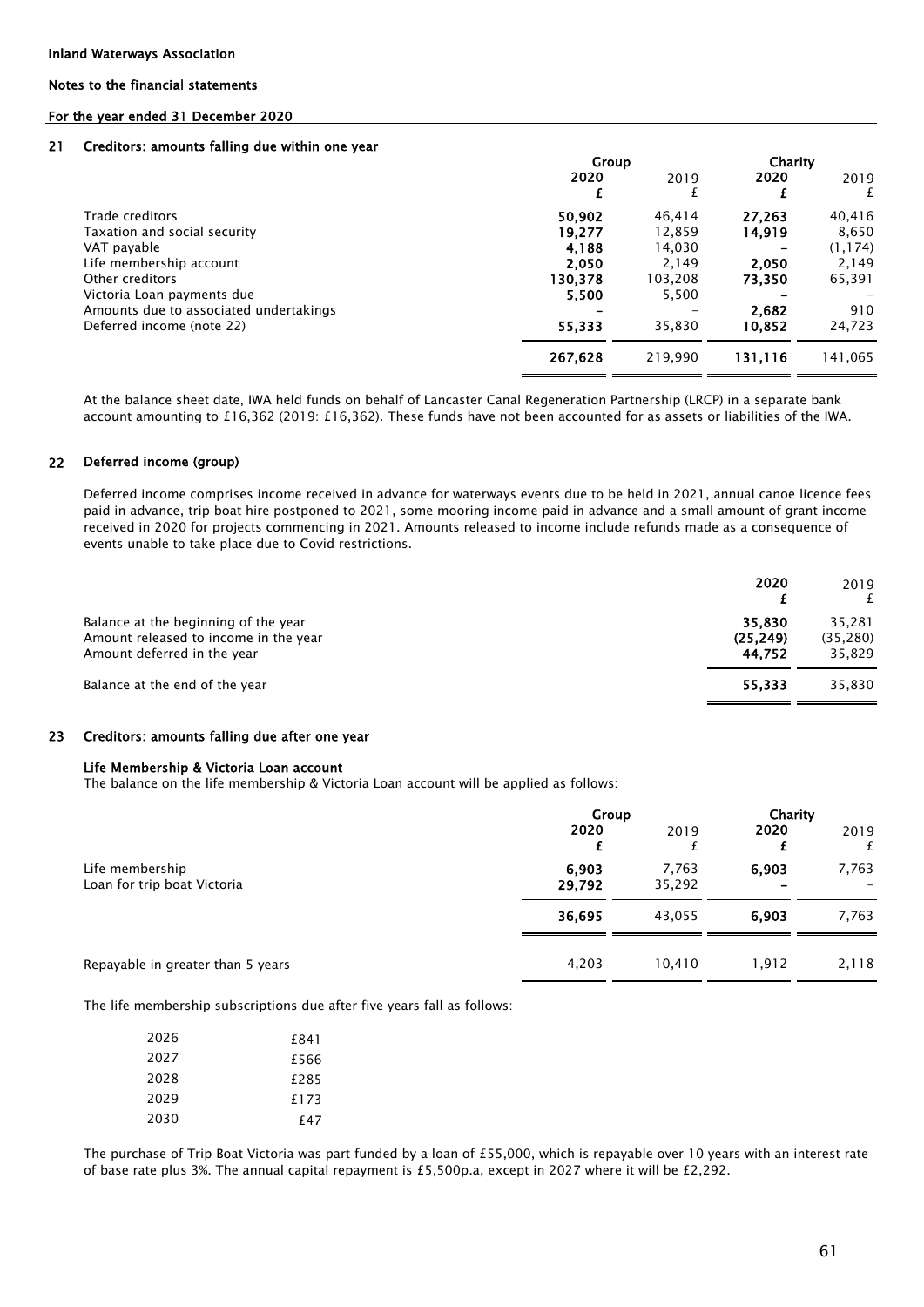### For the year ended 31 December 2020

#### 24a Analysis of net assets between funds (current year)

|                                | General<br>unrestricted | Designated | Restricted        | <b>Total funds</b> |
|--------------------------------|-------------------------|------------|-------------------|--------------------|
| <b>Group</b>                   |                         |            |                   |                    |
| Intangible fixed assets        | 74.200                  |            | -                 | 74.200             |
| Tangible fixed assets          | 219.866                 |            | $\qquad \qquad -$ | 219,866            |
| Investment properties          |                         | -          | 343.000           | 343,000            |
| Investments                    | 716.367                 | 164.022    | 608.636           | 1,489,025          |
| Net current assets             | 151.076                 | 204.934    | 96.976            | 452,986            |
| Long term liabilities          | (36, 695)               |            |                   | (36,695)           |
| Net assets at 31 December 2020 | 1,124,814               | 368.956    | 1.048.612         | 2,542,382          |
|                                |                         |            |                   |                    |

### Analysis of net assets between funds (current year)

| Charity                        | General<br>unrestricted | Designated | Restricted | <b>Total funds</b> |
|--------------------------------|-------------------------|------------|------------|--------------------|
| Intangible fixed assets        | 74.200                  |            | -          | 74.200             |
| Tangible fixed assets          | 10.075                  |            |            | 10.075             |
| Investment properties          |                         |            | 343.000    | 343,000            |
| Investments                    | 765.856                 | 164,022    | 608.636    | 1,538,514          |
| Net current assets             | 139.104                 | 204,934    | 61,243     | 405.281            |
| Long term liabilities          | (6,903)                 |            | -          | (6,903)            |
| Net assets at 31 December 2020 | 982.332                 | 368.956    | 1.012.879  | 2.364.167          |

#### 24b Analysis of net assets between funds (prior year)

|                                | General<br>unrestricted | Designated | Restricted               | Restated<br>total funds |
|--------------------------------|-------------------------|------------|--------------------------|-------------------------|
| <b>Group</b>                   |                         |            |                          |                         |
| Intangible fixed assets        | 51.646                  |            | $\qquad \qquad -$        | 51.646                  |
| Tangible fixed assets          | 263.304                 |            | $\overline{\phantom{m}}$ | 263.304                 |
| Investment properties          |                         | -          | 313,000                  | 313,000                 |
| Investments                    | 679.904                 | 134.022    | 617,633                  | 1.431.559               |
| Net current assets             | 554.405                 | 162.554    | 91.189                   | 808,148                 |
| Long term liabilities          | (43,055)                |            | $\overline{\phantom{m}}$ | (43, 055)               |
| Net assets at 31 December 2019 | 1,506,204               | 296.576    | 1,021,822                | 2,824,602               |

### Analysis of net assets between funds (prior year)

| Charity                        | General<br>unrestricted | Designated | Restricted | Restated<br>total funds |
|--------------------------------|-------------------------|------------|------------|-------------------------|
| Intangible fixed assets        | 51.646                  |            |            | 51,646                  |
| Tangible fixed assets          | 38,028                  |            |            | 38.028                  |
| Investment properties          |                         |            | 313,000    | 313,000                 |
| Investments                    | 746.924                 | 134.022    | 617,633    | 1,498,579               |
| Net current assets             | 498.240                 | 162.554    | 64,737     | 725.531                 |
| Long term liabilities          | (7, 763)                |            |            | (7.763)                 |
| Net assets at 31 December 2019 | 1,327,075               | 296,576    | 995,370    | 2,619,021               |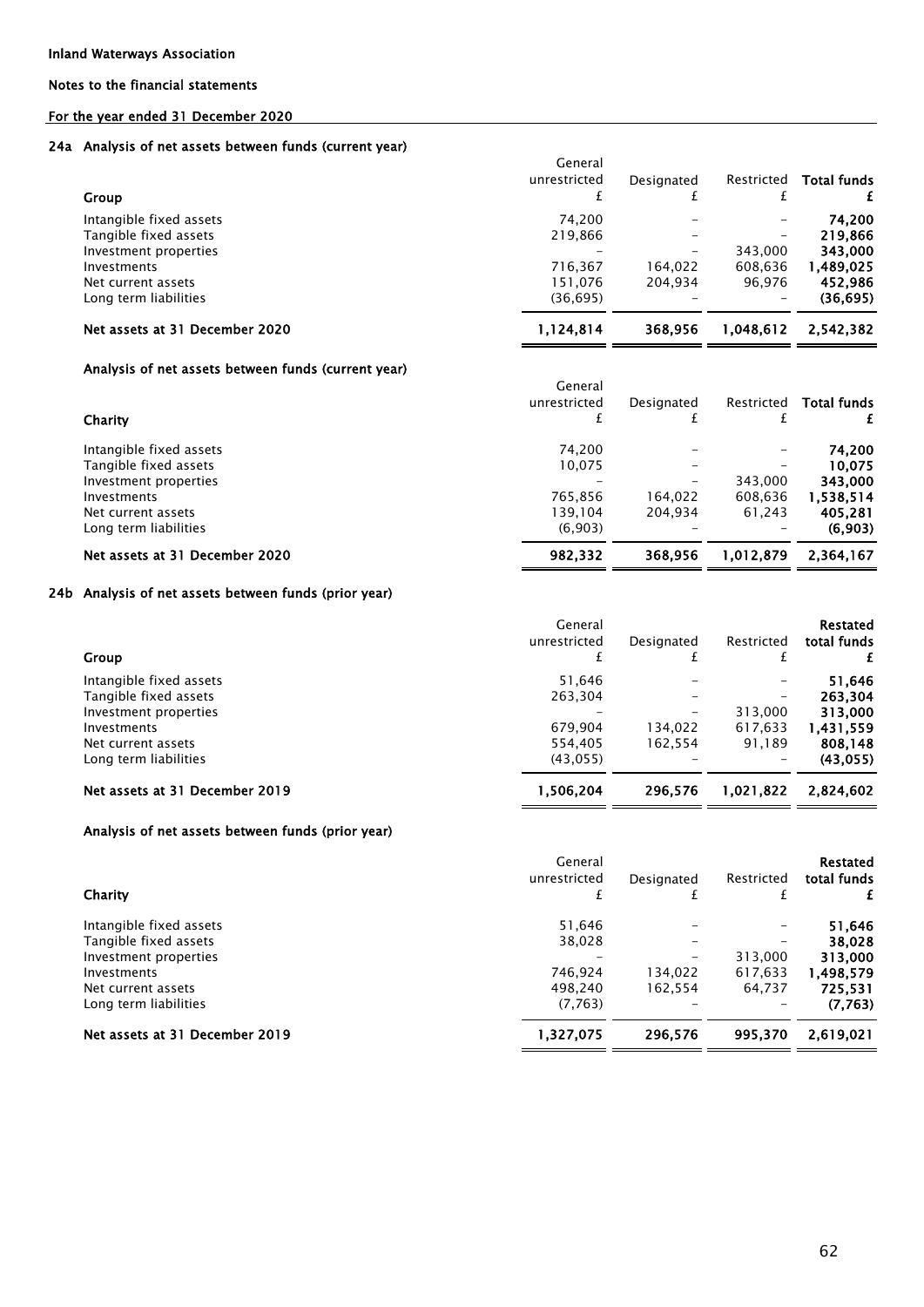### For the year ended 31 December 2020

#### 25a Movements in funds (current year)

| Group                               | At 1 January<br>2020<br>£ | Income &<br>gains<br>£ | Expenditure<br>& losses<br>£ | Transfers<br>£           | At 31<br><b>December</b><br>2020<br>£ |
|-------------------------------------|---------------------------|------------------------|------------------------------|--------------------------|---------------------------------------|
| <b>Restricted funds:</b>            |                           |                        |                              |                          |                                       |
| Charles Hadfield Fund               | 5,856                     |                        |                              |                          | 5,856                                 |
| Lancashire Canals Fund              | 96                        |                        |                              |                          | 96                                    |
| The Christopher Power Award Fund    | 6,385                     |                        |                              | $\equiv$                 | 6,385                                 |
| The New Power Family Award Fund     | 23,603                    |                        |                              |                          | 23,603                                |
| Research & Studies Fund             | 5,923                     |                        |                              |                          | 5,923                                 |
| Waterway Recovery Group Fund        | 147,998                   | 16,606                 | (17, 691)                    | $\equiv$                 | 146,913                               |
| Frederick Woodman Fund              | 3                         |                        |                              | $\overline{\phantom{0}}$ | 3                                     |
| J Faulkner Fund                     | 31,939                    |                        | (775)                        |                          | 31,164                                |
| Keith Ayling Legacy Fund            | 132                       | 2,000                  | (756)                        |                          | 1,376                                 |
| Averil Dobson Legacy Fund           | 306,612                   |                        | $\overline{\phantom{0}}$     | $\equiv$                 | 306,612                               |
| Mary Jackson Legacy Boat House Fund | 313,000                   |                        |                              | 30,000                   | 343,000                               |
| Alison Spooner Legacy Fund          | 146,040                   | (5, 572)               |                              | $\overline{\phantom{m}}$ | 140,468                               |
| Kenneth Todd Legacy Fund            |                           | 1,000                  |                              |                          | 1,000                                 |
| Historic England Fund               | 4,222                     | 20,020                 | (20, 829)                    |                          | 3,413                                 |
| Heritage Lottery Fund               | 2,345                     | $\equiv$               | (6, 915)                     |                          | (4,570)                               |
| Essex Waterways Ltd Trip Boat Grant | 24,426                    |                        | (1, 286)                     |                          | 23,140                                |
| <b>Environment Agency</b>           |                           | 15,000                 | (4, 384)                     |                          | 10,616                                |
| <b>Other Grants</b>                 | 3,242                     | 23,638                 | (23, 266)                    |                          | 3,614                                 |
| <b>Total restricted funds</b>       | 1,021,822                 | 72,692                 | (75, 902)                    | 30,000                   | 1,048,612                             |
| <b>Unrestricted funds:</b>          |                           |                        |                              |                          |                                       |
| Funds held by Regions and Branches  | 162,554                   | 22,779                 | (30, 399)                    |                          | 154,934                               |
| Chelmer & Blackwater Number 2 Fund  | 63,904                    |                        |                              |                          | 63,904                                |
| Chelmer & Blackwater Number 3 Fund  |                           |                        |                              | 50,000                   | 50,000                                |
| Tony Harrison legacy                | 70,118                    |                        | (70,000)                     |                          | 118                                   |
| Waterways in Progress               |                           |                        |                              | 100,000                  | 100,000                               |
| Total designated funds              | 296,576                   | 22,779                 | (100, 399)                   | 150,000                  | 368,956                               |
| <b>Revaluation reserve</b>          | 10,690                    |                        |                              |                          | 10,690                                |
| <b>General funds</b>                | 1,495,514                 | 1,345,495              | (1, 546, 885)                | (180,000)                | 1,114,124                             |
| <b>Total unrestricted funds</b>     | 1,802,780                 | 1,368,274              | (1,647,284)                  | (30,000)                 | 1,493,770                             |
| <b>Total funds</b>                  | 2,824,602                 | 1,440,966              | (1,723,186)                  |                          | 2,542,382                             |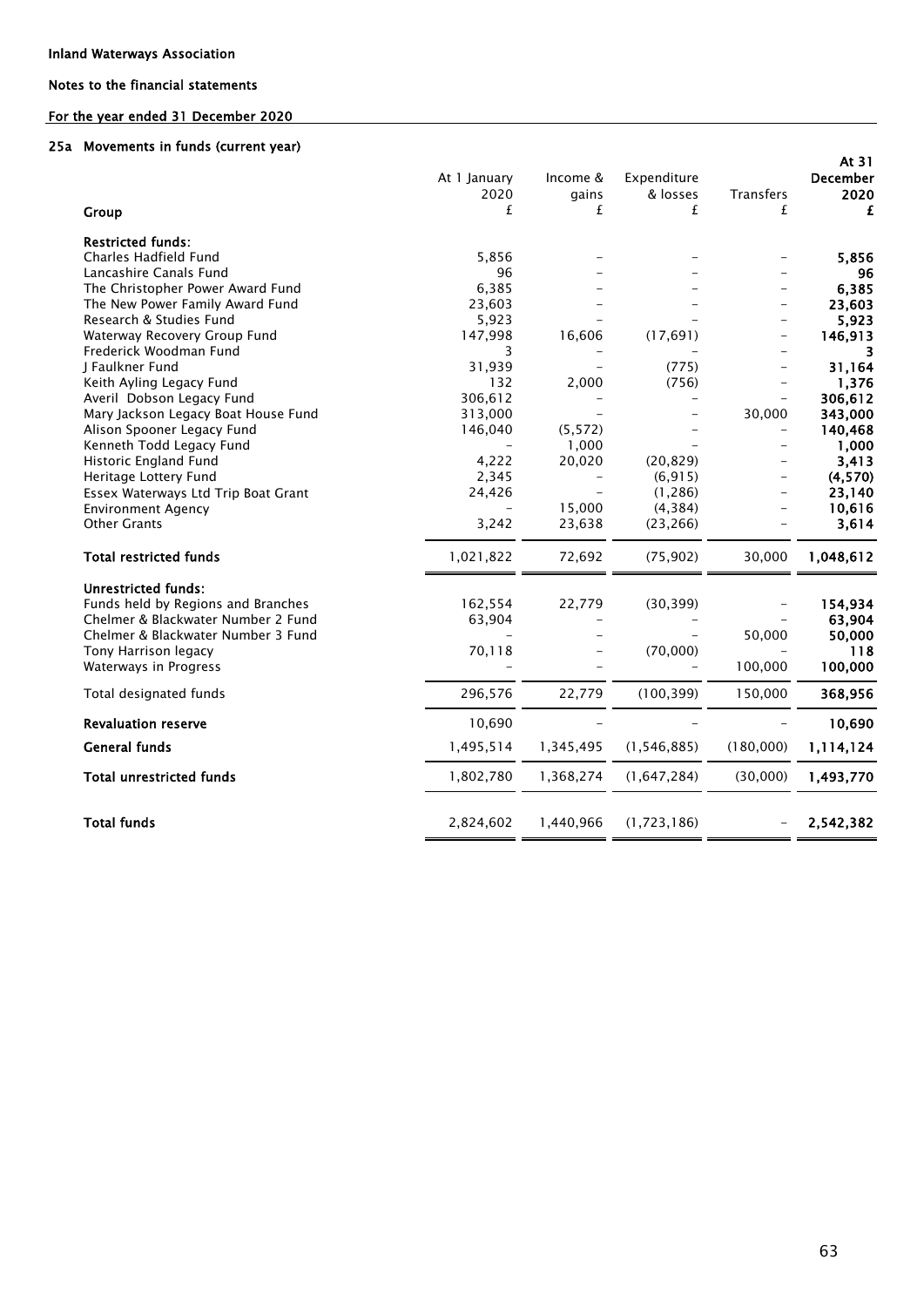### For the year ended 31 December 2020

### Movements in funds (current year)

| Charity<br><b>Restricted funds:</b><br>Charles Hadfield Fund<br>Lancashire Canals Fund<br>The Christopher Power Award Fund                                                                                                                         | At 1 January<br>2020<br>£<br>5,856<br>96<br>6,385                         | Income &<br>gains<br>£                        | Expenditure<br>& losses<br>£                        | <b>Transfers</b><br>£              | At 31<br><b>December</b><br>2020<br>£<br>5,856<br>96<br>6,385                          |
|----------------------------------------------------------------------------------------------------------------------------------------------------------------------------------------------------------------------------------------------------|---------------------------------------------------------------------------|-----------------------------------------------|-----------------------------------------------------|------------------------------------|----------------------------------------------------------------------------------------|
| The New Power Family Award Fund<br>Research & Studies Fund                                                                                                                                                                                         | 23,603<br>5,923                                                           |                                               |                                                     |                                    | 23,603<br>5,923                                                                        |
| Waterway Recovery Group Fund<br>Frederick Woodman Fund                                                                                                                                                                                             | 147,998<br>3                                                              | 16,606                                        | (17, 691)                                           | $\qquad \qquad -$                  | 146,913<br>3                                                                           |
| J Faulkner Fund<br>Keith Ayling Legacy Fund<br>Averil Dobson Legacy Fund<br>Mary Jackson Legacy Boat House Fund<br>Alison Spooner Legacy Fund<br>Kenneth Todd Legacy Fund<br>Historic England Fund<br>Heritage Lottery Fund<br><b>Other Grants</b> | 31,939<br>132<br>306,612<br>313,000<br>146,040<br>4,222<br>2,345<br>1,216 | 2,000<br>(5, 572)<br>1,000<br>20,020<br>5,000 | (775)<br>(756)<br>(20, 829)<br>(6, 915)<br>(4, 579) | $\overline{\phantom{0}}$<br>30,000 | 31,164<br>1,376<br>306,612<br>343,000<br>140,468<br>1,000<br>3,413<br>(4,570)<br>1,637 |
| <b>Total restricted funds</b>                                                                                                                                                                                                                      | 995,370                                                                   | 39,054                                        | (51, 545)                                           | 30,000                             | 1,012,879                                                                              |
| <b>Unrestricted funds:</b><br>Funds held by Regions and Branches<br>Chelmer & Blackwater Number 2 Fund<br>Chelmer & Blackwater Number 3 Fund<br>Tony Harrison legacy<br>Waterways in Progress                                                      | 162,554<br>63,904<br>70,118                                               | 22,779                                        | (30, 399)<br>(70,000)                               | 50,000<br>100,000                  | 154,934<br>63,904<br>50,000<br>118<br>100,000                                          |
| Total designated funds                                                                                                                                                                                                                             | 296,576                                                                   | 22,779                                        | (100, 399)                                          | 150,000                            | 368,956                                                                                |
| <b>General funds</b>                                                                                                                                                                                                                               | 1,327,075                                                                 | 769,490                                       | (934, 233)                                          | (180,000)                          | 982,332                                                                                |
| <b>Total unrestricted funds</b>                                                                                                                                                                                                                    | 1,623,651                                                                 | 792,269                                       | (1,034,632)                                         | (30,000)                           | 1,351,288                                                                              |
| <b>Total funds</b>                                                                                                                                                                                                                                 | 2,619,021                                                                 | 831,323                                       | (1,086,177)                                         |                                    | 2,364,167                                                                              |

The narrative to explain the purpose of each fund is given at the foot of the note below.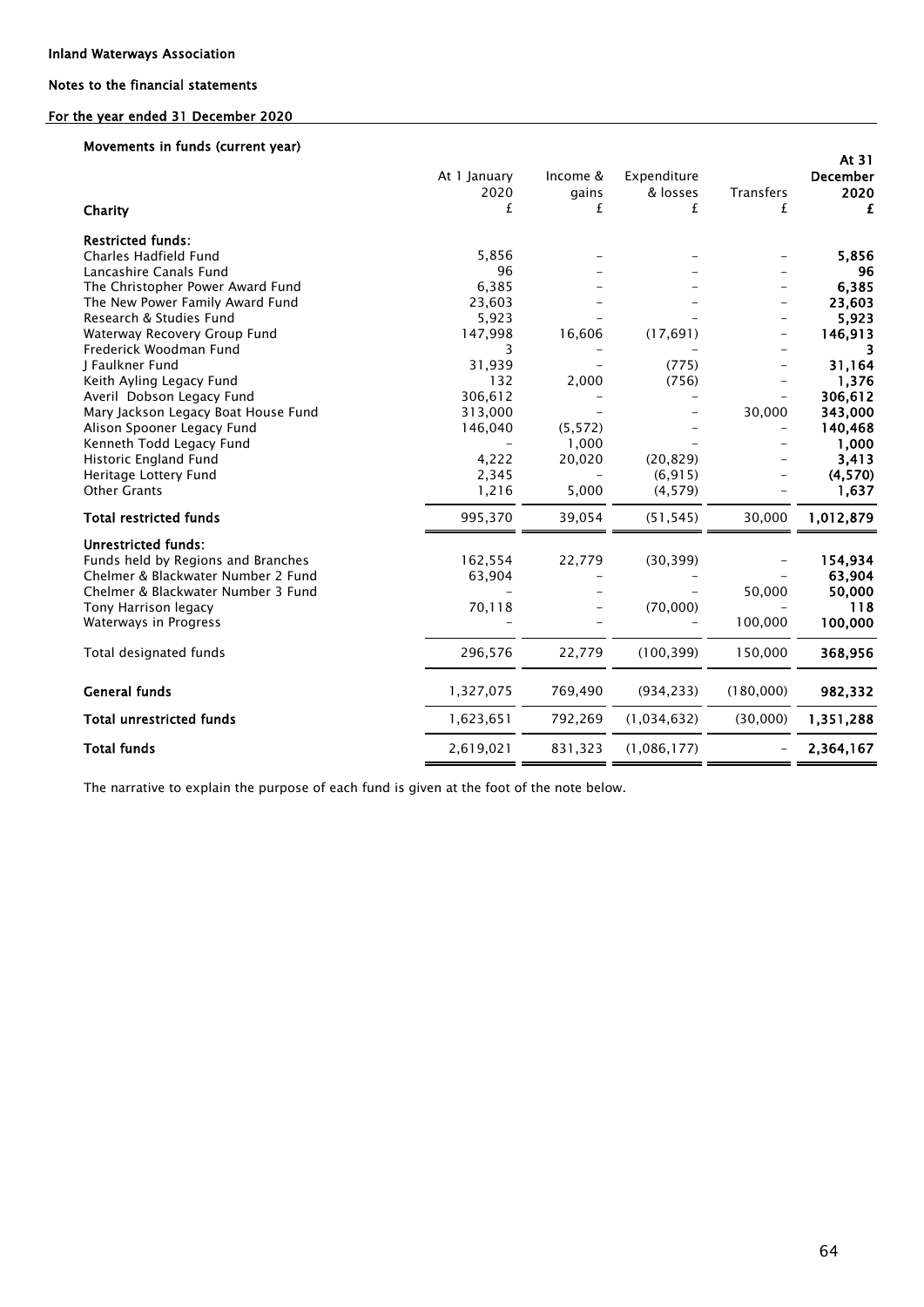### For the year ended 31 December 2020

#### 25b Movements in funds (prior year)

|                                     |               |           |               |                          | <b>Restated at</b><br>31 |
|-------------------------------------|---------------|-----------|---------------|--------------------------|--------------------------|
|                                     | Restated at 1 | Income &  | Expenditure   |                          | <b>December</b>          |
|                                     | January 2019  | gains     | & losses      | Transfers                | 2019                     |
| Group                               | £             | £         | £             | £                        | £                        |
| <b>Restricted funds:</b>            |               |           |               |                          |                          |
| Charles Hadfield Fund               | 5,856         |           |               |                          | 5,856                    |
| Lancashire Canals Fund              | 96            |           |               |                          | 96                       |
| The Christopher Power Award Fund    | 7,385         |           | (1,000)       |                          | 6,385                    |
| The New Power Family Award Fund     | 23,603        |           |               |                          | 23,603                   |
| Research & Studies Fund             | 5,923         |           |               |                          | 5,923                    |
| Waterway Recovery Group Fund        | 157,625       | 28,518    | (38, 145)     |                          | 147,998                  |
| Frederick Woodman Fund              | 3             |           |               |                          |                          |
| J Faulkner Fund                     | 50,468        |           | (18, 529)     |                          | 31,939                   |
| National Restoration Appeal Fund    |               | 500       | (13, 805)     | 13,305                   |                          |
| Keith Ayling Legacy Fund            | 257           | 1,875     | (2,000)       |                          | 132                      |
| Averil Dobson Legacy Fund           |               | 306,612   |               | $\overline{\phantom{0}}$ | 306,612                  |
| Mary Jackson Legacy Boat House Fund |               | 313,000   |               |                          | 313,000                  |
| Alison Spooner Legacy Fund          |               | 146,040   |               | $\overline{\phantom{0}}$ | 146,040                  |
| Historic England Fund               |               | 98,825    | (94, 603)     |                          | 4,222                    |
| Heritage Lottery Fund               |               | 14,900    | (12, 555)     |                          | 2,345                    |
| Essex Waterways Ltd Trip Boat Grant | 25,712        |           | (1, 286)      |                          | 24,426                   |
| <b>Other Grants</b>                 | 10,297        | 9,689     | (16, 744)     |                          | 3,242                    |
| <b>Total restricted funds</b>       | 287,225       | 919,959   | (198, 667)    | 13,305                   | 1,021,822                |
| <b>Unrestricted funds:</b>          |               |           |               |                          |                          |
| Designated funds:                   |               |           |               |                          |                          |
| Funds held by Regions and Branches  | 173,382       | 54,870    | (65, 698)     |                          | 162,554                  |
| Chelmer & Blackwater Number 2 Fund  | 63,904        |           |               |                          | 63,904                   |
| Tony Harrison legacy                | 70,118        |           |               |                          | 70,118                   |
| Elsie May Watson legacy             | 9,549         |           |               | (9, 549)                 |                          |
| Total designated funds              | 316,953       | 54,870    | (65, 698)     | (9, 549)                 | 296,576                  |
| <b>Revaluation reserve</b>          |               | 10,690    |               |                          | 10,690                   |
| <b>General funds</b>                | 1,564,954     | 1,421,774 | (1, 487, 458) | (3,756)                  | 1,495,514                |
| <b>Total unrestricted funds</b>     | 1,881,907     | 1,487,334 | (1, 553, 156) | (13, 305)                | 1,802,780                |
|                                     |               |           |               |                          |                          |
| <b>Total funds</b>                  | 2,169,132     | 2,407,293 | (1, 751, 823) |                          | 2,824,602                |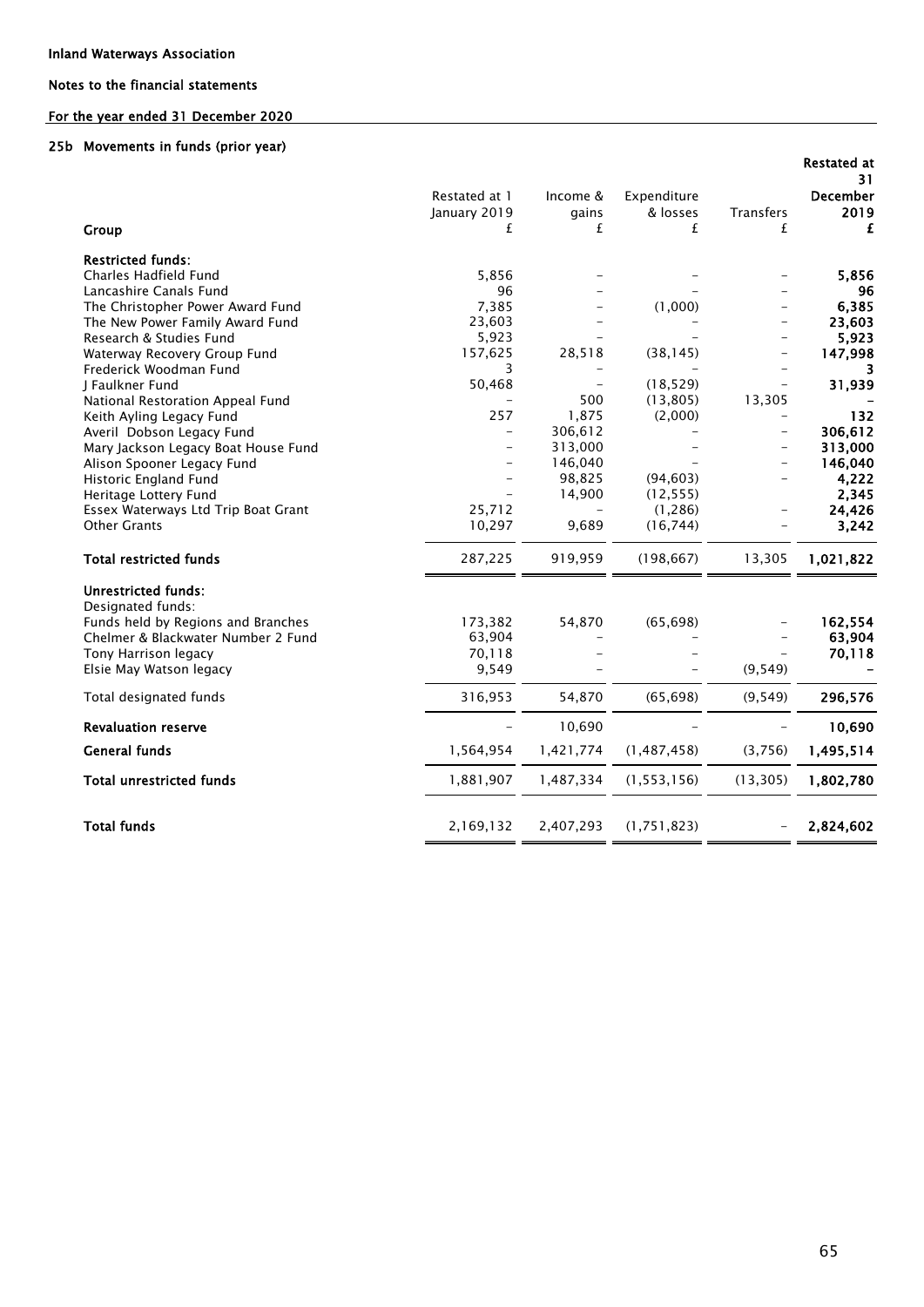### For the year ended 31 December 2020

### Movements in funds (prior year)

|                                                 |                          |           |                        |                          | <b>Restated at</b><br>31 |
|-------------------------------------------------|--------------------------|-----------|------------------------|--------------------------|--------------------------|
|                                                 | Restated at 1            | Income &  | Expenditure            |                          | <b>December</b>          |
|                                                 | January 2019             | gains     | & losses               | <b>Transfers</b>         | 2019                     |
| Charity                                         | £                        | £         | £                      | £                        | £                        |
| <b>Restricted funds:</b>                        |                          |           |                        |                          |                          |
| Charles Hadfield Fund                           | 5,856                    |           |                        |                          | 5,856                    |
| Lancashire Canals Fund                          | 96                       |           |                        |                          | 96                       |
| The Christopher Power Award Fund                | 7,385                    |           | (1,000)                |                          | 6,385                    |
| The New Power Family Award Fund                 | 23,603                   |           |                        |                          | 23,603                   |
| Research & Studies Fund                         | 5,923                    |           |                        |                          | 5,923                    |
| Waterway Recovery Group Fund                    | 157,625                  | 28,518    | (38, 145)              |                          | 147,998                  |
| Frederick Woodman Fund<br>I Faulkner Fund       | 3                        |           |                        |                          |                          |
| National Restoration Appeal Fund                | 50,468                   | 500       | (18, 529)<br>(13, 805) | 13,305                   | 31,939                   |
| Keith Ayling Legacy Fund                        | 257                      | 1,875     | (2,000)                |                          | 132                      |
| Averil Dobson Legacy Fund                       | $\overline{\phantom{0}}$ | 306,612   |                        | $\overline{\phantom{0}}$ | 306,612                  |
| Mary Jackson Legacy Boat House Fund             |                          | 313,000   |                        |                          | 313,000                  |
| Alison Spooner Legacy Fund                      |                          | 146,040   |                        |                          | 146,040                  |
| Historic England Fund                           |                          | 98,825    | (94, 603)              |                          | 4,222                    |
| Heritage Lottery Fund                           |                          | 14,900    | (12, 555)              |                          | 2,345                    |
| <b>Other Grants</b>                             | 1,227                    | 8,500     | (8, 511)               |                          | 1,216                    |
| <b>Total restricted funds</b>                   | 252,443                  | 918,770   | (189, 148)             | 13,305                   | 995,370                  |
| <b>Unrestricted funds:</b><br>Designated funds: |                          |           |                        |                          |                          |
| Funds held by Regions and Branches              | 173,382                  | 54,870    | (65, 698)              |                          | 162,554                  |
| Chelmer & Blackwater Number 2 Fund              | 63,904                   |           |                        |                          | 63,904                   |
| Tony Harrison legacy                            | 70,118                   |           |                        |                          | 70,118                   |
| Elsie May Watson legacy                         | 9,549                    |           |                        | (9, 549)                 |                          |
| Total designated funds                          | 316,953                  | 54,870    | (65, 698)              | (9, 549)                 | 296,576                  |
| <b>General funds</b>                            | 1,420,002                | 835,140   | (924, 311)             | (3,756)                  | 1,327,075                |
| <b>Total unrestricted funds</b>                 | 1,736,955                | 890,010   | (990, 009)             | (13, 305)                | 1,623,651                |
| <b>Total funds</b>                              | 1,989,398                | 1,808,780 | (1, 179, 157)          |                          | 2,619,021                |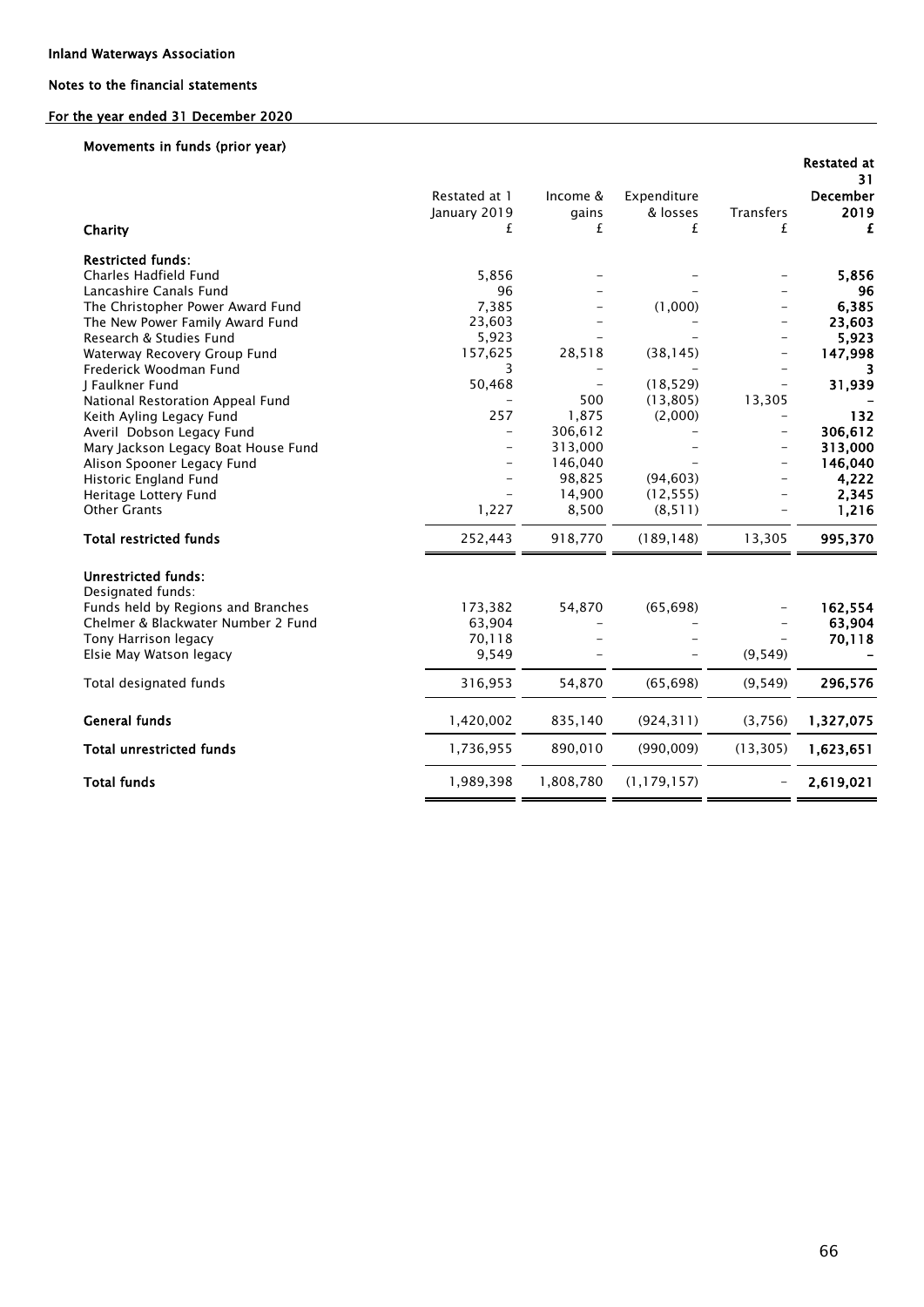#### Inland Waterways Association

### Notes to the financial statements

#### For the year ended 31 December 2020

#### Purposes of restricted funds

The Charles Hadfield Fund was a bequest to assist the Association's campaign to promote inland shipping.

The Lancashire Canals Fund was created from a bequest for the upkeep of Lancashire Canals.

The Christopher Power Award Fund was a bequest to provide an annual financial award for the most significant contribution to waterway restoration.

The New Power Family Award Fund was established to fund waterways restoration, particularly new projects.

The Research and Studies Fund represents donations to assist with structural restoration reports.

The Waterway Recovery Group Fund comprises donations, bequests, grants and funds raised by supporters to further the work of the Waterway Recovery Group.

The Frederick Charles Woodman Fund was established to fund restoration work on the Grantham Canal.

The John Faulkner Fund was created from a part of a bequest and is for the upkeep and improvement of Northamptonshire **Waterways** 

The National Restoration Appeal Fund was established to fund restoration work on lnglesham Lock, on the Thames and Severn Canal. These works were completed in 2018. Further work was able to be carried out in 2019 with a new donation plus additional funds of £13,305 transferred from designated and general funds.

The Keith Ayling Legacy Fund is used to help fund the Derbyshire County Council Waterways Officer.

The Averil Dobson Legacy Fund will be used towards the restoration of The Lancaster Canal (particularly the Northern Reaches).

The Mary Jackson Boat House was a bequest from which the charity may generate residential rental income for general funds. It is treated as an investment property in the accounts and may not be sold.

The Alison Spooner Legacy Fund was a bequest to be used towards the Restoration Fund for the Cotswold Canals.

The Kenneth Todd Legacy Fund was a bequest to be used towards the Cumbria project.

The Historic England Fund comprises grant proceeds from Historic England to fund specific waterway restoration work by the Restoration Hub.

The Heritage Lottery Fund is grant proceeds from Heritage Lottery Fund enabling Restoration Hub to facilitate guidance, training and digital resource programmes that will enhance the future of waterway restorations.

Essex Waterways Trip Boat was a grant provided by European LEADER Funds via The Rural Community Council of Essex for the purchase of a Trip Boat to be used to benefit the community on the Chelmer & Blackwater Navigation.

The Environment Agency grant funds the Fisheries Improvement Project, being the construction of fishing landing stages on the Chelmer & Blackwater Navigation.

#### Purposes of designated funds

The Chelmer and Blackwater Number 2 Fund was established to assist with works on the Chelmer & Blackwater Navigation.

The Chelmer and Blackwater Number 3 Fund was established to further assist with repairs and refurbishments on the Chelmer & Blackwater Navigation.

The Tony Harrison legacy fund was established to fund a number of waterways projects across the network. These projects were on the Montgomery Canal, the River Stour, the Cromford Canal and the Pocklington Canal.

The Elsie May Watson legacy fund has been used (remainder spent in 2019) to fund restoration work on lnglesham Lock, on the Thames and Severn Canal

The Waterways in Progress Fund will pay grants awarded in response to IWA's invitation to waterways groups in 2019 to bid for funding to run projects which promote the benefit of restoration schemes. The fund comprises unrestricted legacy income previously bequeathed to IWA.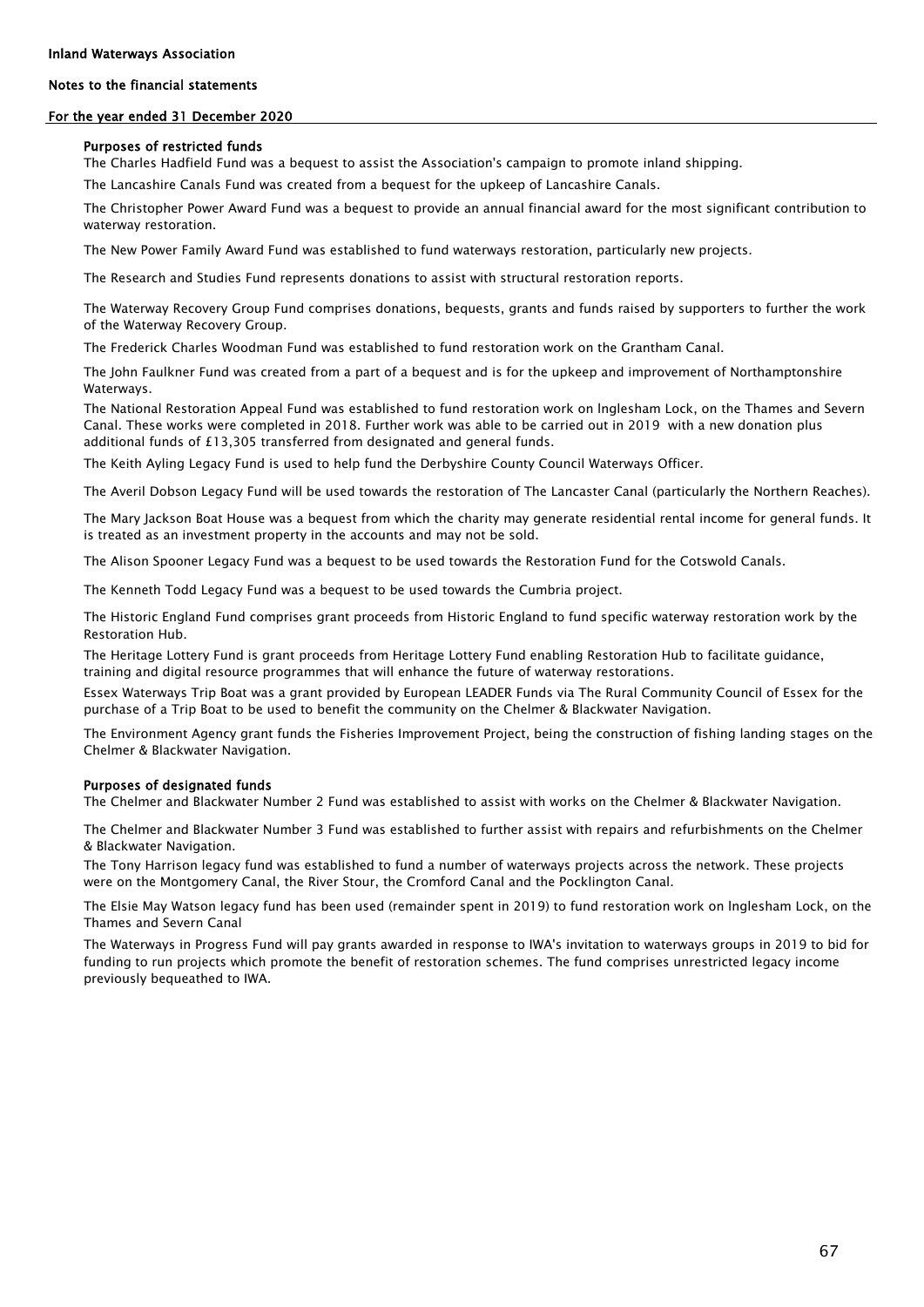28

### Notes to the financial statements

### For the year ended 31 December 2020

#### 26 Operating lease commitments payable as a lessee

The charity's total future minimum lease payments under non-cancellable operating leases is as follows for each of the following periods

|                    | Land and buildings |         | Other  |        |
|--------------------|--------------------|---------|--------|--------|
|                    | 2020               | 2019    | 2020   | 2019   |
|                    |                    |         |        |        |
| Less than one year | 35,000             | 35,000  | 4.112  | 5,826  |
| One to five years  | 43.750             | 78.750  | 8,225  | 12,337 |
|                    | 78.750             | 113.750 | 12.337 | 18,163 |

#### 27 Operating lease commitments receivable as a lessor

Amounts receivable under non-cancellable operating leases are as follows for each of the following periods

|                                                                                                                                                                                                                                | <b>Property</b><br>2020<br>£                   | 2019<br>£                                                 |
|--------------------------------------------------------------------------------------------------------------------------------------------------------------------------------------------------------------------------------|------------------------------------------------|-----------------------------------------------------------|
| Less than one year                                                                                                                                                                                                             | 6,102                                          |                                                           |
|                                                                                                                                                                                                                                | 6,102                                          |                                                           |
| Capital commitments                                                                                                                                                                                                            |                                                |                                                           |
| At the balance sheet date, the charity had committed to:                                                                                                                                                                       | 2020                                           | 2019<br>£                                                 |
| Waterway restoration and development projects<br>Branch and region waterway projects<br>Improvements to the Chelmer & Blackwater Navigation<br>Development of internal systems<br>Office contracts<br>Loans to canal societies | 116,117<br>32,435<br>1,694<br>11,435<br>40,308 | 104,932<br>26,994<br>23,250<br>31,278<br>62,230<br>25,000 |
|                                                                                                                                                                                                                                | 201,989                                        | 273,684                                                   |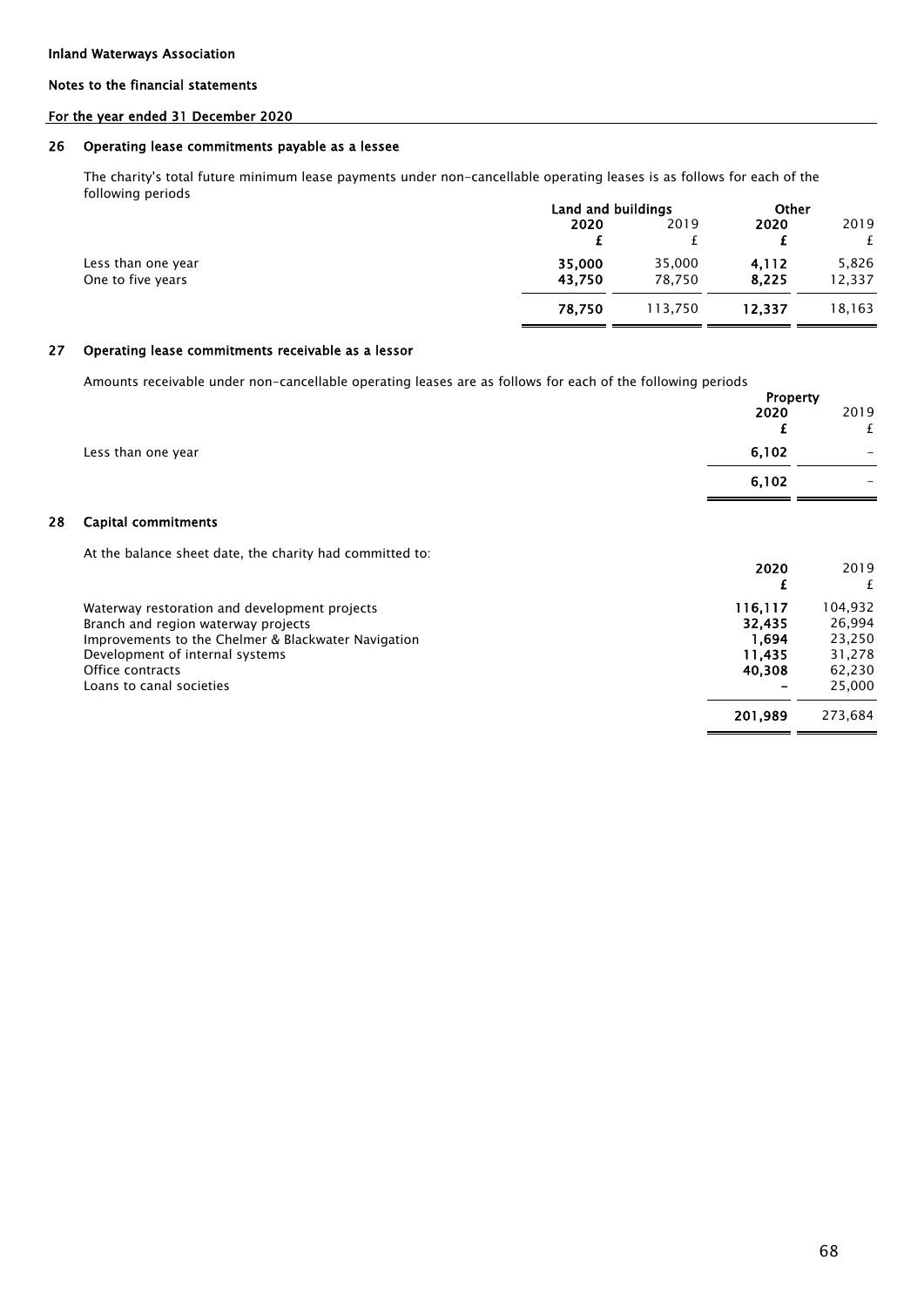### For the year ended 31 December 2020

#### 29 Prior period adjustment

| Group<br><b>Reserves position</b>                                                                                                | Unrestricted<br>£ | Restricted<br>31 December 2019<br>£ | Total<br>£        | Unrestricted<br>£ | Restricted<br>1 January 2019<br>£ | Total<br>£ |
|----------------------------------------------------------------------------------------------------------------------------------|-------------------|-------------------------------------|-------------------|-------------------|-----------------------------------|------------|
| <b>Funds previously reported</b>                                                                                                 | 1,738,876         | 1,085,726                           | 2,824,602         | 1,818,003         | 351,129                           | 2,169,132  |
| Adjustments on restatement<br>Reallocation of Chelmer & Blackwater<br>Number 2 Fund from restricted funds<br>to designated funds | 63,904            | (63,904)                            |                   | 63,904            | (63,904)                          |            |
| <b>Funds restated</b>                                                                                                            | 1,802,780         | 1,021,822                           | 2,824,602         | 1,881,907         | 287,225                           | 2,169,132  |
|                                                                                                                                  | Unrestricted      | Restricted<br>31 December 2019      | Total<br>£        |                   |                                   |            |
| Impact on income and expenditure                                                                                                 | £                 | £                                   |                   |                   |                                   |            |
| Net income / (expenditure) as<br>previously reported                                                                             |                   |                                     |                   |                   |                                   |            |
| Adjustments on restatement                                                                                                       |                   |                                     |                   |                   |                                   |            |
| Net income / (expenditure) as<br>restated                                                                                        |                   |                                     |                   |                   |                                   |            |
| Charity<br><b>Reserves position</b>                                                                                              | Unrestricted      | Restricted<br>31 December 2019      | Total             | Unrestricted      | Restricted<br>1 January 2019      | Total      |
|                                                                                                                                  | £                 | £                                   | £                 | £                 | £                                 | £          |
| <b>Funds previously reported</b>                                                                                                 | 1,559,747         | 1,059,274                           | 2,619,021         | 1,673,051         | 316,347                           | 1,989,398  |
| Adjustments on restatement<br>Reallocation of Chelmer & Blackwater<br>Number 2 Fund from restricted funds<br>to designated funds | 63,904            | (63,904)                            |                   | 63,904            | (63,904)                          |            |
| <b>Funds restated</b>                                                                                                            | 1,623,651         | 995,370                             | 2,619,021         | 1,736,955         | 252,443                           | 1,989,398  |
| Impact on income and expenditure                                                                                                 | Unrestricted<br>£ | Restricted<br>31 December 2019<br>£ | <b>Total</b><br>£ |                   |                                   |            |
| Net income / (expenditure) as<br>previously reported                                                                             |                   |                                     |                   |                   |                                   |            |
| Adjustments on restatement                                                                                                       |                   |                                     |                   |                   |                                   |            |
| Net income / (expenditure) as<br>restated                                                                                        |                   |                                     |                   |                   |                                   |            |

#### Details of adjustments

Reallocation of Chelmer & Blackwater Number 2 Fund from restricted funds to designated funds

Donations from the subsidiary, Essex Waterways Ltd, to its parent, IWA, for the purposes of future maintenance work of the Chelmer & Blackwater Navigation, the waterway managed by Essex Waterways Ltd, had previously been put into a restricted fund. They should have been received as unrestricted funds and designated for their purposes on receipt by IWA. Therefore this prior year adjustment corrects their allocation from restricted funds into designated funds.